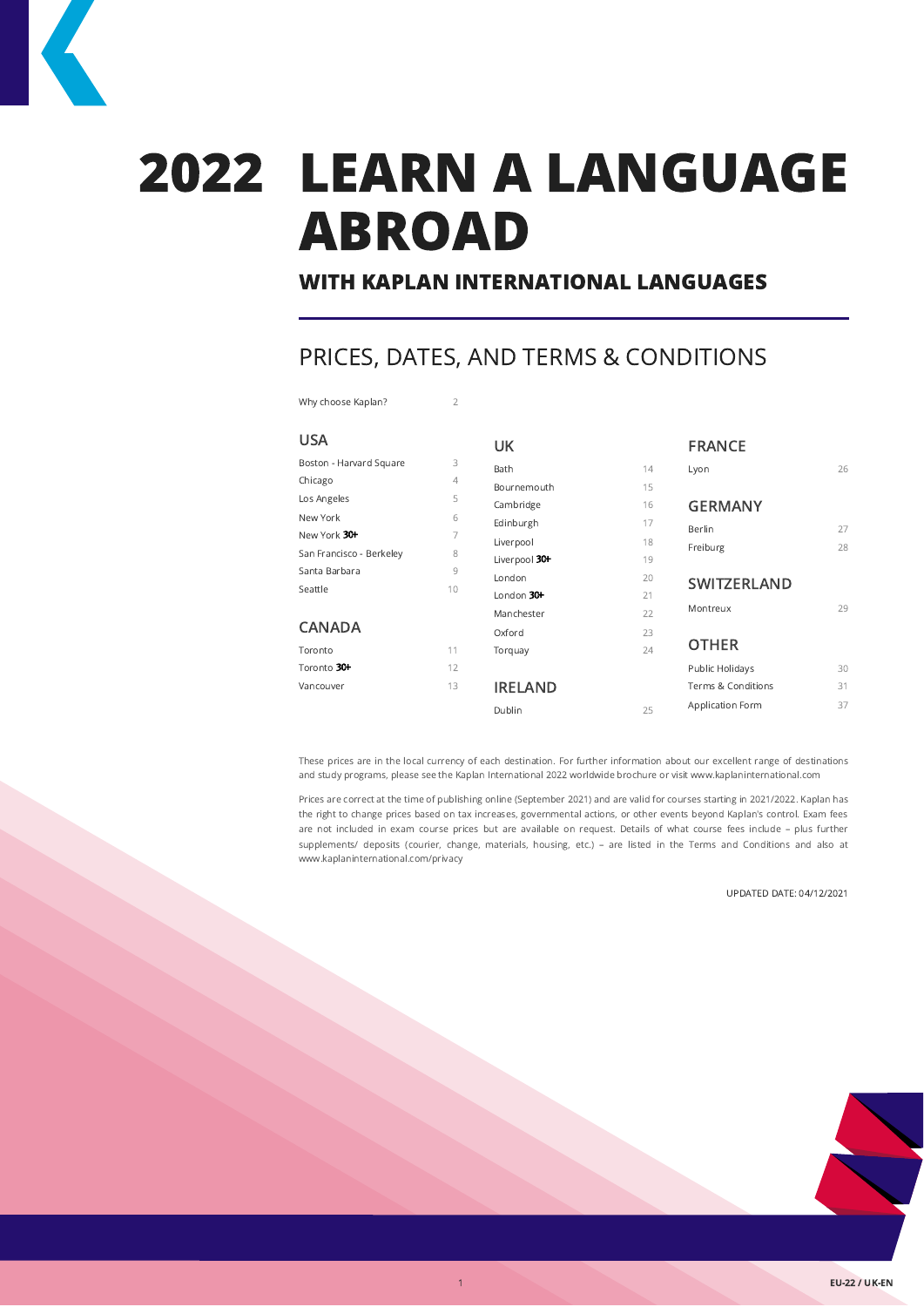# WHY CHOOSE KAPLAN?



## 80 YEARS OF EXCELLENCE

Kaplan has been teaching languages long enough to know what students need and the challenges a language school can face as a business. We have schools in 7 countries around the world and other divisions specializing in different areas of education.

# FINANCIAL STABILITY

Kaplan International Languages is part of a very successful, publicly listed American company, Kaplan Inc., and is part of a large network of education and training institutions across many industries.

#### HIGH ETHICAL STANDARDS

Corporate social responsibility is one of Kaplan International Languages' main focuses. Kaplan does what it can to support the communities in which we operate, ensuring everything we do has the best interests of others at heart. We are careful to follow all commercial rules in the countries where our schools are located and have no complaints listed in local industry organizations made against us.

## NO "TOO-GOOD-TO-BE-TRUE" PROMOTIONS

Large discounts ultimately compromise the quality of the education you are receiving. Kaplan always ensures that your experience will be of the highest standard. We only ever offer promotions to add value to your booking - this will never result in us cutting corners or including hidden costs that normally follow such business practices.

# GUARANTEED PROGRESS

On selected intensive English courses in most countries, we can guarantee that you will improve by at least one level of proficiency mapped to the Common European Framework of Reference (CEFR) every 10 weeks. Unlike many language schools, our proficiency levels don't give you a false sense of progress - by the end of your course you will see significant improvement. Always check what a "level" really means in a school, and if it's backed up by research.



# HIGHLY RATED ON TRUSTPILOT

Kaplan International Languages has an 'Excellent' Trustpilot rating, based on reviews from our former students.



Kaplan has specialized divisions for various professions and strong working partnerships with some of the best universities in the US, UK and Australia, helping you to pursue your higher education goals.

### FULLY ACCREDITED

Kaplan International Languages is fully accredited in all the markets in which we trade. We take the advice of regulatory bodies very seriously to ensure that the product we offer is the best it can be for language students.











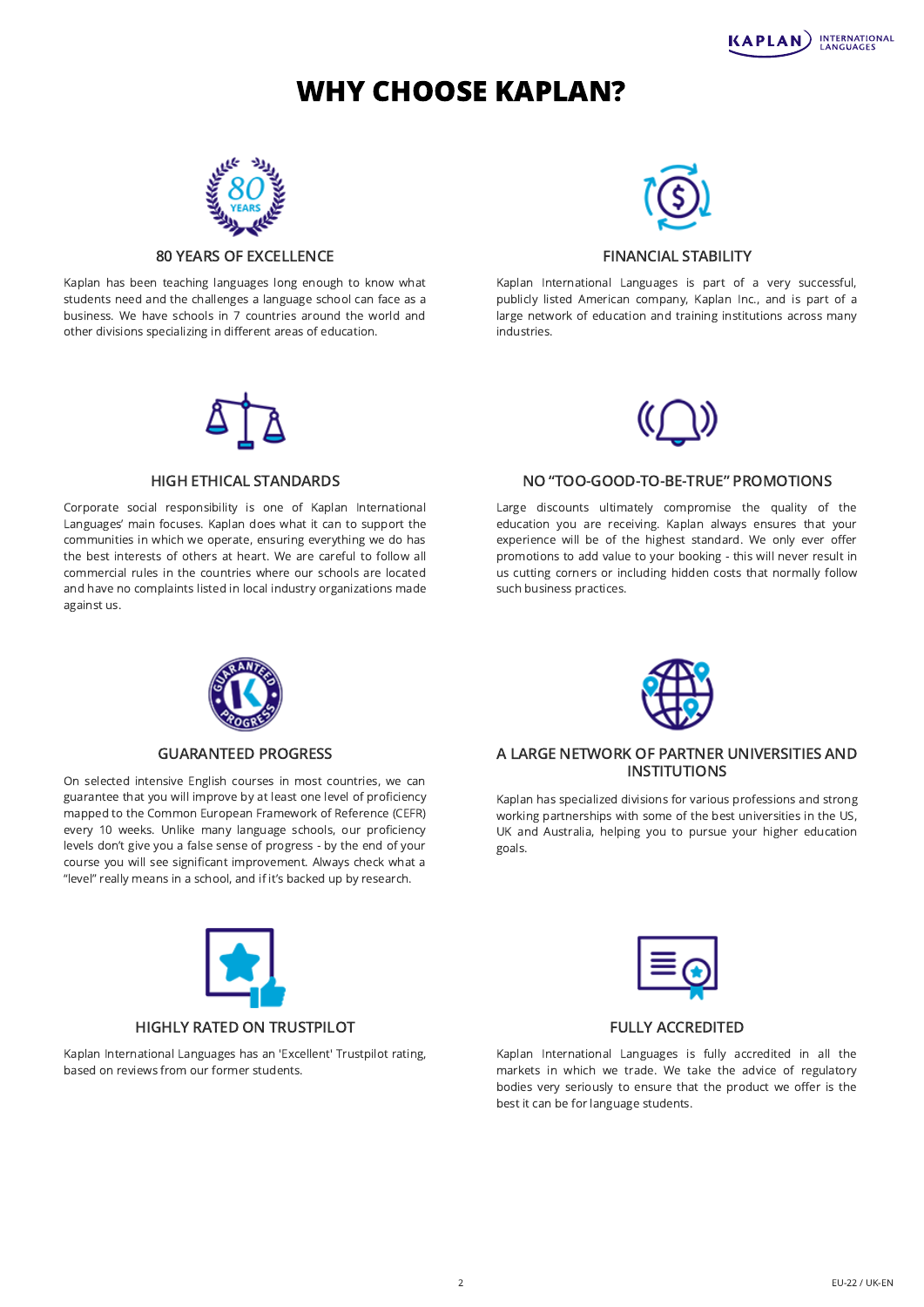# BOSTON - HARVARD SQUARE



# COURSE PRICES (USD \$)

| <b>COURSES</b>                                          | 1-4 weeks<br>(Per week)  | 5-11 weeks<br>(Per week) | 12-19 weeks<br>(Per week) | 20+ weeks<br>(Per week) |
|---------------------------------------------------------|--------------------------|--------------------------|---------------------------|-------------------------|
| General English (Max. 12 weeks)                         | 395                      | 380                      | 380                       | $\sim$                  |
| Semi-Intensive English                                  | 425                      | 415                      | 400                       | 370                     |
| Intensive English                                       | 505                      | 490                      | 465                       | 405                     |
| Business Supplementary (Max. 10 weeks)                  | 505                      | 490                      | $\overline{\phantom{a}}$  | ٠                       |
| TOEFL® and Academic English Intensive (Max. 16 weeks)   | 505                      | 490                      | 465                       | ٠                       |
| TOEFL® and Academic English (Part-Time) (Max. 12 weeks) | 425                      | 415                      | 400                       | ÷.                      |
| Cambridge Intensive (B2, C1) - 8 weeks                  | $\overline{\phantom{a}}$ | 490                      | $\sim$                    | $\sim$                  |
| Cambridge Part Time (B2, C1) - 8 weeks                  | $\overline{\phantom{a}}$ | 380                      | $\overline{\phantom{a}}$  | $\sim$                  |
| Academic Semester/Year                                  | $\overline{\phantom{a}}$ | $\sim$                   | $\overline{\phantom{a}}$  | 370                     |
| Intensive Academic Semester/Year                        | $\sim$                   | $\sim$                   | $\overline{\phantom{a}}$  | 405                     |
|                                                         |                          |                          |                           |                         |

## COURSE LENGTH (WEEKS) & START DATES

| <b>COURSE</b>                                     | <b>TUITION</b> | <b>BREAK</b>             | <b>TOTAL LENGTH</b>      | <b>START DATE</b>                                       |
|---------------------------------------------------|----------------|--------------------------|--------------------------|---------------------------------------------------------|
| <b>Flexible Length Courses</b>                    | Flexible       | $\overline{\phantom{a}}$ | $\overline{\phantom{a}}$ | Every Monday (or Tuesday if Monday is a public holiday) |
| TOEFL® and Academic English Intensive             | Max. 16        | ۰.                       | Max. 16                  | Every Monday (or Tuesday if Monday is a public holiday) |
| TOEFL <sup>®</sup> and Academic English Part-Time | Max. 12        | ۰.                       | Max. 12                  | Every Monday (or Tuesday if Monday is a public holiday) |
| <b>Business Supplementary</b>                     | Max. 10        | ۰.                       | Max. 10                  | Every Monday (or Tuesday if Monday is a public holiday) |
| Cambridge Intensive - 8 weeks                     | 8              | . .                      | 8                        | 27-lun-22                                               |

## ACCOMMODATION PRICES (USD \$)

| <b>Type</b> | <b>Meals</b><br>(Per week) | <b>Bath</b> | Min. Age | <b>Price</b><br>(Per week) |
|-------------|----------------------------|-------------|----------|----------------------------|
| Twin        | 14                         | Shared      | 18       | 280                        |
| Single      | 14                         | Shared      | 18       | 350                        |
| Single      |                            | Shared      | 18       | 280                        |
| Twin        | 14                         | Shared      | 16       | 310                        |
| Single      | 14                         | Shared      | 16       | 380                        |
| Single      | –                          | Shared      | 16       | 310                        |
| Twin        | 14                         | Shared      | 16       | 595                        |
| Single      | $\overline{\phantom{a}}$   | Shared      | 18       | 475                        |
|             |                            |             |          |                            |

(USD \$)

(USD \$)

#### TRANSFER SERVICE FEES

| <b>Destination</b>          | <b>Price</b> | <b>Notes</b>                                |
|-----------------------------|--------------|---------------------------------------------|
| <b>Boston Logan Airport</b> | 160          | One way                                     |
| <b>Boston Logan Airport</b> | 70.          | Unaccompanied Minor Transfer Service<br>Fee |

\* If a two-way transfer is booked, return transfers receive a 10% discount. Two students who book and travel together receive a 25% discount each

### GENERAL FEES

| Item                                | Price | <b>Notes</b>                                   |
|-------------------------------------|-------|------------------------------------------------|
| <b>Application Fee</b>              | 185   | Compulsory                                     |
| Courier Fee                         | 80    | Optional (if used)                             |
| <b>Accommodation Placement Fee</b>  | 80    | Compulsory (if accommodation is<br>purchased)  |
| <b>Change Fee</b>                   | 100   |                                                |
| Medical & Travel Insurance (16-69)  | 45    | Per week                                       |
| <b>University Placement Service</b> | 200   | If used, or free if student books 16+<br>weeks |
| <b>Cambridge Materials Fee</b>      | 35    |                                                |

# TUITION UPGRADES & ADD-ONS •

| TUTTUN UFGRADES & ADD-UNS                                           |     |
|---------------------------------------------------------------------|-----|
| • K+ Live Express Online: Speaking and Listening (5 hours per week) | 100 |
| • K+ Live Express Online: Grammar and Vocabulary (5 hours per week) | 100 |
| • K+ Live Express Online: Combined (10 hours per week)              | 200 |
| • One-to-one: private class (45 mins/price per lesson)              | 80  |
| · Two-to-one: semi-private class (45 mins/price per lesson)         | 50  |
| · Intensive Upgrade (6 hours/8 lessons per week)                    | 100 |
| • K+ Online and K+ Online Extra Access 12 months (Post Departure)   | 139 |
| • K+ Online and K+ Online Extra Access 3 months (Post Departure)    | 69  |
| • Additional UPS Application to Partner Institution                 | 50  |
| <b>ACCOMMODATION SUPPLEMENT</b>                                     |     |
| • Homestay Special Diet (per week)                                  | 50  |
| • Luggage Retainer (per week)                                       | 75  |
| PEAK SEASON SUPPLEMENT                                              |     |
| · Homestay peak season supplement (per week, 18 Jun-27 Aug)         | 30  |
| · Residence peak season supplement (per week, 18 Jun-27 Aug)        | 30  |
| • Homestay Christmas supplement (24-31 Dec)                         | 75  |
|                                                                     |     |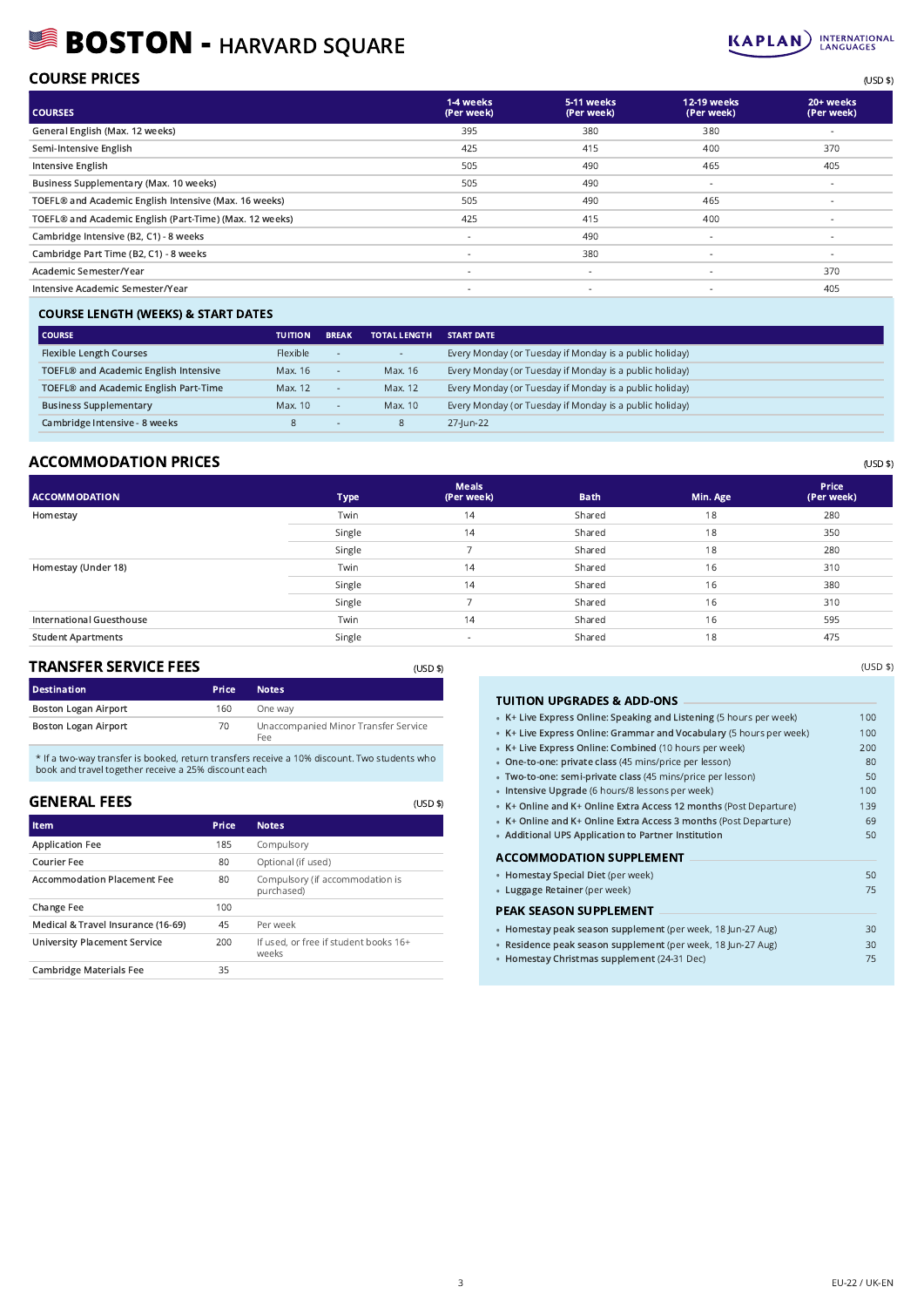# **SCHICAGO**



# COURSE PRICES (USD \$)

| <b>COURSES</b>                                          | 1-4 weeks<br>(Per week)  | 5-11 weeks<br>(Per week) | <b>12-19 weeks</b><br>(Per week) | 20+ weeks<br>(Per week)  |
|---------------------------------------------------------|--------------------------|--------------------------|----------------------------------|--------------------------|
| General English (Max. 12 weeks)                         | 395                      | 380                      | 380                              |                          |
| Semi-Intensive English                                  | 425                      | 415                      | 400                              | 370                      |
| Intensive English                                       | 505                      | 490                      | 465                              | 405                      |
| Business Supplementary (Max. 10 weeks)                  | 505                      | 490                      | $\sim$                           | $\sim$                   |
| TOEFL® and Academic English Intensive (Max. 16 weeks)   | 505                      | 490                      | 465                              | $\sim$                   |
| TOEFL® and Academic English (Part-Time) (Max. 12 weeks) | 425                      | 415                      | 400                              | $\sim$                   |
| GMAT® / GRE® - 12 weeks (price per course)              | $\overline{\phantom{a}}$ | $\overline{\phantom{a}}$ | 2,160                            | $\sim$                   |
| <b>GMAT® / GRE® Extension</b>                           | 180                      | $\sim$                   | $\overline{\phantom{a}}$         | $\overline{\phantom{a}}$ |
| Academic Semester/Year                                  | $\overline{\phantom{a}}$ | $\overline{\phantom{a}}$ | ۰                                | 370                      |
| Intensive Academic Semester/Year                        | $\overline{\phantom{a}}$ | $\sim$                   | ٠                                | 405                      |
|                                                         |                          |                          |                                  |                          |

## COURSE LENGTH (WEEKS) & START DATES

| l course                                          | <b>TUITION</b> | <b>BREAK</b> | <b>TOTAL LENGTH</b> | <b>START DATE</b>                                                                                                          |
|---------------------------------------------------|----------------|--------------|---------------------|----------------------------------------------------------------------------------------------------------------------------|
| <b>Flexible Length Courses</b>                    | Flexible       | $\sim$       | $\sim$              | Every Monday (or Tuesday if Monday is a public holiday)                                                                    |
| GMAT® - 12 weeks                                  | 12             | $\sim$       | 12                  | 27-Sep-21, 15-Nov-21, 29-Dec-21, 21-Feb-22, 28-Mar-22, 23-May-22, 27-Jun-22, 22-Aug-22, 26-Sep-<br>22, 28-Nov-22, 3-Jan-23 |
| GRF® - 12 weeks                                   | 12             |              | 12                  | 27-Sep-21, 15-Nov-21, 29-Dec-21, 21-Feb-22, 28-Mar-22, 23-May-22, 27-Jun-22, 22-Aug-22, 26-Sep-<br>22, 28-Nov-22, 3-Jan-23 |
| TOEFL® and Academic English Intensive             | Max. 16        | $\sim$       | Max. 16             | Every Monday (or Tuesday if Monday is a public holiday)                                                                    |
| TOEFL <sup>®</sup> and Academic English Part-Time | Max. 12        | $\sim$       | Max. 12             | Every Monday (or Tuesday if Monday is a public holiday)                                                                    |
| <b>Business Supplementary</b>                     | Max. 10        |              | Max. 10             | Every Monday (or Tuesday if Monday is a public holiday)                                                                    |

# ACCOMMODATION PRICES (USD \$)

| <b>ACCOMMODATION</b>     | <b>Type</b> | <b>Meals</b><br>(Per week) | <b>Bath</b> | Min. Age | Price<br>(Per week) |
|--------------------------|-------------|----------------------------|-------------|----------|---------------------|
| Homestay                 | Twin *      | 14                         | Shared      | 18       | 250                 |
|                          | Single      | 14                         | Shared      | 18       | 305                 |
|                          | Single      | $\overline{\phantom{a}}$   | Shared      | 18       | 250                 |
| Homestay (Under 18)      | Twin *      | 14                         | Shared      | 16       | 280                 |
|                          | Single      | 14                         | Shared      | 16       | 335                 |
|                          | Single      |                            | Shared      | 16       | 280                 |
| <b>Student Residence</b> | Twin        | $\sim$                     | Shared      | 18       | 350                 |
|                          | Single      | $\sim$                     | Shared      | 18       | 495                 |
| Student Hostel **        | Twin *      | $\sim$                     | Shared      | 18       | 310                 |
|                          | Single      | $\sim$                     | Shared      | 18       | 620                 |

(USD \$)

(USD \$)

\* Only available to students who book and travel together

\*\* 4 week minimum

# TRANSFER SERVICE FEES

| <b>Destination</b>     | <b>Price</b> | <b>Notes</b>                                |
|------------------------|--------------|---------------------------------------------|
| Chicago O'Hare Airport | 180          | One way                                     |
| Chicago O'Hare Airport | 70           | Unaccompanied Minor Transfer Service<br>Fee |

\* If a two-way transfer is booked, return transfers receive a 10% discount. Two students who book and travel together receive a 25% discount each

### GENERAL FEES

| Item                                | Price | <b>Notes</b>                                   |
|-------------------------------------|-------|------------------------------------------------|
| <b>Application Fee</b>              | 185   | Compulsory                                     |
| Courier Fee                         | 80    | Optional (if used)                             |
| <b>Accommodation Placement Fee</b>  | 80    | Compulsory (if accommodation is<br>purchased)  |
| Change Fee                          | 100   |                                                |
| Medical & Travel Insurance (16-69)  | 45    | Per week                                       |
| <b>University Placement Service</b> | 200   | If used, or free if student books 16+<br>weeks |

| TUITION UPGRADES & ADD-ONS                                          |     |
|---------------------------------------------------------------------|-----|
| • K+ Live Express Online: Speaking and Listening (5 hours per week) | 100 |
| • K+ Live Express Online: Grammar and Vocabulary (5 hours per week) | 100 |
| • K+ Live Express Online: Combined (10 hours per week)              | 200 |
| • One-to-one: private class (45 mins/price per lesson)              | 80  |
| · Two-to-one: semi-private class (45 mins/price per lesson)         | 50  |
| Intensive Upgrade (6 hours/8 lessons per week)<br>۰                 | 100 |
| • K+ Online and K+ Online Extra Access 12 months (Post Departure)   | 139 |
| • K+ Online and K+ Online Extra Access 3 months (Post Departure)    | 69  |
| • Additional UPS Application to Partner Institution                 | 50  |
| <b>ACCOMMODATION SUPPLEMENT</b>                                     |     |
| • Homestay Special Diet (per week)                                  | 50  |
| • Luggage Retainer (per week)                                       | 75  |
| PEAK SEASON SUPPLEMENT                                              |     |
| · Homestay peak season supplement (per week, 18 Jun-27 Aug)         | 30  |
| • Residence peak season supplement (per week, 18 Jun-27 Aug)        | 30  |
| • Homestay Christmas supplement (24-31 Dec)                         | 75  |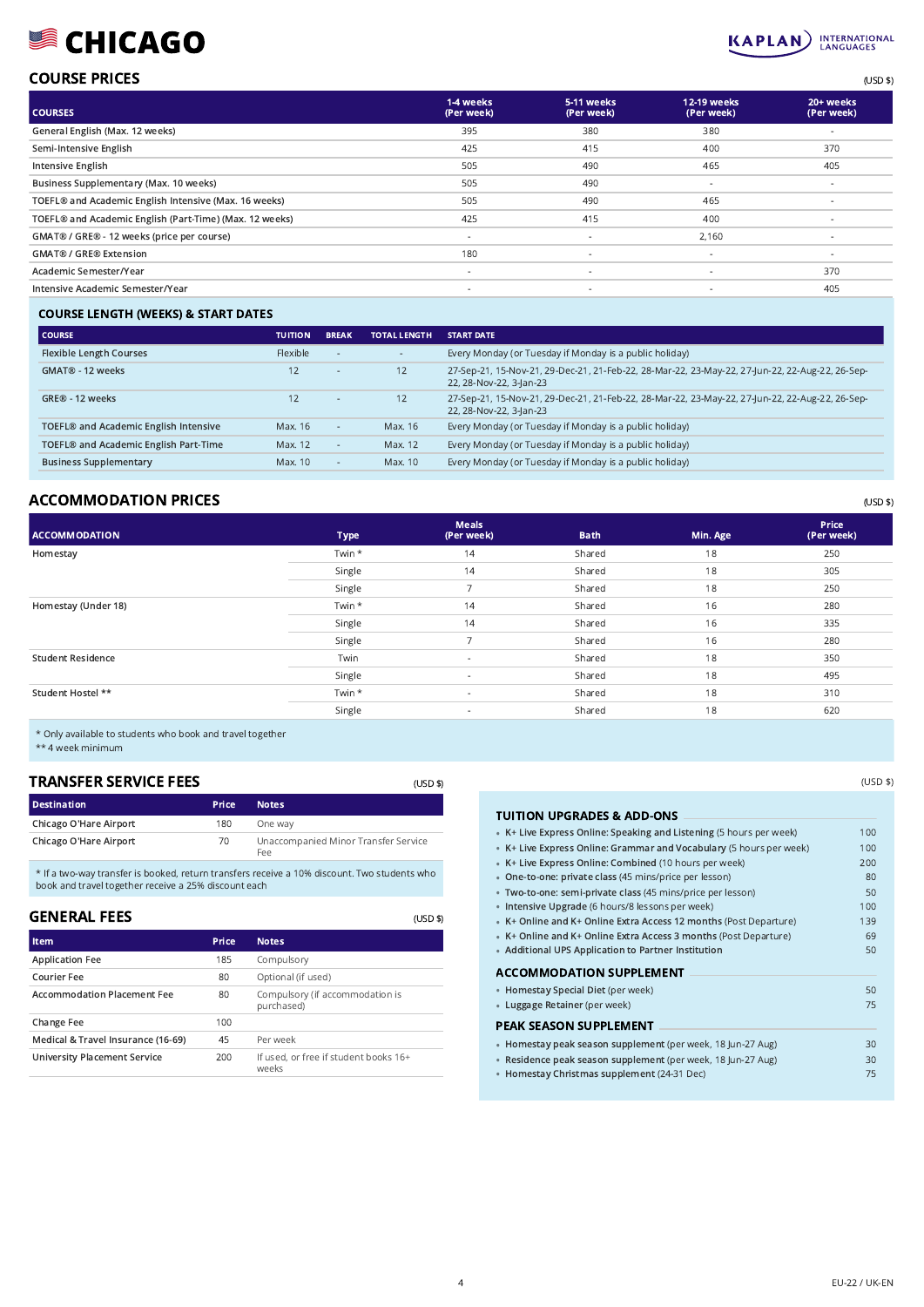# **SEALOS ANGELES**



### COURSE PRICES (USD \$)

| <b>COURSES</b>                                          | 1-4 weeks<br>(Per week)  | 5-11 weeks<br>(Per week) | 12-19 weeks<br>(Per week) | 20+ weeks<br>(Per week) |
|---------------------------------------------------------|--------------------------|--------------------------|---------------------------|-------------------------|
| General English (Max. 12 weeks)                         | 395                      | 380                      | 380                       |                         |
| Semi-Intensive English                                  | 425                      | 415                      | 400                       | 370                     |
| Intensive English                                       | 505                      | 490                      | 465                       | 405                     |
| Business Supplementary (Max. 10 weeks)                  | 505                      | 490                      | $\sim$                    | $\sim$                  |
| TOEFL® and Academic English Intensive (Max. 16 weeks)   | 505                      | 490                      | 465                       | $\sim$                  |
| TOEFL® and Academic English (Part-Time) (Max. 12 weeks) | 425                      | 415                      | 400                       | <b>.</b>                |
| GMAT® / GRE® - 12 weeks (price per course)              | $\overline{\phantom{a}}$ | $\overline{\phantom{a}}$ | 2,160                     | ٠                       |
| <b>GMAT® / GRE® Extension</b>                           | 180                      | $\overline{\phantom{a}}$ | $\sim$                    | $\sim$                  |
| Academic Semester/Year                                  | $\overline{\phantom{a}}$ | $\overline{\phantom{a}}$ |                           | 370                     |
| Intensive Academic Semester/Year                        | $\sim$                   | $\sim$                   | $\sim$                    | 405                     |
|                                                         |                          |                          |                           |                         |

## COURSE LENGTH (WEEKS) & START DATES

| l COURSE                                          | <b>TUITION</b> | <b>BREAK</b> | <b>TOTAL LENGTH</b> | <b>START DATE</b>                                                                                                          |
|---------------------------------------------------|----------------|--------------|---------------------|----------------------------------------------------------------------------------------------------------------------------|
| <b>Flexible Length Courses</b>                    | Flexible       |              | $\sim$              | Every Monday (or Tuesday if Monday is a public holiday)                                                                    |
| GMAT® - 12 weeks                                  | 12             |              | 12                  | 27-Sep-21, 15-Nov-21, 29-Dec-21, 21-Feb-22, 28-Mar-22, 23-May-22, 27-Jun-22, 22-Aug-22, 26-Sep-<br>22, 28-Nov-22, 3-Jan-23 |
| GRE® - 12 weeks                                   | 12             |              | 12                  | 27-Sep-21, 15-Nov-21, 29-Dec-21, 21-Feb-22, 28-Mar-22, 23-May-22, 27-Jun-22, 22-Aug-22, 26-Sep-<br>22, 28-Nov-22, 3-Jan-23 |
| TOEFL® and Academic English Intensive             | Max. 16        | $\sim$       | Max. 16             | Every Monday (or Tuesday if Monday is a public holiday)                                                                    |
| TOEFL <sup>®</sup> and Academic English Part-Time | Max. 12        |              | Max. 12             | Every Monday (or Tuesday if Monday is a public holiday)                                                                    |
| <b>Business Supplementary</b>                     | Max. 10        | $\sim$       | Max. 10             | Every Monday (or Tuesday if Monday is a public holiday)                                                                    |

# ACCOMMODATION PRICES (USD \$)

| <b>ACCOMMODATION</b> | <b>Type</b> | <b>Meals</b><br>(Per week) | <b>Bath</b> | Min. Age | Price<br>(Per week) |
|----------------------|-------------|----------------------------|-------------|----------|---------------------|
| Homestay             | Twin        | 14                         | Shared      | 18       | 280                 |
|                      | Single      | 14                         | Shared      | 18       | 350                 |
|                      | Single      |                            | Shared      | 18       | 280                 |
| Homestay (Under 18)  | Twin        | 14                         | Shared      | 16       | 310                 |
|                      | Single      | 14                         | Shared      | 16       | 380                 |
|                      | Single      |                            | Shared      | 16       | 310                 |
| Westwood Residence * | Twin        | $\overline{\phantom{a}}$   | Shared      | 18       | 400                 |
|                      | Single      | $\sim$                     | Shared      | 18       | 660                 |
|                      |             |                            |             |          |                     |

\* Minimum stay of 4 weeks

## TRANSFER SERVICE FEES

| <b>TRANSFER SERVICE FEES</b> | (USD \$)     |                                             |
|------------------------------|--------------|---------------------------------------------|
| <b>Destination</b>           | <b>Price</b> | <b>Notes</b>                                |
| Los Angeles Airport          | 160          | One way                                     |
| <b>Los Angeles Airport</b>   | 70           | Unaccompanied Minor Transfer Service<br>Fee |

\* If a two-way transfer is booked, return transfers receive a 10% discount. Two students who book and travel together receive a 25% discount each

| GENERAL FEES                        |       |                                                | (USD |
|-------------------------------------|-------|------------------------------------------------|------|
| <b>Item</b>                         | Price | <b>Notes</b>                                   |      |
| <b>Application Fee</b>              | 185   | Compulsory                                     |      |
| Courier Fee                         | 80    | Optional (if used)                             |      |
| <b>Accommodation Placement Fee</b>  | 80    | Compulsory (if accommodation is<br>purchased)  |      |
| Change Fee                          | 100   |                                                |      |
| Medical & Travel Insurance (16-69)  | 45    | Per week                                       |      |
| <b>University Placement Service</b> | 200   | If used, or free if student books 16+<br>weeks |      |

| TUITION UPGRADES & ADD-ONS                                          |     |
|---------------------------------------------------------------------|-----|
| • K+ Live Express Online: Speaking and Listening (5 hours per week) | 100 |
| • K+ Live Express Online: Grammar and Vocabulary (5 hours per week) | 100 |
| • K+ Live Express Online: Combined (10 hours per week)              | 200 |
| • One-to-one: private class (45 mins/price per lesson)              | 80  |
| · Two-to-one: semi-private class (45 mins/price per lesson)         | 50  |
| • Intensive Upgrade (6 hours/8 lessons per week)                    | 100 |
| • K+ Online and K+ Online Extra Access 12 months (Post Departure)   | 139 |
| • K+ Online and K+ Online Extra Access 3 months (Post Departure)    | 69  |
| • Additional UPS Application to Partner Institution                 | 50  |
| <b>ACCOMMODATION SUPPLEMENT</b>                                     |     |
| • Homestay Special Diet (per week)                                  | 50  |
| • Luggage Retainer (per week)                                       | 75  |
| <b>PEAK SEASON SUPPLEMENT</b>                                       |     |
| • Homestay peak season supplement (per week, 18 Jun-27 Aug)         | 30  |
| · Residence peak season supplement (per week, 18 Jun-27 Aug)        | 30  |
| • Homestay Christmas supplement (24-31 Dec)                         | 75  |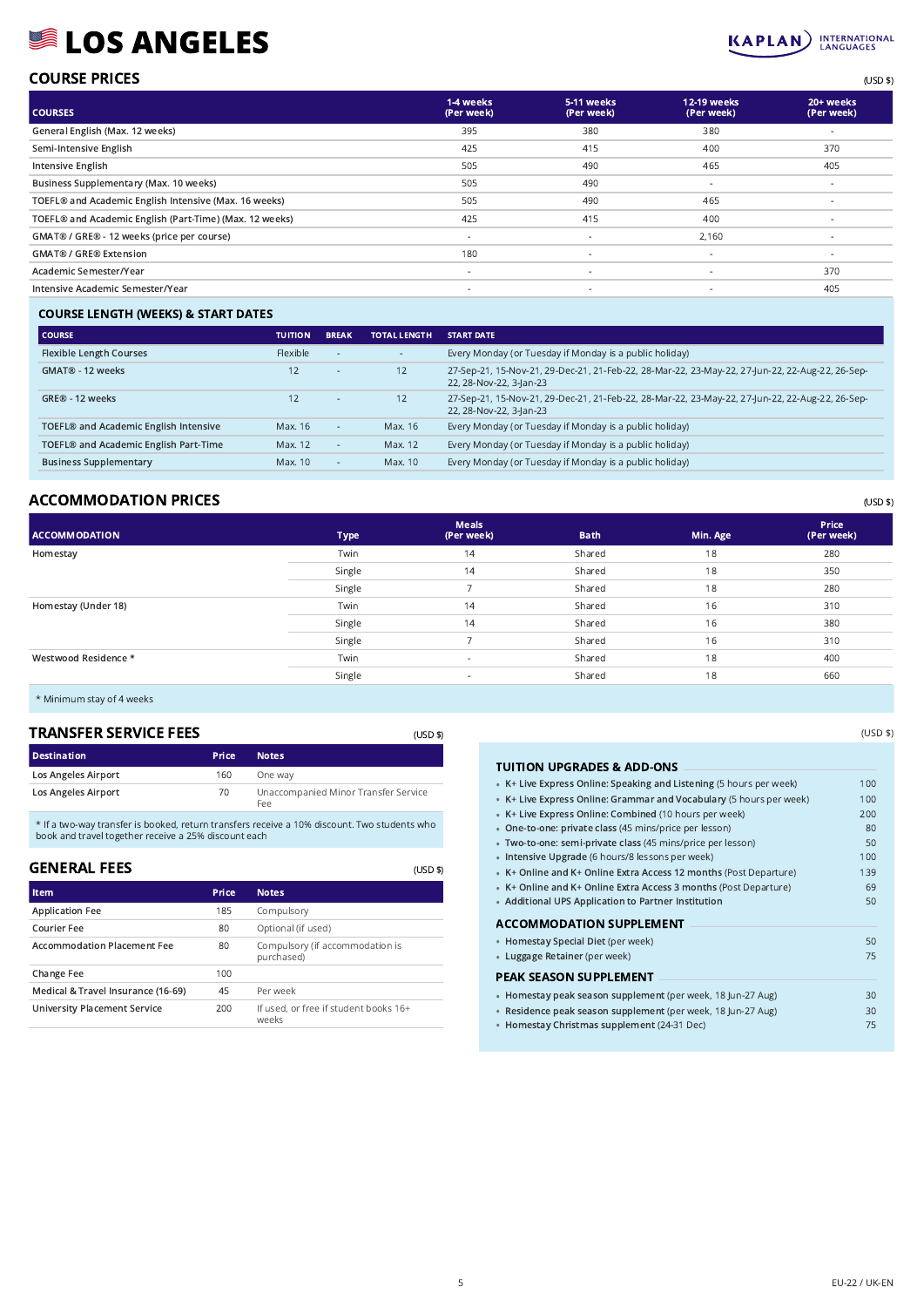# **SEW YORK**



| <b>COURSE PRICES</b> | (USD \$) |
|----------------------|----------|
|                      |          |

| <b>COURSES</b>                                          | 1-4 weeks<br>(Per week) | 5-11 weeks<br>(Per week) | 12-19 weeks<br>(Per week) | 20+ weeks<br>(Per week) |
|---------------------------------------------------------|-------------------------|--------------------------|---------------------------|-------------------------|
| General English (Max. 12 weeks)                         | 395                     | 380                      | 380                       | $\sim$                  |
| Semi-Intensive English                                  | 425                     | 415                      | 400                       | 370                     |
| Intensive English                                       | 505                     | 490                      | 465                       | 405                     |
| Business Intensive (Max. 24 weeks)                      | 505                     | 490                      | 465                       | 405                     |
| Business Supplementary (Max. 10 weeks)                  | 505                     | 490                      | $\sim$                    | $\sim$                  |
| <b>Business Part Time</b>                               | 425                     | 415                      | $\overline{\phantom{a}}$  | $\sim$                  |
| TOEFL® and Academic English Intensive (Max. 16 weeks)   | 505                     | 490                      | 465                       | $\sim$                  |
| TOEFL® and Academic English (Part-Time) (Max. 12 weeks) | 425                     | 415                      | 400                       | $\sim$                  |
| GMAT® / GRE® - 12 weeks (price per course)              | $\sim$                  | $\overline{\phantom{a}}$ | 2,160                     | $\sim$                  |
| <b>GMAT® / GRE® Extension</b>                           | 180                     | $\overline{\phantom{a}}$ | $\overline{\phantom{a}}$  | $\sim$                  |
| Academic Semester/Year                                  | $\sim$                  | $\overline{\phantom{a}}$ | $\sim$                    | 370                     |
| Intensive Academic Semester/Year                        | $\sim$                  | $\sim$                   | $\sim$                    | 405                     |
|                                                         |                         |                          |                           |                         |

#### COURSE LENGTH (WEEKS) & START DATES

| l COURSE                                          | <b>TUITION</b> | <b>BREAK</b>             | <b>TOTAL LENGTH</b> | <b>START DATE</b>                                                                                                          |
|---------------------------------------------------|----------------|--------------------------|---------------------|----------------------------------------------------------------------------------------------------------------------------|
| <b>Flexible Length Courses</b>                    | Flexible       | $\sim$                   | $\sim$              | Every Monday (or Tuesday if Monday is a public holiday)                                                                    |
| GMAT® - 12 weeks                                  | 12             | $\overline{\phantom{a}}$ | 12                  | 27-Sep-21, 15-Nov-21, 29-Dec-21, 21-Feb-22, 28-Mar-22, 23-May-22, 27-Jun-22, 22-Aug-22, 26-Sep-<br>22, 28-Nov-22, 3-lan-23 |
| GRE® - 12 weeks                                   | 12             | $\overline{\phantom{a}}$ | 12                  | 27-Sep-21, 15-Nov-21, 29-Dec-21, 21-Feb-22, 28-Mar-22, 23-May-22, 27-Jun-22, 22-Aug-22, 26-Sep-<br>22, 28-Nov-22, 3-lan-23 |
| TOEFL® and Academic English Intensive             | Max. 16        | $\sim$                   | Max. 16             | Every Monday (or Tuesday if Monday is a public holiday)                                                                    |
| TOEFL <sup>®</sup> and Academic English Part-Time | Max. 12        | $\sim$                   | Max. 12             | Every Monday (or Tuesday if Monday is a public holiday)                                                                    |
| <b>Business Intensive</b>                         | Max. 24        | $\sim$                   | Max. 24             | Every Monday (or Tuesday if Monday is a public holiday)                                                                    |
| <b>Business Supplementary</b>                     | Max. 10        | $\sim$                   | Max. 10             | Every Monday (or Tuesday if Monday is a public holiday)                                                                    |

# $\mathsf{ACCOMMODATION\bigcap}$  PRICES  $\begin{array}{c}\n\text{(USD 3)}\n\end{array}$

| <b>ACCOMMODATION</b>             | <b>Type</b> | <b>Meals</b><br>(Per week) | <b>Bath</b> | Min. Age | Price<br>(Per week) |
|----------------------------------|-------------|----------------------------|-------------|----------|---------------------|
| Homestay                         | Twin        | 14                         | Shared      | 18       | 370                 |
|                                  | Single      | 14                         | Shared      | 18       | 440                 |
|                                  | Twin        | $\overline{7}$             | Shared      | 18       | 280                 |
|                                  | Single      | $\overline{7}$             | Shared      | 18       | 350                 |
| Homestay (Under 18)              | Twin        | 14                         | Shared      | 16       | 400                 |
|                                  | Single      | 14                         | Shared      | 16       | 470                 |
|                                  | Twin        | 7                          | Shared      | 16       | 310                 |
|                                  | Single      | $\overline{7}$             | Shared      | 16       | 380                 |
| Homestay in Manhattan            | Twin *      | $\overline{7}$             | Shared      | 18       | 440                 |
|                                  | Single      | $\overline{7}$             | Shared      | 18       | 540                 |
| Homestay in Manhattan (Under 18) | Twin *      | $\overline{7}$             | Shared      | 16       | 470                 |
|                                  | Single      | $\overline{7}$             | Shared      | 16       | 570                 |
| Mansfield at Grand Central       | Twin        | $\sim$                     | Shared      | 18       | 545                 |
|                                  | Single      | $\sim$                     | Private     | 18       | 685                 |
| West Side Residence              | Twin        | $\sim$                     | Shared      | 17       | 520                 |
|                                  | Single      | $\sim$                     | Private     | 17       | 650                 |
|                                  |             |                            |             |          |                     |

\* Only available to students who book and travel together

## TRANSFER SERVICE FEES

| <b>TRANSFER SERVICE FEES</b> | (USD \$)     |                                             |
|------------------------------|--------------|---------------------------------------------|
| <b>Destination</b>           | <b>Price</b> | <b>Notes</b>                                |
| JFK/Newark/LaGuardia Airport | 190          | One way                                     |
| JFK/Newark/LaGuardia Airport | 70           | Unaccompanied Minor Transfer Service<br>Fee |

\* If a two-way transfer is booked, return transfers receive a 10% discount. Two students who book and travel together receive a 25% discount each

### GENERAL FEES

| <b>GENERAL FEES</b>                |              | (USD                                           |
|------------------------------------|--------------|------------------------------------------------|
| <b>Item</b>                        | <b>Price</b> | <b>Notes</b>                                   |
| <b>Application Fee</b>             | 185          | Compulsory                                     |
| Courier Fee                        | 80           | Optional (if used)                             |
| <b>Accommodation Placement Fee</b> | 80           | Compulsory (if accommodation is<br>purchased)  |
| Change Fee                         | 100          |                                                |
| Medical & Travel Insurance (16-69) | 45           | Per week                                       |
| University Placement Service       | 200          | If used, or free if student books 16+<br>weeks |

(USD \$)

| TUITION UPGRADES & ADD-ONS                                          |     |
|---------------------------------------------------------------------|-----|
| • K+ Live Express Online: Speaking and Listening (5 hours per week) | 100 |
| • K+ Live Express Online: Grammar and Vocabulary (5 hours per week) | 100 |
| • K+ Live Express Online: Combined (10 hours per week)              | 200 |
| · One-to-one: private class (45 mins/price per lesson)              | 80  |
| · Two-to-one: semi-private class (45 mins/price per lesson)         | 50  |
| · Intensive Upgrade (6 hours/8 lessons per week)                    | 100 |
| • K+ Online and K+ Online Extra Access 12 months (Post Departure)   | 139 |
| • K+ Online and K+ Online Extra Access 3 months (Post Departure)    | 69  |
| • Additional UPS Application to Partner Institution                 | 50  |
| <b>ACCOMMODATION SUPPLEMENT</b>                                     |     |
| • Homestay Special Diet (per week)                                  | 50  |
| • Luggage Retainer (per week)                                       | 75  |
| PEAK SEASON SUPPLEMENT                                              |     |
| · Homestay peak season supplement (per week, 18 Jun-27 Aug)         | 30  |

• Residence peak season supplement (per week, 18 Jun-27 Aug) 30 • Homestay Christmas supplement (24-31 Dec) 75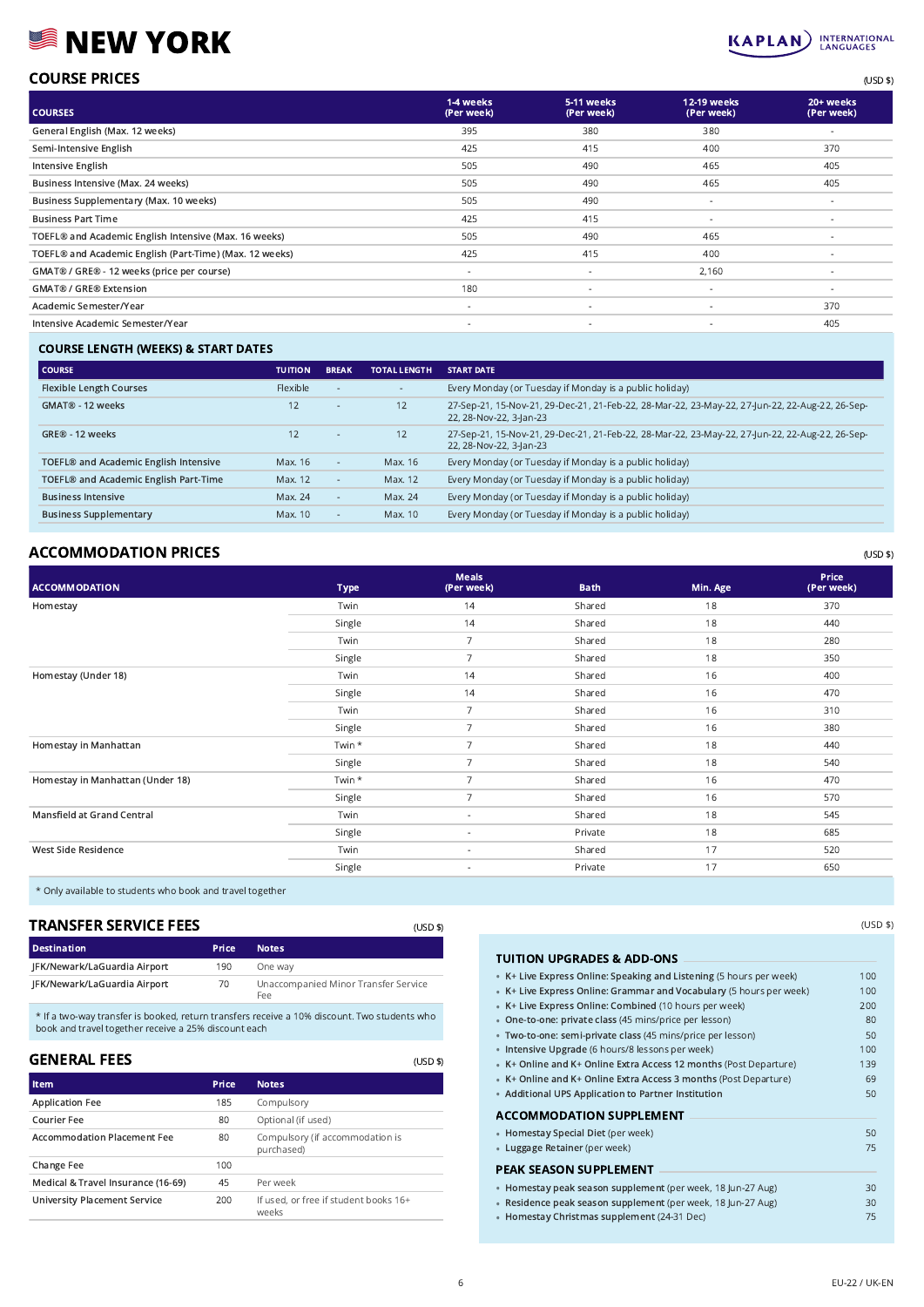# **SINEW YORK 3G+**

Specialized classes and social programs

3CH SCHOOL



| <b>COURSE PRICES</b> | $I$ $C \cap A'$ |
|----------------------|-----------------|
|                      |                 |

| <b>COURSES</b>                         | 1-4 weeks<br>(Per week)  | 5-11 weeks<br>(Per week) | 12-19 weeks<br>(Per week) | 20+ weeks<br>(Per week) |
|----------------------------------------|--------------------------|--------------------------|---------------------------|-------------------------|
| General English (Max. 12 weeks)        | 395                      | 380                      | 380                       |                         |
| Semi-Intensive English                 | 425                      | 415                      | 400                       | 370                     |
| Intensive English                      | 505                      | 490                      | 465                       | 405                     |
| Business Supplementary (Max. 10 weeks) | 505                      | 490                      | $\overline{\phantom{a}}$  | $\sim$                  |
| Academic Semester/Year                 | $\overline{\phantom{a}}$ | $\sim$                   | $\overline{\phantom{a}}$  | 370                     |
| Intensive Academic Semester/Year       | $\overline{\phantom{a}}$ | $\sim$                   | $\overline{\phantom{a}}$  | 405                     |
|                                        |                          |                          |                           |                         |

| <b>COURSE LENGTH (WEEKS) &amp; START DATES</b> |                |                          |                     |                                                         |  |
|------------------------------------------------|----------------|--------------------------|---------------------|---------------------------------------------------------|--|
| <b>COURSE</b>                                  | <b>TUITION</b> | <b>BREAK</b>             | <b>TOTAL LENGTH</b> | <b>START DATE</b>                                       |  |
| <b>Flexible Length Courses</b>                 | Flexible       | $\overline{\phantom{0}}$ |                     | Every Monday (or Tuesday if Monday is a public holiday) |  |
| <b>Business Supplementary</b>                  | Max. 10        | $-$                      | Max. 10             | Every Monday (or Tuesday if Monday is a public holiday) |  |

# ACCOMMODATION PRICES (USD \$)

| <b>ACCOMMODATION</b>       | <b>Type</b> | <b>Meals</b><br>(Per week) | <b>Bath</b> | Min. Age | Price<br>(Per week) |
|----------------------------|-------------|----------------------------|-------------|----------|---------------------|
| Homestay                   | Twin        | 14                         | Shared      | 18       | 370                 |
|                            | Single      | 14                         | Shared      | 18       | 440                 |
|                            | Twin        | $\overline{\phantom{a}}$   | Shared      | 18       | 280                 |
|                            | Single      | -                          | Shared      | 18       | 350                 |
| Homestay in Manhattan      | Twin *      | -                          | Shared      | 18       | 440                 |
|                            | Single      |                            | Shared      | 18       | 540                 |
| Mansfield at Grand Central | Twin        | $\sim$                     | Shared      | 18       | 545                 |
|                            | Single      | $\sim$                     | Private     | 18       | 685                 |
| West Side Residence        | Twin        | $\sim$                     | Shared      | 17       | 520                 |
|                            | Single      | $\sim$                     | Private     | 17       | 650                 |

(USD \$)

\* Only available to students who book and travel together

| <b>TRANSFER SERVICE FEES</b><br>(USD \$) |       |                                             |  |  |
|------------------------------------------|-------|---------------------------------------------|--|--|
| <b>Destination</b>                       | Price | <b>Notes</b>                                |  |  |
| JFK/Newark/LaGuardia Airport             | 190   | One way                                     |  |  |
| JFK/Newark/LaGuardia Airport             | 70    | Unaccompanied Minor Transfer Service<br>Fee |  |  |

\* If a two-way transfer is booked, return transfers receive a 10% discount. Two students who book and travel together receive a 25% discount each

## GENERAL FEES

| Item                                | Price | <b>Notes</b>                                   |
|-------------------------------------|-------|------------------------------------------------|
| <b>Application Fee</b>              | 185   | Compulsory                                     |
| Courier Fee                         | 80    | Optional (if used)                             |
| <b>Accommodation Placement Fee</b>  | 80    | Compulsory (if accommodation is<br>purchased)  |
| Change Fee                          | 100   |                                                |
| Medical & Travel Insurance (16-69)  | 45    | Per week                                       |
| <b>University Placement Service</b> | 200   | If used, or free if student books 16+<br>weeks |

| <b>TUITION UPGRADES &amp; ADD-ONS</b>                               |     |
|---------------------------------------------------------------------|-----|
| • K+ Live Express Online: Speaking and Listening (5 hours per week) | 100 |
| • K+ Live Express Online: Grammar and Vocabulary (5 hours per week) | 100 |
| • K+ Live Express Online: Combined (10 hours per week)              | 200 |
| • One-to-one: private class (45 mins/price per lesson)              | 80  |
| · Two-to-one: semi-private class (45 mins/price per lesson)         | 50  |
| • Intensive Upgrade (6 hours/8 lessons per week)                    | 100 |
| • K+ Online and K+ Online Extra Access 12 months (Post Departure)   | 139 |
| • K+ Online and K+ Online Extra Access 3 months (Post Departure)    | 69  |
| • Additional UPS Application to Partner Institution                 | 50  |
| ACCOMMODATION SUPPLEMENT                                            |     |
| • Homestay Special Diet (per week)                                  | 50  |
| • Luggage Retainer (per week)                                       | 75  |
| PEAK SEASON SUPPLEMENT                                              |     |
| · Homestay peak season supplement (per week, 18 Jun-27 Aug)         | 30  |
| · Residence peak season supplement (per week, 18 Jun-27 Aug)        | 30  |
| • Homestay Christmas supplement (24-31 Dec)                         | 75  |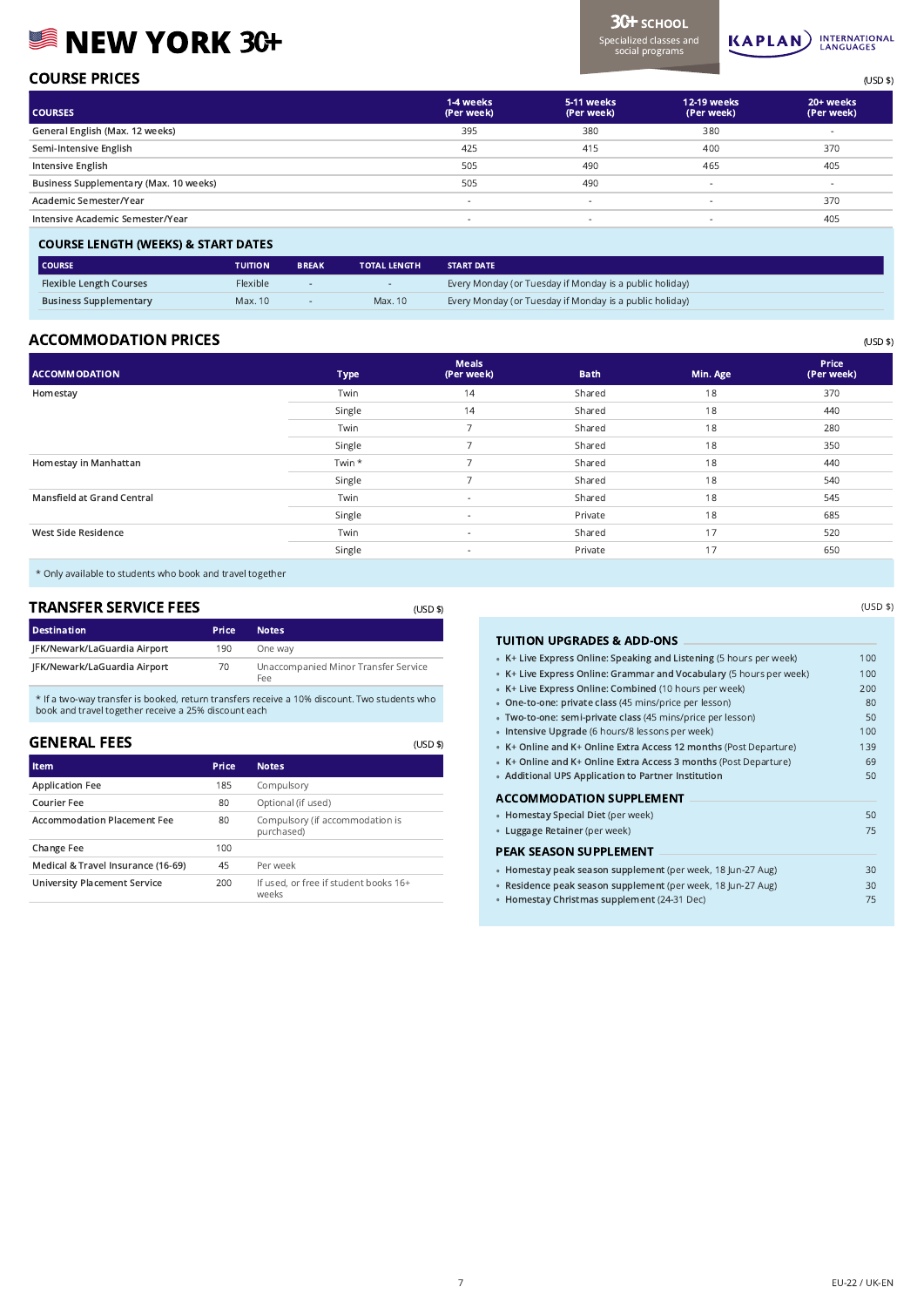# SAN FRANCISCO - BERKELEY



(USD \$)

| <b>COURSE PRICES</b> | (USD \$) |
|----------------------|----------|

| <b>COURSES</b>                                          | 1-4 weeks<br>(Per week)  | 5-11 weeks<br>(Per week) | 12-19 weeks<br>(Per week) | 20+ weeks<br>(Per week) |
|---------------------------------------------------------|--------------------------|--------------------------|---------------------------|-------------------------|
| General English (Max. 12 weeks)                         | 395                      | 380                      | 380                       |                         |
| Semi-Intensive English                                  | 425                      | 415                      | 400                       | 370                     |
| Intensive English                                       | 505                      | 490                      | 465                       | 405                     |
| TOEFL® and Academic English Intensive (Max. 16 weeks)   | 505                      | 490                      | 465                       | $\sim$                  |
| TOEFL® and Academic English (Part-Time) (Max. 12 weeks) | 425                      | 415                      | 400                       | $\sim$                  |
| Business Supplementary (Max. 10 weeks)                  | 505                      | 490                      | $\sim$                    | $\sim$                  |
| Academic Semester/Year                                  | $\overline{\phantom{a}}$ | ۰.                       |                           | 370                     |
| Intensive Academic Semester/Year                        | $\sim$                   | $\sim$                   | ۰.                        | 405                     |
|                                                         |                          |                          |                           |                         |

#### COURSE LENGTH (WEEKS) & START DATES

| <b>COURSE</b>                         | <b>TUITION</b>  | <b>BREAK</b> | <b>TOTAL LENGTH</b> | <b>START DATE</b>                                       |
|---------------------------------------|-----------------|--------------|---------------------|---------------------------------------------------------|
| <b>Flexible Length Courses</b>        | <b>Flexible</b> | $\sim$       |                     | Every Monday (or Tuesday if Monday is a public holiday) |
| TOEFL® and Academic English Intensive | Max. 16         |              | Max. 16             | Every Monday (or Tuesday if Monday is a public holiday) |
| TOEFL® and Academic English Part-Time | Max. 12         |              | Max. 12             | Every Monday (or Tuesday if Monday is a public holiday) |
| <b>Business Supplementary</b>         | Max. 10         |              | Max. 10             | Every Monday (or Tuesday if Monday is a public holiday) |

## ACCOMMODATION PRICES (USD \$)

| <b>ACCOMMODATION</b>  | Type    | <b>Meals</b><br>(Per week) | <b>Bath</b> | Min. Age | Price<br>(Per week) |
|-----------------------|---------|----------------------------|-------------|----------|---------------------|
| Homestay              | Twin ** | 14                         | Shared      | 18       | 280                 |
|                       | Single  | 14                         | Shared      | 18       | 350                 |
|                       | Single  |                            | Shared      | 18       | 280                 |
| Homestay (Under 18)   | Twin ** | 14                         | Shared      | 16       | 310                 |
|                       | Single  | 14                         | Shared      | 16       | 380                 |
|                       | Single  |                            | Shared      | 16       | 310                 |
| Berkeley City Dorms * | Twin ** | $\overline{\phantom{a}}$   | Shared      | 18       | 340                 |
|                       | Single  | $\overline{\phantom{a}}$   | Shared      | 18       | 375                 |

(USD \$)

(USD \$)

\* 5 week minimum for twin rooms

\*\* Only available to students who book and travel together

#### TRANSFER SERVICE FEES

| <b>Destination</b>            | <b>Price</b> | <b>Notes</b>                                |
|-------------------------------|--------------|---------------------------------------------|
| San Francisco Airport         | 180          | One way                                     |
| Oakland Airport               | 180          | One way                                     |
| San Francisco/Oakland Airport | 70           | Unaccompanied Minor Transfer Service<br>Fee |

\* If a two-way transfer is booked, return transfers receive a 10% discount. Two students who book and travel together receive a 25% discount each

# GENERAL FEES

| Item                                | Price | <b>Notes</b>                                   |
|-------------------------------------|-------|------------------------------------------------|
| <b>Application Fee</b>              | 185   | Compulsory                                     |
| Courier Fee                         | 80    | Optional (if used)                             |
| <b>Accommodation Placement Fee</b>  | 80    | Compulsory (if accommodation is<br>purchased)  |
| Change Fee                          | 100   |                                                |
| Medical & Travel Insurance (16-69)  | 45    | Per week                                       |
| <b>University Placement Service</b> | 200   | If used, or free if student books 16+<br>weeks |

| TUITION UPGRADES & ADD-ONS                                          |     |
|---------------------------------------------------------------------|-----|
| • K+ Live Express Online: Speaking and Listening (5 hours per week) | 100 |
| • K+ Live Express Online: Grammar and Vocabulary (5 hours per week) | 100 |
| • K+ Live Express Online: Combined (10 hours per week)              | 200 |
| • One-to-one: private class (45 mins/price per lesson)              | 80  |
| · Two-to-one: semi-private class (45 mins/price per lesson)         | 50  |
| · Intensive Upgrade (6 hours/8 lessons per week)                    | 100 |
| • K+ Online and K+ Online Extra Access 12 months (Post Departure)   | 139 |
| • K+ Online and K+ Online Extra Access 3 months (Post Departure)    | 69  |
| • Additional UPS Application to Partner Institution                 | 50  |
| ACCOMMODATION SUPPLEMENT                                            |     |
| • Homestay Special Diet (per week)                                  | 50  |
| • Luggage Retainer (per week)                                       | 75  |
| PEAK SEASON SUPPLEMENT                                              |     |
| • Homestay peak season supplement (per week, 18 Jun-27 Aug)         | 30  |
| · Residence peak season supplement (per week, 18 Jun-27 Aug)        | 30  |
| • Homestay Christmas supplement (24-31 Dec)                         | 75  |
|                                                                     |     |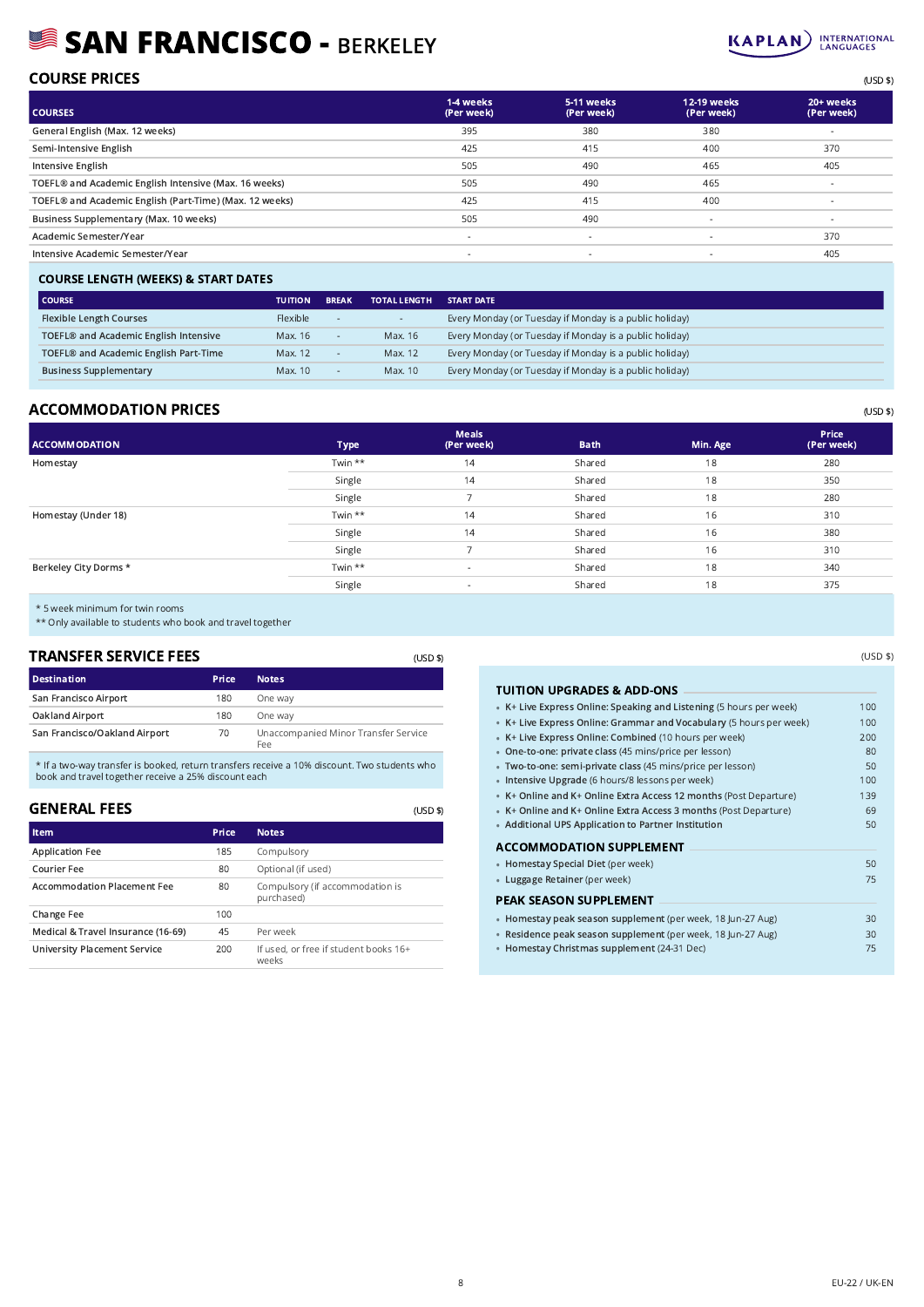# SANTA BARBARA



| <b>COURSE PRICES</b> | (USD \$) |
|----------------------|----------|
|                      |          |

| <b>COURSES</b>                                          | 1-4 weeks<br>(Per week)  | 5-11 weeks<br>(Per week) | <b>12-19 weeks</b><br>(Per week) | 20+ weeks<br>(Per week) |
|---------------------------------------------------------|--------------------------|--------------------------|----------------------------------|-------------------------|
| General English (Max. 12 weeks)                         | 395                      | 380                      | 380                              |                         |
| Semi-Intensive English                                  | 425                      | 415                      | 400                              | 370                     |
| Intensive English                                       | 505                      | 490                      | 465                              | 405                     |
| TOEFL® and Academic English Intensive (Max. 16 weeks)   | 505                      | 490                      | 465                              | $\sim$                  |
| TOEFL® and Academic English (Part-Time) (Max. 12 weeks) | 425                      | 415                      | 400                              | $\sim$                  |
| Cambridge Intensive (B2, C1) - 8 weeks                  | $\overline{\phantom{a}}$ | 490                      | $\sim$                           | $\sim$                  |
| Cambridge Part Time (B2, C1) - 8 weeks                  | $\overline{\phantom{a}}$ | 380                      | $\sim$                           | $\sim$                  |
| Business Supplementary (Max. 10 weeks)                  | 505                      | 490                      | $\sim$                           | $\sim$                  |
| Academic Semester/Year                                  | $\overline{\phantom{a}}$ | $\overline{\phantom{a}}$ | $\overline{\phantom{a}}$         | 370                     |
| Intensive Academic Semester/Year                        | $\sim$                   | $\overline{\phantom{a}}$ | $\overline{\phantom{a}}$         | 405                     |
|                                                         |                          |                          |                                  |                         |

## COURSE LENGTH (WEEKS) & START DATES

| <b>COURSE</b>                         | <b>TUITION</b>  | <b>BREAK</b> | <b>TOTAL LENGTH</b> | <b>START DATE</b>                                       |
|---------------------------------------|-----------------|--------------|---------------------|---------------------------------------------------------|
| <b>Flexible Length Courses</b>        | <b>Flexible</b> | $\sim$       | $\sim$              | Every Monday (or Tuesday if Monday is a public holiday) |
| TOEFL® and Academic English Intensive | Max. 16         |              | Max. 16             | Every Monday (or Tuesday if Monday is a public holiday) |
| TOEFL® and Academic English Part-Time | Max. 12         |              | Max. 12             | Every Monday (or Tuesday if Monday is a public holiday) |
| Cambridge Intensive - 8 weeks         |                 | $\sim$       |                     | 27-lun-22                                               |

## ACCOMMODATION PRICES (USD \$)

| <b>ACCOMMODATION</b>      | <b>Type</b> | <b>Meals</b><br>(Per week) | <b>Bath</b> | Min. Age | Price<br>(Per week) |
|---------------------------|-------------|----------------------------|-------------|----------|---------------------|
| Homestay                  | Twin *      | 14                         | Shared      | 18       | 250                 |
|                           | Single      | 14                         | Shared      | 18       | 305                 |
|                           | Single      | -                          | Shared      | 18       | 250                 |
| Homestay (Under 18)       | Twin *      | 14                         | Shared      | 16       | 280                 |
|                           | Single      | 14                         | Shared      | 16       | 335                 |
|                           | Single      |                            | Shared      | 16       | 280                 |
| <b>Student Apartments</b> | Twin        | $\overline{\phantom{a}}$   | Shared      | 18       | 330                 |
|                           | Single      | $\overline{\phantom{a}}$   | Shared      | 18       | 660                 |

(USD \$)

(USD \$)

\* Only available to students who book and travel together

## TRANSFER SERVICE FEES

| <b>Destination</b>                | Price | <b>Notes</b>                                |
|-----------------------------------|-------|---------------------------------------------|
| <b>Los Angeles Airport</b>        | 335   | One way                                     |
| Santa Barbara Airport             | 70    | One way                                     |
| Los Angeles/Santa Barbara Airport | 70    | Unaccompanied Minor Transfer Service<br>Fee |

\* If a two-way transfer is booked, return transfers receive a 10% discount. Two students who book and travel together receive a 25% discount each

### GENERAL FEES

| <b>Item</b>                         | Price | <b>Notes</b>                                   |
|-------------------------------------|-------|------------------------------------------------|
| <b>Application Fee</b>              | 185   | Compulsory                                     |
| Courier Fee                         | 80    | Optional (if used)                             |
| <b>Accommodation Placement Fee</b>  | 80    | Compulsory (if accommodation is<br>purchased)  |
| Change Fee                          | 100   |                                                |
| Medical & Travel Insurance (16-69)  | 45    | Per week                                       |
| <b>University Placement Service</b> | 200   | If used, or free if student books 16+<br>weeks |
| <b>Cambridge Materials Fee</b>      | 35    |                                                |

### TUITION UPGRADES & ADD-ONS •

| TUTTUN UPGRADES & ADD-UNS                                           |     |
|---------------------------------------------------------------------|-----|
| • K+ Live Express Online: Speaking and Listening (5 hours per week) | 100 |
| • K+ Live Express Online: Grammar and Vocabulary (5 hours per week) | 100 |
| • K+ Live Express Online: Combined (10 hours per week)              | 200 |
| • One-to-one: private class (45 mins/price per lesson)              | 80  |
| · Two-to-one: semi-private class (45 mins/price per lesson)         | 50  |
| · Intensive Upgrade (6 hours/8 lessons per week)                    | 100 |
| • K+ Online and K+ Online Extra Access 12 months (Post Departure)   | 139 |
| • K+ Online and K+ Online Extra Access 3 months (Post Departure)    | 69  |
| • Additional UPS Application to Partner Institution                 | 50  |
| • Cambridge Exam Fee                                                | 175 |
| <b>ACCOMMODATION SUPPLEMENT</b>                                     |     |
| • Homestay Special Diet (per week)                                  | 50  |
| • Luggage Retainer (per week)                                       | 75  |
| PEAK SEASON SUPPLEMENT                                              |     |
| · Homestay peak season supplement (per week, 18 Jun-27 Aug)         | 30  |
| · Residence peak season supplement (per week, 18 Jun-27 Aug)        | 30  |
| • Homestay Christmas supplement (24-31 Dec)                         | 75  |
|                                                                     |     |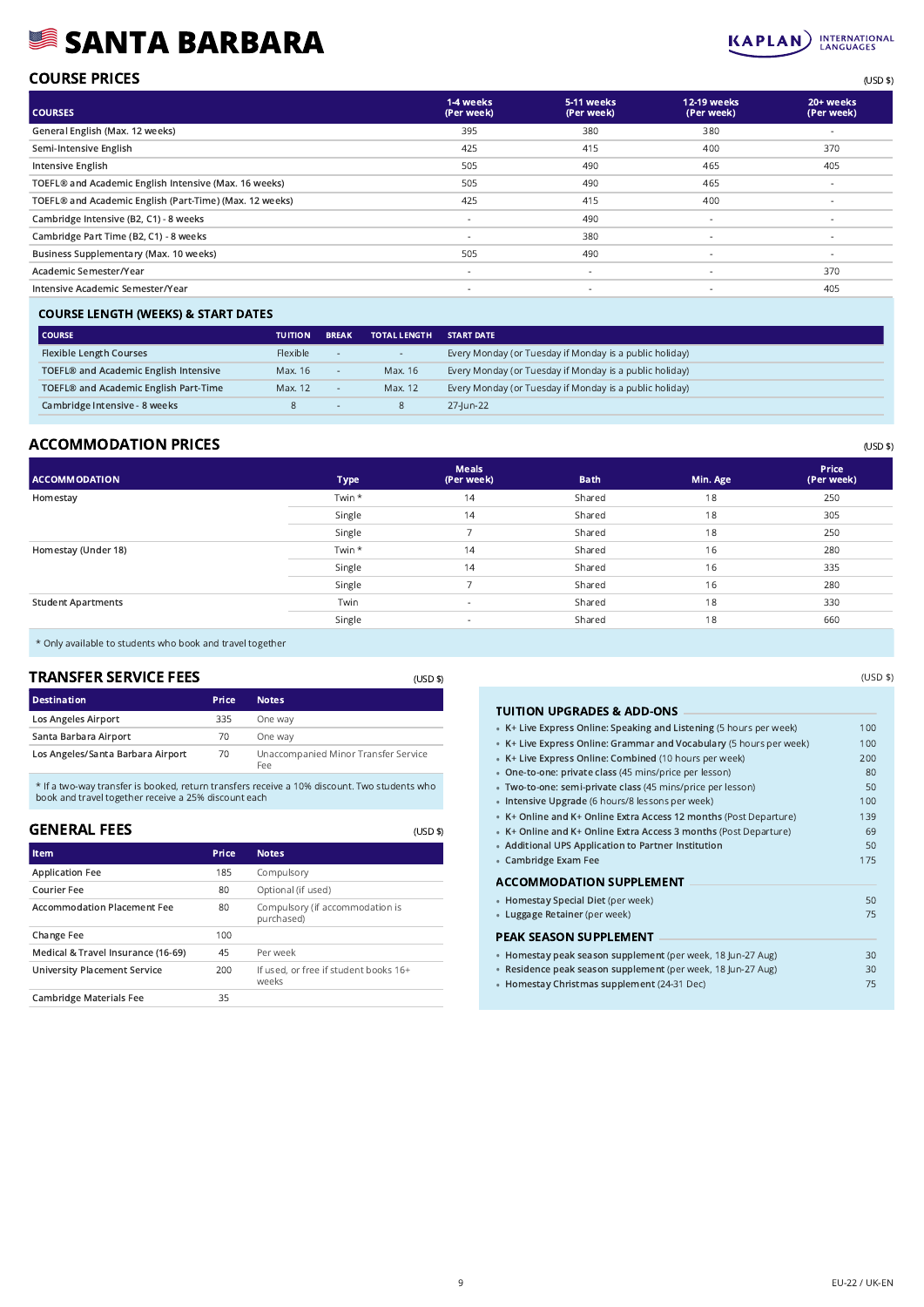# SEATTLE



(USD \$)

| <b>COURSE PRICES</b> | (USD \$) |
|----------------------|----------|
|                      |          |

| <b>COURSES</b>                                          | 1-4 weeks<br>(Per week)  | 5-11 weeks<br>(Per week) | 12-19 weeks<br>(Per week) | 20+ weeks<br>(Per week) |
|---------------------------------------------------------|--------------------------|--------------------------|---------------------------|-------------------------|
| General English (Max. 12 weeks)                         | 395                      | 380                      | 380                       | $\sim$                  |
| Semi-Intensive English                                  | 425                      | 415                      | 400                       | 370                     |
| Intensive English                                       | 505                      | 490                      | 465                       | 405                     |
| Business Supplementary (Max. 10 weeks)                  | 505                      | 490                      |                           |                         |
| TOEFL® and Academic English Intensive (Max. 16 weeks)   | 505                      | 490                      | 465                       | $\sim$                  |
| TOEFL® and Academic English (Part-Time) (Max. 12 weeks) | 425                      | 415                      | 400                       | $\sim$                  |
| Academic Semester/Year                                  | $\overline{\phantom{a}}$ | $\overline{\phantom{a}}$ | $\overline{\phantom{a}}$  | 370                     |
| Intensive Academic Semester/Year                        | $\overline{\phantom{a}}$ | $\sim$                   | $\overline{\phantom{a}}$  | 405                     |
|                                                         |                          |                          |                           |                         |

#### COURSE LENGTH (WEEKS) & START DATES

| <b>COURSE</b>                         | <b>TUITION</b> | <b>BREAK</b> | <b>TOTAL LENGTH</b> | <b>START DATE</b>                                       |
|---------------------------------------|----------------|--------------|---------------------|---------------------------------------------------------|
| <b>Flexible Length Courses</b>        | Flexible       | ۰.           | $\sim$              | Every Monday (or Tuesday if Monday is a public holiday) |
| TOEFL® and Academic English Intensive | Max. 16        |              | Max. 16             | Every Monday (or Tuesday if Monday is a public holiday) |
| TOEFL® and Academic English Part-Time | Max. 12        |              | Max. 12             | Every Monday (or Tuesday if Monday is a public holiday) |
| <b>Business Supplementary</b>         | Max. 10        | $\sim$       | Max. 10             | Every Monday (or Tuesday if Monday is a public holiday) |

## ACCOMMODATION PRICES (USD \$)

| <b>ACCOMMODATION</b>           | Type   | Meals<br>(Per week)      | <b>Bath</b> | Min. Age | Price<br>(Per week) |
|--------------------------------|--------|--------------------------|-------------|----------|---------------------|
| Homestay                       | Twin * | 14                       | Shared      | 18       | 250                 |
|                                | Single | 14                       | Shared      | 18       | 305                 |
|                                | Single |                          | Shared      | 18       | 250                 |
| Homestay (Under 18)            | Twin * | 14                       | Shared      | 16       | 280                 |
|                                | Single | 14                       | Shared      | 16       | 335                 |
|                                | Single | -                        | Shared      | 16       | 280                 |
| <b>Extended Stay Residence</b> | Single |                          | Private     | 18       | 560                 |
| Downtown Residence **          | Single | $\overline{\phantom{a}}$ | Private     | 18       | 500                 |

(USD \$)

(USD \$)

\* Only available to students who book and travel together

\*\* 5 week minimum

# TRANSFER SERVICE FEES

| <b>Destination</b> | <b>Price</b> | <b>Notes</b>                                |
|--------------------|--------------|---------------------------------------------|
| Seattle Airport    | 180          | One way                                     |
| Seattle Airport    | 70           | Unaccompanied Minor Transfer Service<br>Fee |

\* If a two-way transfer is booked, return transfers receive a 10% discount. Two students who book and travel together receive a 25% discount each

# GENERAL FEES

| Item                                | <b>Price</b> | <b>Notes</b>                                   |
|-------------------------------------|--------------|------------------------------------------------|
| <b>Application Fee</b>              | 185          | Compulsory                                     |
| Courier Fee                         | 80           | Optional (if used)                             |
| <b>Accommodation Placement Fee</b>  | 80           | Compulsory (if accommodation is<br>purchased)  |
| Change Fee                          | 100          |                                                |
| Medical & Travel Insurance (16-69)  | 45           | Per week                                       |
| <b>University Placement Service</b> | 200          | If used, or free if student books 16+<br>weeks |

### TUITION UPGRADES & ADD-ONS •

| TUITIUN UPGRADES & ADD-ONS                                          |     |
|---------------------------------------------------------------------|-----|
| • K+ Live Express Online: Speaking and Listening (5 hours per week) | 100 |
| • K+ Live Express Online: Grammar and Vocabulary (5 hours per week) | 100 |
| • K+ Live Express Online: Combined (10 hours per week)              | 200 |
| • One-to-one: private class (45 mins/price per lesson)              | 80  |
| · Two-to-one: semi-private class (45 mins/price per lesson)         | 50  |
| · Intensive Upgrade (6 hours/8 lessons per week)                    | 100 |
| • K+ Online and K+ Online Extra Access 12 months (Post Departure)   | 139 |
| • K+ Online and K+ Online Extra Access 3 months (Post Departure)    | 69  |
| • Additional UPS Application to Partner Institution                 | 50  |
| · Intensive Upgrade (6 hours/8 lessons per week)                    | 175 |
| ACCOMMODATION SUPPLEMENT                                            |     |
| • Homestay Special Diet (per week)                                  | 50  |
| • Luggage Retainer (per week)                                       | 75  |
| PEAK SEASON SUPPLEMENT                                              |     |
| · Homestay peak season supplement (per week, 18 Jun-27 Aug)         | 30  |
| · Residence peak season supplement (per week, 18 Jun-27 Aug)        | 30  |

Homestay Christmas supplement (24-31 Dec) 75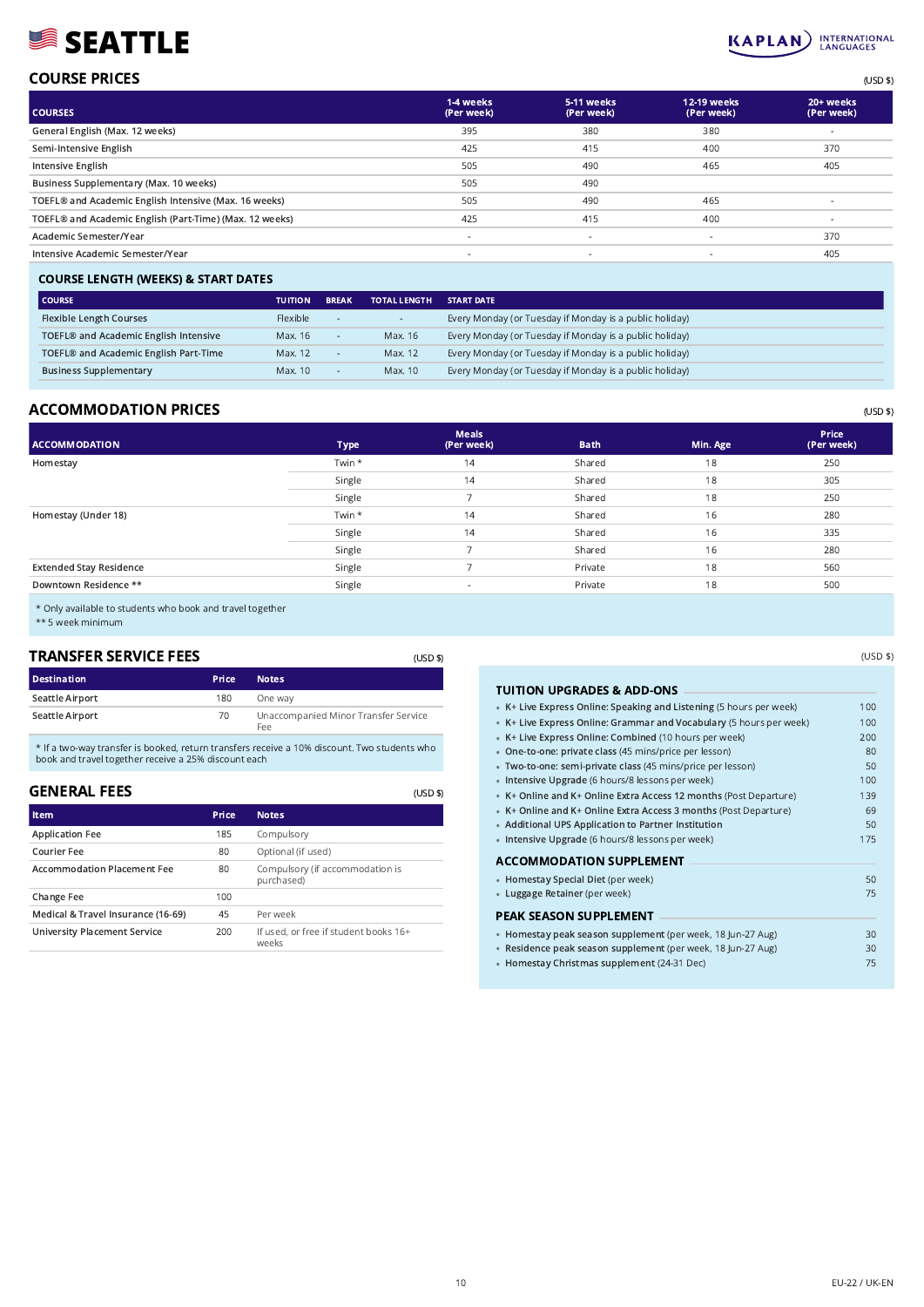# **I\*I TORONTO**



| <b>COURSE PRICES</b> | (CAD \$) |
|----------------------|----------|
|                      |          |

| <b>COURSES</b>                                          | 1-4 weeks<br>(Per week)  | 5-11 weeks<br>(Per week) | 12-19 weeks<br>(Per week) | 20+ weeks<br>(Per week)  |
|---------------------------------------------------------|--------------------------|--------------------------|---------------------------|--------------------------|
| General English                                         | 335                      | 325                      | 315                       | 285                      |
| Semi-Intensive English                                  | 395                      | 385                      | 365                       | 320                      |
| Intensive English                                       | 450                      | 440                      | 420                       | 360                      |
| <b>English for Academic Pathways</b>                    | 450                      | 440                      | 420                       | 360                      |
| Business Supplementary (Max. 8 weeks)                   | 450                      | 440                      | $\overline{\phantom{a}}$  | $\sim$                   |
| Cambridge Intensive (B2, C1) - 8 weeks                  | $\overline{\phantom{a}}$ | 440                      |                           | $\sim$                   |
| Cambridge Part Time (B2, C1) - 8 weeks                  | $\sim$                   | 385                      | $\overline{\phantom{a}}$  | $\sim$                   |
| TOEFL® and Academic English Intensive (Max. 16 weeks)   | 450                      | 440                      | 420                       | $\sim$                   |
| TOEFL® and Academic English (Part Time) (Max. 16 weeks) | 395                      | 385                      | 365                       | $\sim$                   |
| IELTS Intensive (Max. 16 weeks)                         | 450                      | 440                      | 420                       | $\sim$                   |
| <b>IELTS Part Time</b>                                  | 395                      | 385                      | 365                       | $\overline{\phantom{a}}$ |
| Academic Semester/Year                                  | $\overline{\phantom{a}}$ | $\sim$                   | $\overline{\phantom{a}}$  | 320                      |
| Intensive Academic Semester/Year                        | $\overline{\phantom{a}}$ | $\overline{\phantom{a}}$ |                           | 360                      |
|                                                         |                          |                          |                           |                          |

## COURSE LENGTH (WEEKS) & START DATES

| <b>COURSE</b>                           | <b>TUITION</b> | <b>BREAK</b> | <b>TOTAL LENGTH</b>      | <b>START DATE</b>                                       |
|-----------------------------------------|----------------|--------------|--------------------------|---------------------------------------------------------|
| <b>Flexible Length Courses</b>          | Flexible       | ۰.           | $\overline{\phantom{a}}$ | Every Monday (or Tuesday if Monday is a public holiday) |
| TOEFL <sup>®</sup> and Academic English | Max. 16        | $\sim$       | Max. 16                  | Every Monday (or Tuesday if Monday is a public holiday) |
| TOEFL® and Academic English Part-Time   | Max. 16        | $\sim$       | Max. 16                  | Every Monday (or Tuesday if Monday is a public holiday) |
| <b>Business Supplementary</b>           | Max. 8         | $\sim$       | Max. 8                   | Every Monday (or Tuesday if Monday is a public holiday) |
| <b>IELTS</b>                            | Max. 16        | $\sim$       | Max. 16                  | Every Monday (or Tuesday if Monday is a public holiday) |
| Cambridge Intensive - 8 weeks           | 8              | . .          | 8                        | 27-lun-22                                               |

## ACCOMMODATION PRICES (CAD \$)

| <b>ACCOMMODATION</b>              | <b>Type</b> | <b>Meals</b><br>(Per week) | <b>Bath</b> | Min. Age | Price<br>(Per week) |
|-----------------------------------|-------------|----------------------------|-------------|----------|---------------------|
| Homestay                          | Twin        | 14                         | Shared      | 18       | 260                 |
|                                   | Single      | 14                         | Shared      | 18       | 285                 |
|                                   | Single      | 14                         | Private     | 18       | 380                 |
| Homestay (Under 18)               | Twin        | 14                         | Shared      | 16       | 290                 |
|                                   | Single      | 14                         | Shared      | 16       | 315                 |
|                                   | Single      | 14                         | Private     | 16       | 410                 |
| <b>Toronto Downtown Residence</b> | Single      |                            | Shared      | 17       | 485                 |

# TRANSFER SERVICE FEES

| <b>TRANSFER SERVICE FEES</b> |              | (CAD \$)                                    |
|------------------------------|--------------|---------------------------------------------|
| <b>Destination</b>           | <b>Price</b> | <b>Notes</b>                                |
| Pearson Airport              | 125          | One way                                     |
| <b>Pearson Airport</b>       | 70           | Unaccompanied Minor Transfer Service<br>Fee |

\* If a two-way transfer is booked, return transfers receive a 10% discount. Two students who book and travel together receive a 25% discount each

| <b>GENERAL FEES</b>                 |       | (CAD \$)                                       |
|-------------------------------------|-------|------------------------------------------------|
| Item                                | Price | <b>Notes</b>                                   |
| <b>Application Fee</b>              | 185   | Compulsory                                     |
| Courier Fee                         | 80    | Optional (if used)                             |
| <b>Accommodation Placement Fee</b>  | 240   | Compulsory (if accommodation is<br>purchased)  |
| Change Fee                          | 100   |                                                |
| Medical & Travel Insurance (16-69)  | 25    | Per week                                       |
| <b>University Placement Service</b> | 175   | If used, or free if student books 16+<br>weeks |
| <b>Materials Fee</b>                | 10    | Per Week                                       |
| Custodianship Fee                   | 95    | If applicable                                  |

TUITION UPGRADES & ADD-ONS •

| • K+ Live Express Online: Speaking and Listening (5 hours per week) | 125 |
|---------------------------------------------------------------------|-----|
| • K+ Live Express Online: Grammar and Vocabulary (5 hours per week) | 125 |
| • K+ Live Express Online: Combined (10 hours per week)              | 250 |
| • One-to-one: private class (45 mins/price per lesson)              | 100 |
| · Two-to-one: semi-private class (45 mins/price per lesson)         | 80  |
| · Intensive Upgrade (6 hours/8 lessons per week)                    | 100 |
| • K+ Online and K+ Online Extra Access 12 months (Post Departure)   | 159 |
| • K+ Online and K+ Online Extra Access 3 months (Post Departure)    | 79  |
| • Additional UPS Application to Partner Institution                 | 50  |
| ACCOMMODATION SUPPLEMENT                                            |     |
| • Homestay Special Diet (per week)                                  | 50  |
| • Luggage Retainer (per week)                                       | 75  |
| PEAK SEASON SUPPLEMENT                                              |     |
| · Homestay peak season supplement (per week, 18 Jun-27 Aug)         | 30  |
| · Residence peak season supplement (per week, 18 Jun-27 Aug)        | 30  |
| • Homestay Christmas supplement (24-31 Dec)                         | 75  |
|                                                                     |     |
|                                                                     |     |

(CAD \$)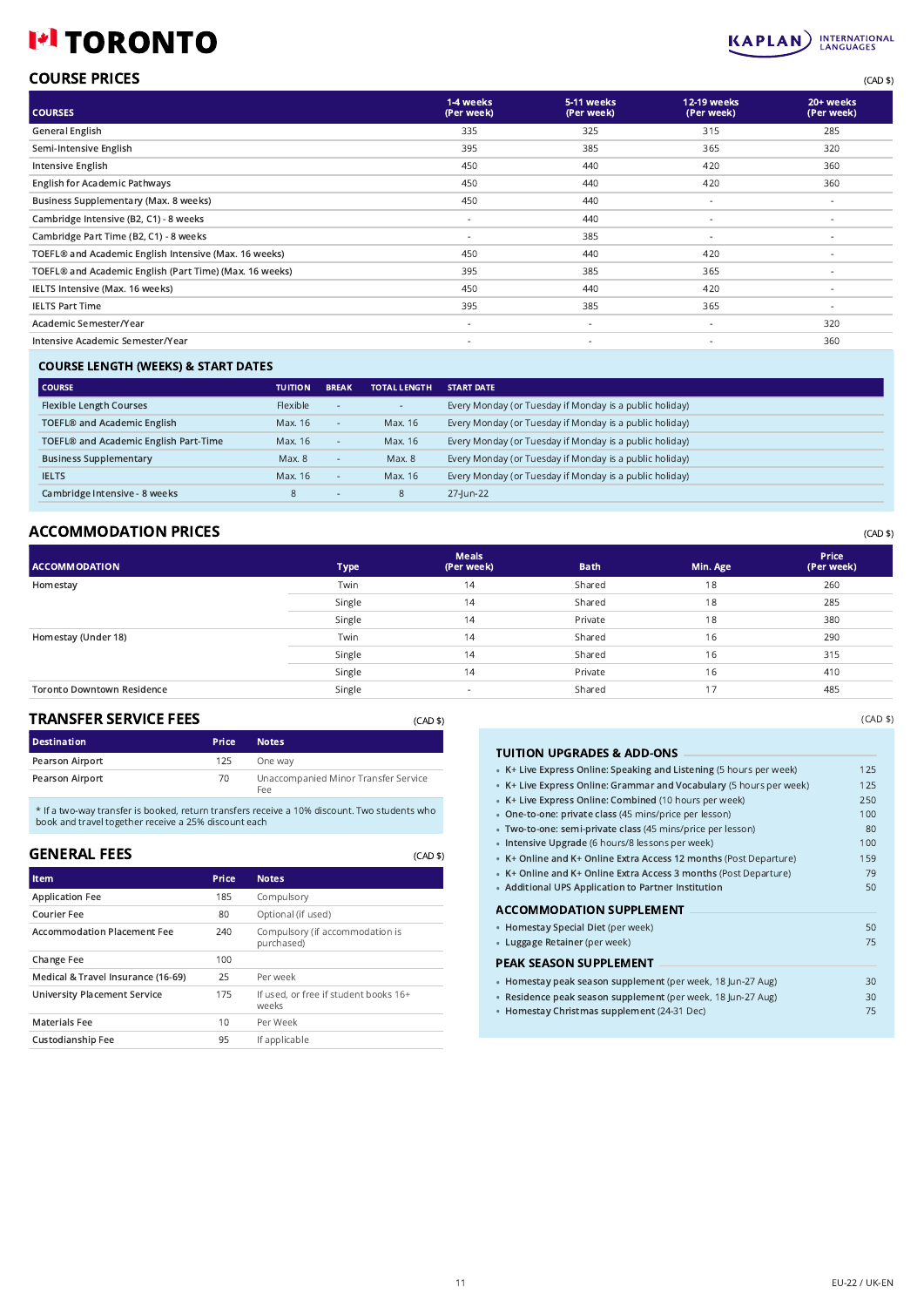# I<sup>el</sup> TORONTO 3C+



| <b>COURSE PRICES</b> | (CAD \$) |
|----------------------|----------|

| <b>COURSES</b>                        | 1-4 weeks<br>(Per week) | 5-11 weeks<br>(Per week) | <b>12-19 weeks</b><br>(Per week) | 20+ weeks<br>(Per week) |
|---------------------------------------|-------------------------|--------------------------|----------------------------------|-------------------------|
| General English                       | 335                     | 325                      | 315                              | 285                     |
| Semi-Intensive English                | 395                     | 385                      | 365                              | 320                     |
| Intensive English                     | 450                     | 440                      | 420                              | 360                     |
| <b>English for Academic Pathways</b>  | 450                     | 440                      | 420                              | 360                     |
| Business Supplementary (Max. 8 weeks) | 450                     | 440                      | $\sim$                           | $\sim$                  |
| Academic Semester/Year                |                         | $\overline{\phantom{a}}$ | $\overline{\phantom{a}}$         | 320                     |
| Intensive Academic Semester/Year      |                         | $\overline{\phantom{a}}$ | $\overline{\phantom{a}}$         | 360                     |
|                                       |                         |                          |                                  |                         |

#### COURSE LENGTH (WEEKS) & START DATES

| l COURSE                       | <b>TUITION</b>  | <b>BREAK</b> | <b>TOTAL LENGTH</b> | <b>START DATE</b>                                       |
|--------------------------------|-----------------|--------------|---------------------|---------------------------------------------------------|
| <b>Flexible Length Courses</b> | <b>Flexible</b> |              |                     | Every Monday (or Tuesday if Monday is a public holiday) |
| <b>Business Supplementary</b>  | Max. 8          |              | Max. 8              | Every Monday (or Tuesday if Monday is a public holiday) |
|                                |                 |              |                     |                                                         |

## ACCOMMODATION PRICES (CAD \$)

| <b>ACCOMMODATION</b>              | <b>Type</b> | <b>Meals</b><br>(Per week) | <b>Bath</b> | Min. Age | Price<br>(Per week) |
|-----------------------------------|-------------|----------------------------|-------------|----------|---------------------|
| Homestay                          | Twin        | 14                         | Shared      | 18       | 260                 |
|                                   | Single      | 14                         | Shared      | 18       | 285                 |
|                                   | Single      | 4                          | Private     | 18       | 380                 |
| <b>Toronto Downtown Residence</b> | Single      |                            | Shared      |          | 485                 |

(CAD \$)

#### TRANSFER SERVICE FEES

| TRANSFER SERVICE FEES |              | (CAD \$)                                    |
|-----------------------|--------------|---------------------------------------------|
| <b>Destination</b>    | <b>Price</b> | <b>Notes</b>                                |
| Pearson Airport       | 125          | One way                                     |
| Pearson Airport       | 70           | Unaccompanied Minor Transfer Service<br>Fee |

\* If a two-way transfer is booked, return transfers receive a 10% discount. Two students who book and travel together receive a 25% discount each

# GENERAL FEES

| <b>Item</b>                         | Price | <b>Notes</b>                                   |
|-------------------------------------|-------|------------------------------------------------|
| <b>Application Fee</b>              | 185   | Compulsory                                     |
| Courier Fee                         | 80    | Optional (if used)                             |
| <b>Accommodation Placement Fee</b>  | 240   | Compulsory (if accommodation is<br>purchased)  |
| Change Fee                          | 100   |                                                |
| Medical & Travel Insurance (16-69)  | 25    | Per week                                       |
| <b>University Placement Service</b> | 175   | If used, or free if student books 16+<br>weeks |
| <b>Materials Fee</b>                | 10    | Per Week                                       |

### TUITION UPGRADES & ADD-ONS •

| • K+ Live Express Online: Speaking and Listening (5 hours per week) | 125 |
|---------------------------------------------------------------------|-----|
| • K+ Live Express Online: Grammar and Vocabulary (5 hours per week) | 125 |
| • K+ Live Express Online: Combined (10 hours per week)              | 250 |
| • One-to-one: private class (45 mins/price per lesson)              | 100 |
| · Two-to-one: semi-private class (45 mins/price per lesson)         | 80  |
| · Intensive Upgrade (6 hours/8 lessons per week)                    | 100 |
| • K+ Online and K+ Online Extra Access 12 months (Post Departure)   | 159 |
| • K+ Online and K+ Online Extra Access 3 months (Post Departure)    | 79  |
| • Additional UPS Application to Partner Institution                 | 50  |
| ACCOMMODATION SUPPLEMENT                                            |     |
| • Homestay Special Diet (per week)                                  | 50  |
| · Luggage Retainer (per week)                                       | 75  |
| PEAK SEASON SUPPLEMENT                                              |     |
| · Homestay peak season supplement (per week, 18 Jun-27 Aug)         | 30  |
| · Residence peak season supplement (per week, 18 Jun-27 Aug)        | 30  |
| • Homestay Christmas supplement (24-31 Dec)                         | 75  |
|                                                                     |     |

(CAD \$)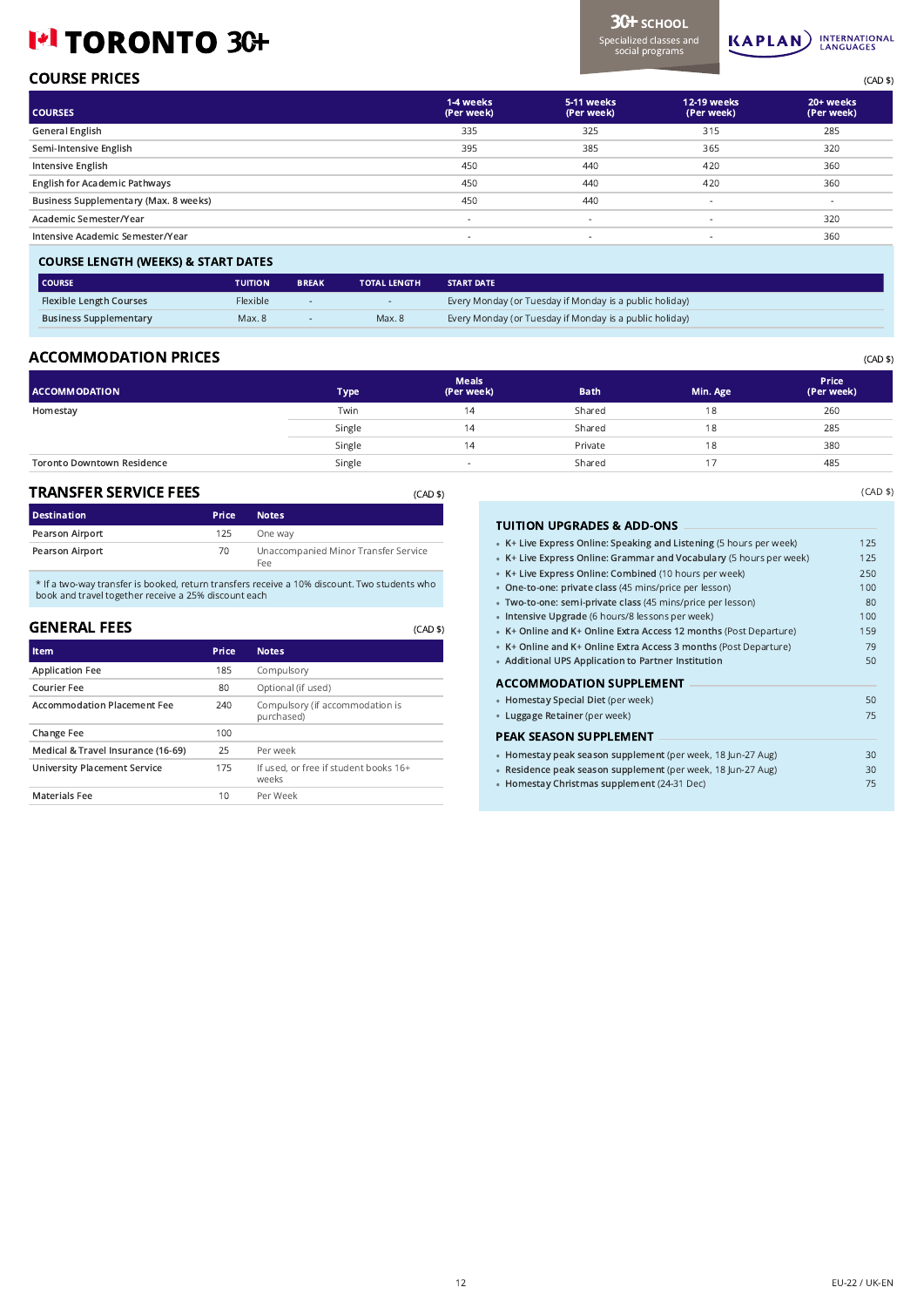# **VANCOUVER**



| <b>COURSE PRICES</b> | (CAD \$) |
|----------------------|----------|
|                      |          |

| <b>COURSES</b>                                          | 1-4 weeks<br>(Per week)  | 5-11 weeks<br>(Per week) | <b>12-19 weeks</b><br>(Per week) | 20+ weeks<br>(Per week)  |
|---------------------------------------------------------|--------------------------|--------------------------|----------------------------------|--------------------------|
| <b>General English</b>                                  | 335                      | 325                      | 315                              | 285                      |
| Semi-Intensive English                                  | 395                      | 385                      | 365                              | 320                      |
| Intensive English                                       | 450                      | 440                      | 420                              | 360                      |
| <b>English for Academic Pathways</b>                    | 450                      | 440                      | 420                              | 360                      |
| Business Supplementary (Max. 8 weeks)                   | 450                      | 440                      | ٠                                | $\sim$                   |
| TOEFL® and Academic English Intensive (Max. 16 weeks)   | 450                      | 440                      | 420                              | $\sim$                   |
| TOEFL® and Academic English (Part Time) (Max. 16 weeks) | 395                      | 385                      | 365                              | $\sim$                   |
| IELTS Intensive (Max. 16 weeks)                         | 450                      | 440                      | 420                              | $\overline{\phantom{a}}$ |
| <b>IELTS Part Time</b>                                  | 395                      | 385                      | ٠                                | $\sim$                   |
| Academic Semester/Year                                  | $\sim$                   | $\sim$                   | $\overline{\phantom{a}}$         | 320                      |
| Intensive Academic Semester/Year                        | $\overline{\phantom{a}}$ | $\sim$                   | ٠                                | 360                      |
|                                                         |                          |                          |                                  |                          |

## COURSE LENGTH (WEEKS) & START DATES

| <b>TUITION</b> | <b>BREAK</b> | <b>TOTAL LENGTH</b> | <b>START DATE</b>                                       |
|----------------|--------------|---------------------|---------------------------------------------------------|
| Flexible       | ٠.           | . .                 | Every Monday (or Tuesday if Monday is a public holiday) |
| Max. 16        | $\sim$       | Max. 16             | Every Monday (or Tuesday if Monday is a public holiday) |
| Max. 16        | $\sim$       | Max. 16             | Every Monday (or Tuesday if Monday is a public holiday) |
| Max. 8         | $\sim$       | Max. 8              | Every Monday (or Tuesday if Monday is a public holiday) |
| Max. 16        | $\sim$       | Max. 16             | Every Monday (or Tuesday if Monday is a public holiday) |
|                |              |                     |                                                         |

# ACCOMMODATION PRICES (CAD \$)

| <b>ACCOMMODATION</b>         | Type   | <b>Meals</b><br>(Per week) | <b>Bath</b> | Min. Age | Price<br>(Per week) |
|------------------------------|--------|----------------------------|-------------|----------|---------------------|
| Homestay                     | Single | 14                         | Shared      | 18       | 275                 |
| Homestay                     | Twin   | 14                         | Shared      | 18       | 250                 |
| Homestay (Under 18)          | Single | 14                         | Shared      | 16       | 305                 |
| Homestay (Under 18)          | Twin   | 14                         | Shared      | 16       | 280                 |
| <b>Viva Tower Apartments</b> | Twin   |                            | Shared      | 18       | 395                 |
|                              | Single |                            | Shared      | 18       | 480                 |

(CAD \$)

#### TRANSFER SERVICE FEES

| TRANSFER SERVICE FEES<br>(CAD \$) |              |                                             |  |  |
|-----------------------------------|--------------|---------------------------------------------|--|--|
| <b>Destination</b>                | <b>Price</b> | <b>Notes</b>                                |  |  |
| Vancouver Airport                 | 115          | One way                                     |  |  |
| Vancouver Airport                 | 70           | Unaccompanied Minor Transfer Service<br>Fee |  |  |

\* If a two-way transfer is booked, return transfers receive a 10% discount. Two students who book and travel together receive a 25% discount each

## GENERAL FEES

| Item                                | Price | <b>Notes</b>                                   |
|-------------------------------------|-------|------------------------------------------------|
| <b>Application Fee</b>              | 185   | Compulsory                                     |
| Courier Fee                         | 80    | Optional (if used)                             |
| <b>Accommodation Placement Fee</b>  | 240   | Compulsory (if accommodation is<br>purchased)  |
| <b>Change Fee</b>                   | 100   |                                                |
| Medical & Travel Insurance (16-69)  | 25    | Per week                                       |
| <b>University Placement Service</b> | 175   | If used, or free if student books 16+<br>weeks |
| <b>Materials Fee</b>                | 10    | Per Week                                       |
| Custodianship Fee                   | 95    | If applicable                                  |

### $T_{\text{max}}$

| TUITION UPGRADES & ADD-ONS                                          |     |
|---------------------------------------------------------------------|-----|
| • K+ Live Express Online: Speaking and Listening (5 hours per week) | 125 |
| • K+ Live Express Online: Grammar and Vocabulary (5 hours per week) | 125 |
| • K+ Live Express Online: Combined (10 hours per week)              | 250 |
| • One-to-one: private class (45 mins/price per lesson)              | 100 |
| · Two-to-one: semi-private class (45 mins/price per lesson)         | 80  |
| · Intensive Upgrade (6 hours/8 lessons per week)                    | 100 |
| • K+ Online and K+ Online Extra Access 12 months (Post Departure)   | 159 |
| • K+ Online and K+ Online Extra Access 3 months (Post Departure)    | 79  |
| • Additional UPS Application to Partner Institution                 | 50  |
| ACCOMMODATION SUPPLEMENT                                            |     |
| • Homestay Special Diet (per week)                                  | 50  |
| • Luggage Retainer (per week)                                       | 75  |
| PEAK SEASON SUPPLEMENT                                              |     |
| · Homestay peak season supplement (per week, 18 Jun-27 Aug)         | 30  |
| · Residence peak season supplement (per week, 18 Jun-27 Aug)        | 30  |
| • Homestay Christmas supplement (24-31 Dec)                         | 75  |

(CAD \$)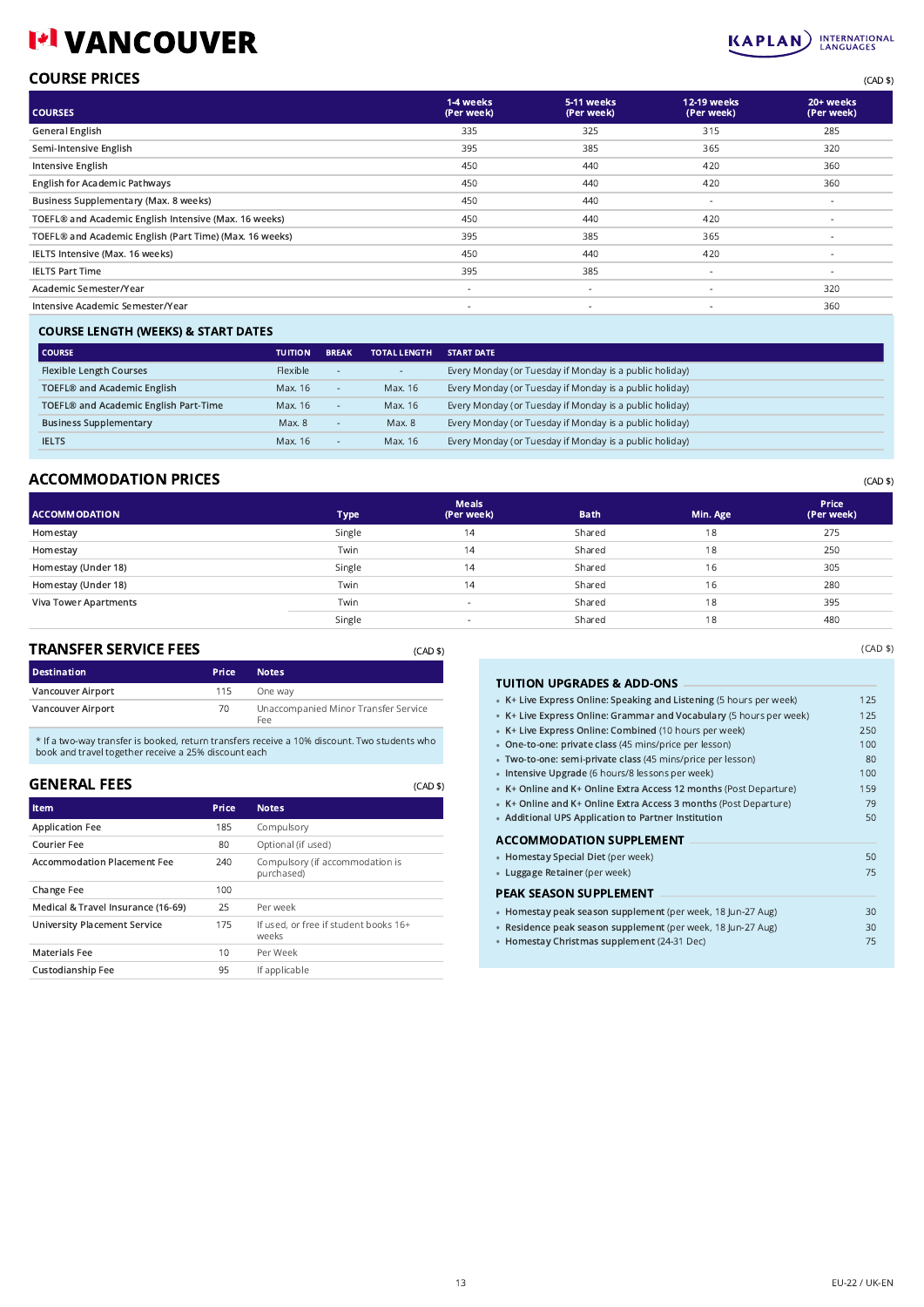# **BATH**

# KAPLAN INTERNATIONAL

(GBP £)

| <b>COURSE PRICES</b> | (GBP E) |
|----------------------|---------|
|                      |         |

| <b>COURSES</b>                                   | 1-4 weeks<br>(Per week)  | 5-11 weeks<br>(Per week) | 12-19 weeks<br>(Per week) | 20+ weeks<br>(Per week) |
|--------------------------------------------------|--------------------------|--------------------------|---------------------------|-------------------------|
| General English                                  | 270                      | 260                      | 235                       | 210                     |
| Semi-Intensive English                           | 305                      | 295                      | 270                       | 230                     |
| Intensive English                                | 345                      | 335                      | 300                       | 260                     |
| Business Supplementary (subject to availability) | 345                      | 335                      | 300                       | 260                     |
| <b>IELTS Supplementary</b>                       | 345                      | 335                      | 300                       | 260                     |
| Classic programme for 40+                        | 345                      | $\overline{\phantom{a}}$ |                           | $\sim$                  |
| Academic Semester/Year                           | $\overline{\phantom{a}}$ | $\overline{\phantom{a}}$ | $\overline{\phantom{a}}$  | 230                     |
| Intensive Academic Semester/Year                 | $\sim$                   | $\overline{\phantom{a}}$ | $\sim$                    | 260                     |
|                                                  |                          |                          |                           |                         |

#### COURSE LENGTH (WEEKS) & START DATES

| l COURSE                                     |          |            | TUITION BREAK TOTAL LENGTH START DATE |                                                         |
|----------------------------------------------|----------|------------|---------------------------------------|---------------------------------------------------------|
| <b>Flexible Length Courses</b>               | Flexible |            |                                       | Every Monday (or Tuesday if Monday is a public holiday) |
| Classic programme for 40+ (price per course) |          | $\sim$ $-$ |                                       | 9-May-22, 5-Sep-22                                      |

## ACCOMMODATION PRICES (GBP E)

| <b>ACCOMMODATION</b>          | <b>Type</b> | <b>Meals</b><br>(Per week) | <b>Bath</b> | Min. Age | Price<br>(Per week) |
|-------------------------------|-------------|----------------------------|-------------|----------|---------------------|
| Homestay                      | Twin *      | 14                         | Shared      | 18       | 165                 |
|                               | Single      | 14                         | Shared      | 18       | 185                 |
|                               | Single      | 14                         | Private     | 18       | 240                 |
| Homestay (Under 18)           | Twin *      | 14                         | Shared      | 16       | 185                 |
|                               | Single      | 14                         | Shared      | 16       | 205                 |
|                               | Single      | 14                         | Private     | 16       | 260                 |
| <b>Student Castle Studios</b> | Studio      | $\sim$                     | Private     | 18       | 365                 |
|                               |             |                            |             |          |                     |

\* Only available to students who book and travel together

# TRANSFER SERVICE FEES

| <b>TRANSFER SERVICE FEES</b> | (GBP E) |                |  |
|------------------------------|---------|----------------|--|
| <b>Destination</b>           | Price   | <b>Notes</b>   |  |
| <b>Heathrow Airport</b>      | 200     | Taxi (one way) |  |
| <b>Gatwick Airport</b>       | 230     | Taxi (one way) |  |
| <b>Bristol Airport</b>       | 75      | Taxi (one way) |  |
| <b>Stansted Airport</b>      | 275     | Taxi (one way) |  |

\* If a two-way transfer is booked, return transfers receive a 10% discount. Two students who book and travel together receive a 25% discount each

### GENERAL FEES

| <b>Item</b>                        | Price | <b>Notes</b>                                  |
|------------------------------------|-------|-----------------------------------------------|
| <b>Application Fee</b>             | 80    | Compulsory                                    |
| Courier Fee                        | 35    | Optional (if used)                            |
| <b>Accommodation Placement Fee</b> | 30    | Compulsory (if accommodation is<br>purchased) |
| Change Fee                         | 65    | If changes are made after arrival             |
| Medical & Travel Insurance         | 8.80  | Per week                                      |

| 75  |
|-----|
| 75  |
| 150 |
| 70  |
| 40  |
| 99  |
| 49  |
|     |
| 30  |
| 50  |
| 20  |
|     |
| 15  |
| 25  |
| 30  |
| 60  |
|     |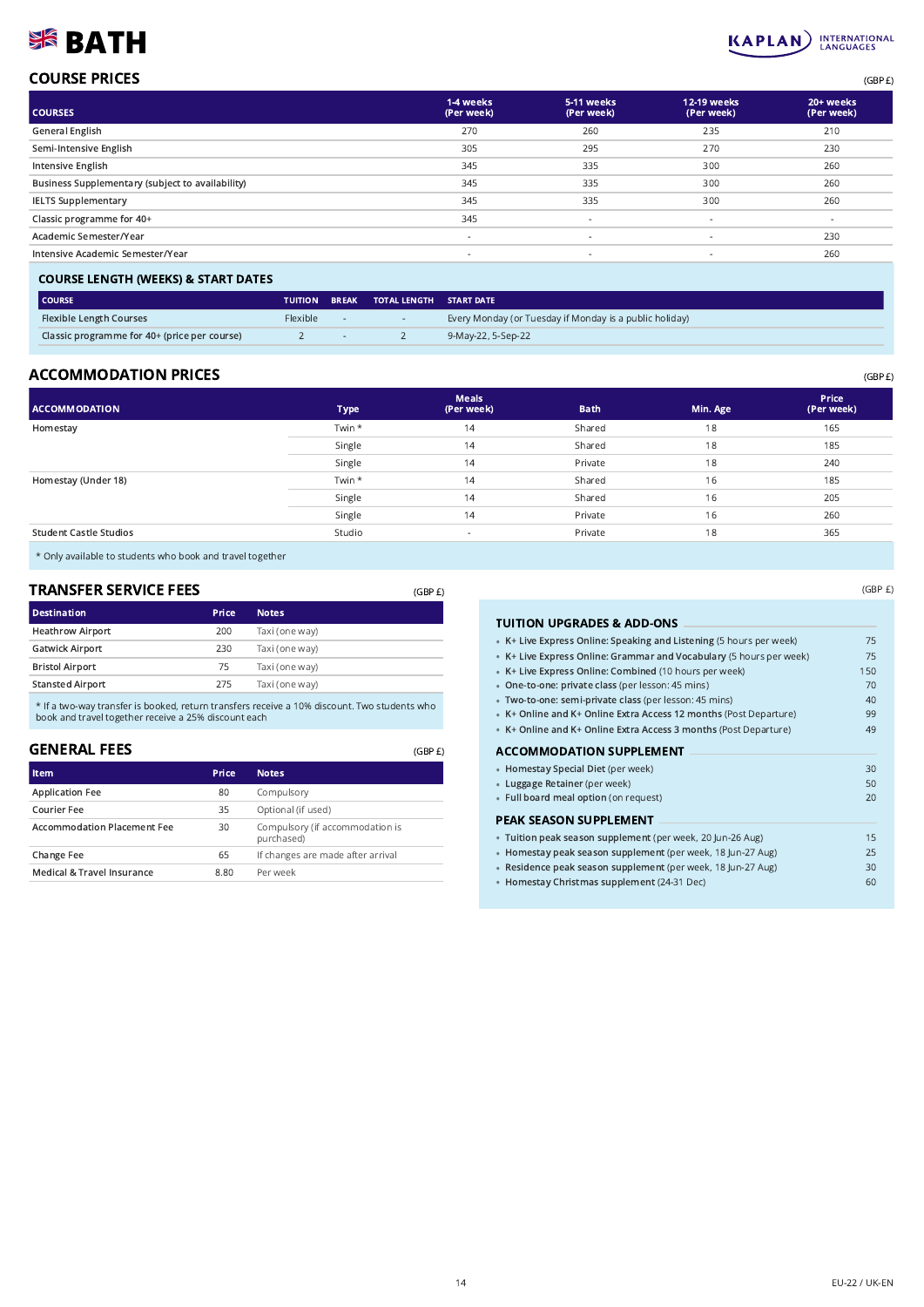# **BOURNEMOUTH**



(GBP £)

| <b>COURSE PRICES</b> | (GBP E) |
|----------------------|---------|
|                      |         |

| <b>COURSES</b>                                   | 1-4 weeks<br>(Per week)  | 5-11 weeks<br>(Per week) | 12-19 weeks<br>(Per week) | 20+ weeks<br>(Per week) |
|--------------------------------------------------|--------------------------|--------------------------|---------------------------|-------------------------|
| <b>General English</b>                           | 295                      | 285                      | 250                       | 220                     |
| Semi-Intensive English                           | 330                      | 320                      | 280                       | 235                     |
| Intensive English                                | 380                      | 370                      | 320                       | 270                     |
| Business Supplementary (subject to availability) | 380                      | 370                      | 320                       | 270                     |
| Cambridge Intensive (B2, C1) - 8 weeks           | $\sim$                   | 370                      | $\sim$                    | $\sim$                  |
| Cambridge (B2, C1) - 8 weeks                     | $\overline{\phantom{a}}$ | 285                      |                           | $\sim$                  |
| IELTS (Supplementary, Intensive)                 | 380                      | 370                      | 320                       | 270                     |
| Academic Semester/Year                           | $\sim$                   | $\overline{\phantom{a}}$ |                           | 235                     |
| Intensive Academic Semester/Year                 | $\sim$                   | $\sim$                   | $\overline{\phantom{a}}$  | 270                     |
|                                                  |                          |                          |                           |                         |

| <b>COURSE LENGTH (WEEKS) &amp; START DATES</b> |                 |                          |                     |                                                         |  |  |  |
|------------------------------------------------|-----------------|--------------------------|---------------------|---------------------------------------------------------|--|--|--|
| l COURSE                                       | <b>TUITION</b>  | <b>BREAK</b>             | <b>TOTAL LENGTH</b> | <b>START DATE</b>                                       |  |  |  |
| <b>Flexible Length Courses</b>                 | <b>Flexible</b> | $\overline{\phantom{a}}$ | $\sim$              | Every Monday (or Tuesday if Monday is a public holiday) |  |  |  |
| Cambridge Intensive - 8 weeks                  |                 | <b>COL</b>               |                     | 25-Apr-22, 4-Iul-22                                     |  |  |  |

# ACCOMMODATION PRICES (GBP E)

| <b>ACCOMMODATION</b> | <b>Type</b> | <b>Meals</b><br>(Per week) | <b>Bath</b> | Min. Age | Price<br>(Per week) |
|----------------------|-------------|----------------------------|-------------|----------|---------------------|
| Homestay             | Twin        | 14                         | Shared      | 18       | 140                 |
|                      | Single      | 14                         | Shared      | 18       | 160                 |
|                      | Single      | 14                         | Private     | 18       | 210                 |
| Homestay (Under 18)  | Twin        | 14                         | Shared      | 16       | 160                 |
|                      | Single      | 14                         | Shared      | 16       | 180                 |
|                      | Single      | 14                         | Private     | 16       | 230                 |
| Lansdowne Point      | Single      | $\blacksquare$             | Private     | 16       | 245                 |

(GBP £)

## TRANSFER SERVICE FEES

| TRANSFER SERVICE FEES      |       | (GBP E)        |
|----------------------------|-------|----------------|
| <b>Destination</b>         | Price | <b>Notes</b>   |
| <b>Heathrow Airport</b>    | 150   | Taxi (one way) |
| <b>Gatwick Airport</b>     | 160   | Taxi (one way) |
| Southampton Airport        | 95    | Taxi (one way) |
| <b>Luton Airport</b>       | 205   | Taxi (one way) |
| <b>Stansted Airport</b>    | 225   | Taxi (one way) |
| <b>Bournemouth Airport</b> | 60    | Taxi (one way) |

\* If a two-way transfer is booked, return transfers receive a 10% discount. Two students who book and travel together receive a 25% discount each

### GENERAL FEES

| <b>Item</b>                        | Price | <b>Notes</b>                                  |
|------------------------------------|-------|-----------------------------------------------|
| <b>Application Fee</b>             | 80    | Compulsory                                    |
| Courier Fee                        | 35    | Optional (if used)                            |
| <b>Accommodation Placement Fee</b> | 30    | Compulsory (if accommodation is<br>purchased) |
| Change Fee                         | 65    | If changes are made after arrival             |
| Medical & Travel Insurance         | 8.80  | Per week                                      |

|  |  | <b>TUITION UPGRADES &amp; ADD-ONS</b> |
|--|--|---------------------------------------|
|--|--|---------------------------------------|

| • K+ Live Express Online: Speaking and Listening (5 hours per week)    | 75  |
|------------------------------------------------------------------------|-----|
| • K+ Live Express Online: Grammar and Vocabulary (5 hours per week)    | 75  |
| • K+ Live Express Online: Combined (10 hours per week)                 | 150 |
| • One-to-one: private class (per lesson: 45 mins)                      | 70  |
| · Two-to-one: semi-private class (per lesson: 45 mins)                 | 40  |
| · Intensive Upgrade (6 hours/8 lessons per week)                       | 80  |
| • Super Intensive Upgrade (9 hours/12 lessons per week)                | 120 |
| • K+ Online and K+ Online Extra Access 12 months (Post Departure)      | 99  |
| • K+ Online and K+ Online Extra Access 3 months (Post Departure)       | 49  |
| • Cambridge Exam Fee                                                   | 180 |
| <b>ACCOMMODATION SUPPLEMENT</b>                                        |     |
| • Homestay Special Diet (per week)                                     | 30  |
| • Luggage Retainer (per week)                                          | 50  |
| • Close To School - up to 30 mins (Subject to availability) (per week) | 50  |
| · Full board meal option (on request)                                  | 20  |
| <b>PEAK SEASON SUPPLEMENT</b>                                          |     |
| · Tuition peak season supplement (per week, 20 Jun-26 Aug)             | 15  |
| · Homestay peak season supplement (per week, 18 Jun-27 Aug)            | 25  |
| · Residence peak season supplement (per week, 18 Jun-27 Aug)           | 30  |
| • Homestay Christmas supplement (24-31 Dec)                            | 60  |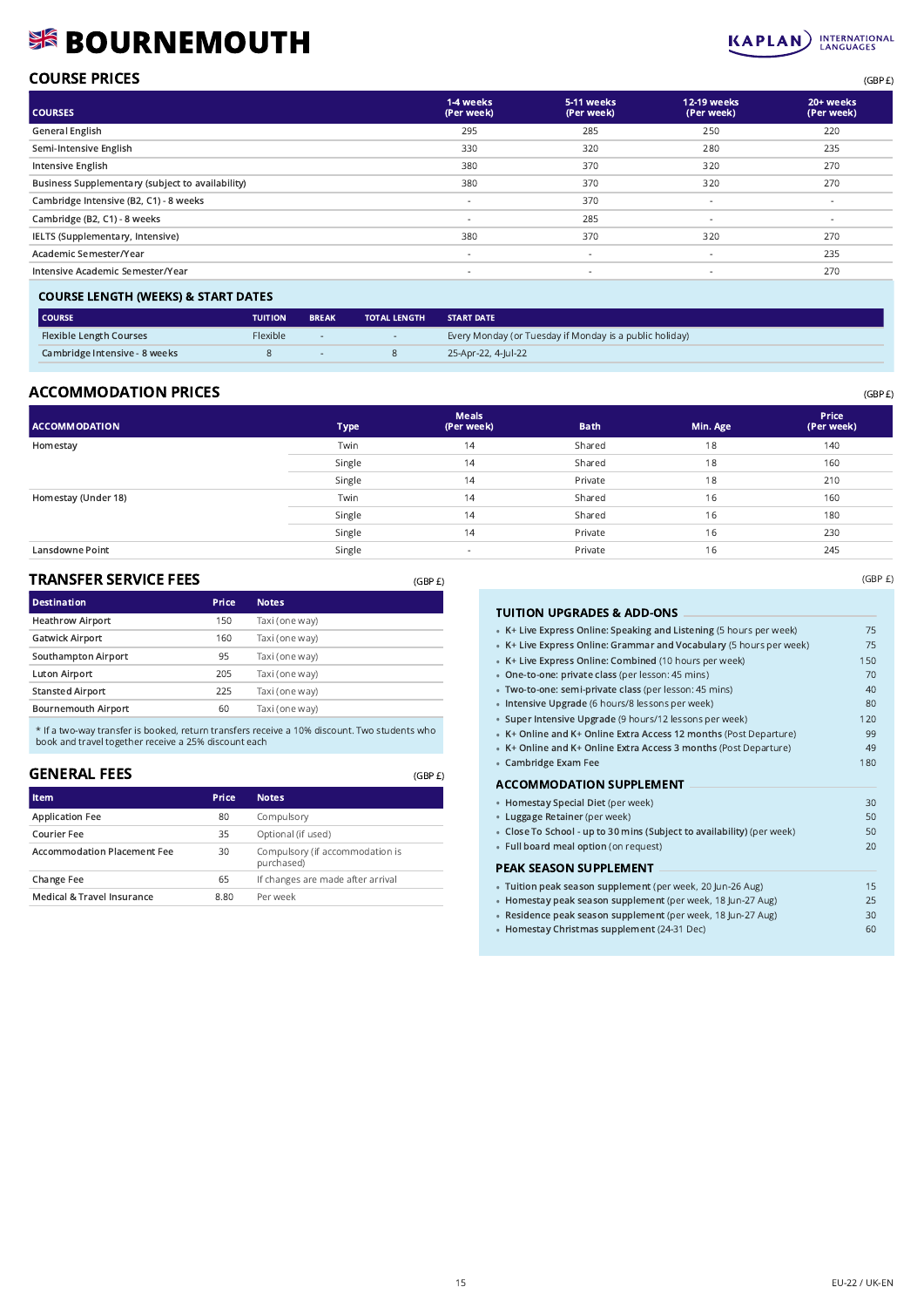# **SIS CAMBRIDGE**



# COURSE PRICES (GBP £)

| <b>COURSES</b>                                   | 1-4 weeks<br>(Per week)  | 5-11 weeks<br>(Per week) | 12-19 weeks<br>(Per week) | 20+ weeks<br>(Per week)  |
|--------------------------------------------------|--------------------------|--------------------------|---------------------------|--------------------------|
| General English                                  | 295                      | 285                      | 250                       | 220                      |
| Semi-Intensive English                           | 330                      | 320                      | 280                       | 235                      |
| Intensive English                                | 380                      | 370                      | 320                       | 270                      |
| Business Supplementary (subject to availability) | 380                      | 370                      | 320                       | 270                      |
| Cambridge Intensive (B2, C1) - 4 weeks           | 380                      | $\overline{\phantom{a}}$ | $\sim$                    | $\sim$                   |
| Cambridge Intensive (B2, C1) - 8 weeks           | $\sim$                   | 370                      | $\sim$                    | $\sim$                   |
| Cambridge (B2, C1) - 4 weeks                     | 295                      | $\sim$                   | $\sim$                    | $\overline{\phantom{a}}$ |
| Cambridge (B2, C1) - 8 weeks                     | $\overline{\phantom{a}}$ | 285                      | $\overline{\phantom{a}}$  | $\sim$                   |
| IELTS (Supplementary, Intensive)                 | 380                      | 370                      | 320                       | 270                      |
| Academic Semester/Year                           | $\overline{\phantom{a}}$ | $\overline{\phantom{a}}$ | ٠                         | 235                      |
| Intensive Academic Semester/Year                 | $\sim$                   | $\sim$                   | $\sim$                    | 270                      |

### COURSE LENGTH (WEEKS) & START DATES

| COURSE                         | <b>TUITION</b> | <b>BREAK</b> | <b>TOTAL LENGTH</b> | <b>START DATE</b>                                       |
|--------------------------------|----------------|--------------|---------------------|---------------------------------------------------------|
| <b>Flexible Length Courses</b> | Flexible       | $\sim$       |                     | Every Monday (or Tuesday if Monday is a public holiday) |
| Cambridge Intensive - 8 weeks  |                |              |                     | Dates to be confirmed                                   |
| Cambridge Intensive - 4 weeks  |                | $\sim$       |                     | Dates to be confirmed                                   |

# ACCOMMODATION PRICES (GBP £)

TRANSFER SERVICE FEES

| <b>ACCOMMODATION</b> | <b>Type</b> | <b>Meals</b><br>(Per week) | <b>Bath</b> | Min. Age | Price<br>(Per week) |
|----------------------|-------------|----------------------------|-------------|----------|---------------------|
| Homestay             | Twin        | 14                         | Shared      | 18       | 180                 |
|                      | Single      | 14                         | Shared      | 18       | 200                 |
|                      | Single      | 14                         | Private     | 18       | 240                 |
| Homestay (Under 18)  | Twin        | 14                         | Shared      | 16       | 200                 |
|                      | Single      | 14                         | Shared      | 16       | 220                 |
|                      | Single      | 14                         | Private     | 16       | 260                 |
| Study Inn            | Studio      | $\,$                       | Private     | 18       | 325                 |

(GBP £)

| <b>Destination</b><br>Price<br><b>Notes</b><br><b>Heathrow Airport</b><br>165<br>Taxi (one way)<br><b>Gatwick Airport</b><br>195<br>Taxi (one way)<br>Luton Airport<br>110<br>Taxi (one way)<br><b>Stansted Airport</b><br>95<br>Taxi (one way)<br>London City Airport<br>155<br>Taxi (one way)<br><b>St Pancras</b><br>190<br>Taxi (one way) | TRANSFER SERVICE FEES |  | (GBP E) |
|-----------------------------------------------------------------------------------------------------------------------------------------------------------------------------------------------------------------------------------------------------------------------------------------------------------------------------------------------|-----------------------|--|---------|
|                                                                                                                                                                                                                                                                                                                                               |                       |  |         |
|                                                                                                                                                                                                                                                                                                                                               |                       |  |         |
|                                                                                                                                                                                                                                                                                                                                               |                       |  |         |
|                                                                                                                                                                                                                                                                                                                                               |                       |  |         |
|                                                                                                                                                                                                                                                                                                                                               |                       |  |         |
|                                                                                                                                                                                                                                                                                                                                               |                       |  |         |
|                                                                                                                                                                                                                                                                                                                                               |                       |  |         |

\* If a two-way transfer is booked, return transfers receive a 10% discount. Two students who book and travel together receive a 25% discount each

### GENERAL FEES

| <b>Item</b>                        | Price | <b>Notes</b>                                  |
|------------------------------------|-------|-----------------------------------------------|
| <b>Application Fee</b>             | 80    | Compulsory                                    |
| Courier Fee                        | 35    | Optional (if used)                            |
| <b>Accommodation Placement Fee</b> | 30    | Compulsory (if accommodation is<br>purchased) |
| Change Fee                         | 65    | If changes are made after arrival             |
| Medical & Travel Insurance         | 8.80  | Per week                                      |

| <b>TUITION UPGRADES &amp; ADD-ONS</b>                               |     |
|---------------------------------------------------------------------|-----|
| • K+ Live Express Online: Speaking and Listening (5 hours per week) | 75  |
| • K+ Live Express Online: Grammar and Vocabulary (5 hours per week) | 75  |
| • K+ Live Express Online: Combined (10 hours per week)              | 150 |
| • One-to-one: private class (per lesson: 45 mins)                   | 70  |
| · Two-to-one: semi-private class (per lesson: 45 mins)              | 40  |
| · Intensive Upgrade (6 hours/8 lessons per week)                    | 85  |
| • Super Intensive Upgrade (9 hours/12 lessons per week)             | 120 |
| • K+ Online and K+ Online Extra Access 12 months (Post Departure)   | 99  |
| • K+ Online and K+ Online Extra Access 3 months (Post Departure)    | 49  |
| • Cambridge Exam Fee                                                | 180 |
| ACCOMMODATION SUPPLEMENT                                            |     |
| • Homestay Special Diet (per week)                                  | 30  |
| • Luggage Retainer (per week)                                       | 50  |
| • Full board meal option (on request)                               | 20  |
| PEAK SEASON SUPPLEMENT                                              |     |
| · Tuition peak season supplement (per week, 20 Jun-26 Aug)          | 15  |
| · Homestay peak season supplement (per week, 18 Jun-27 Aug)         | 25  |
| · Residence peak season supplement (per week, 18 Jun-27 Aug)        | 30  |
| • Homestay Christmas supplement (24-31 Dec)                         | 60  |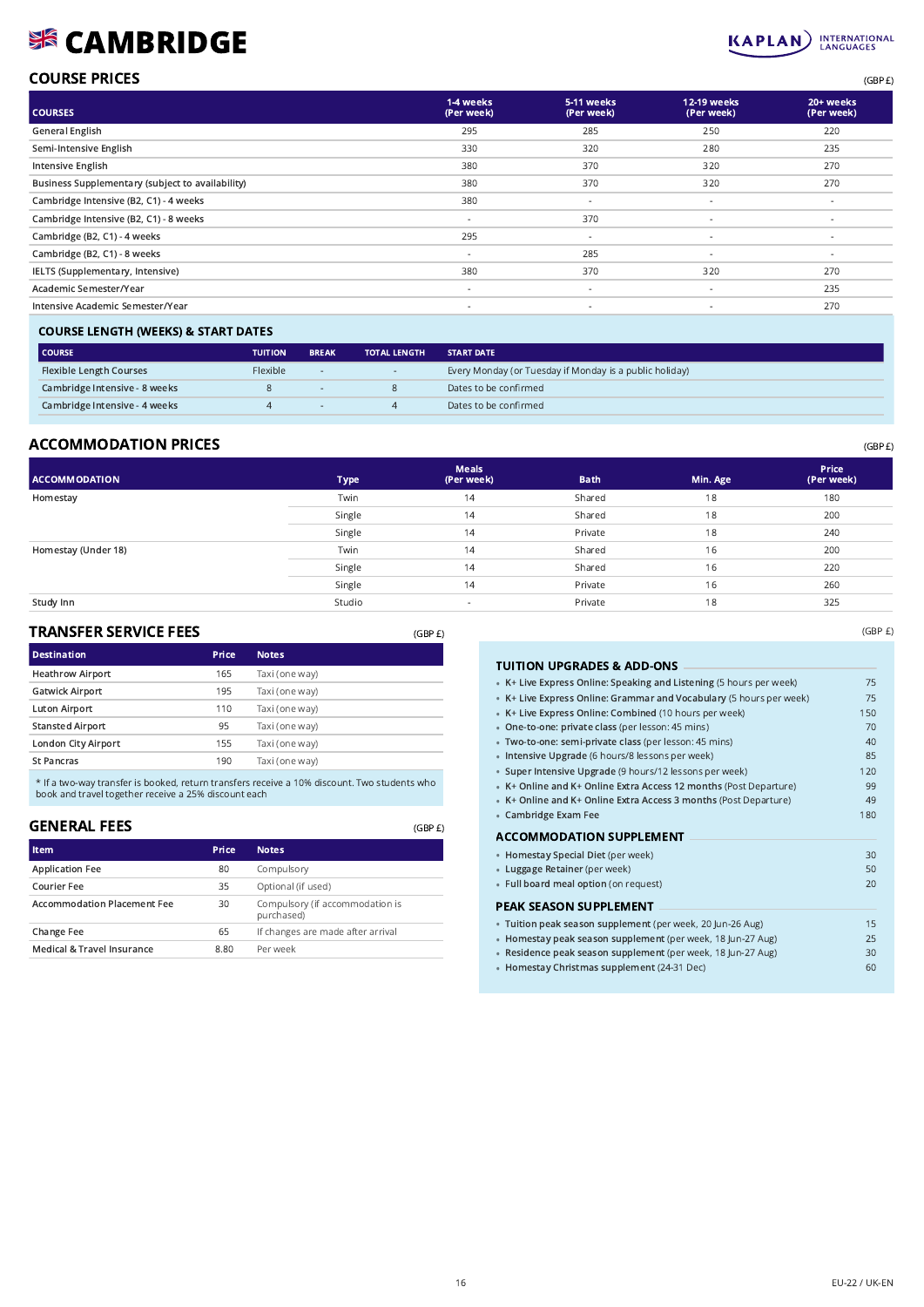# **SEDINBURGH**



| <b>COURSE PRICES</b> | (GBP £) |
|----------------------|---------|
|                      |         |

| <b>COURSES</b>                         | 1-4 weeks<br>(Per week)  | 5-11 weeks<br>(Per week) | <b>12-19 weeks</b><br>(Per week) | 20+ weeks<br>(Per week) |
|----------------------------------------|--------------------------|--------------------------|----------------------------------|-------------------------|
| <b>General English</b>                 | 270                      | 260                      | 235                              | 210                     |
| Semi-Intensive English                 | 305                      | 295                      | 270                              | 230                     |
| Intensive English                      | 345                      | 335                      | 300                              | 260                     |
| <b>Business Supplementary</b>          | 345                      | 335                      | 300                              | 260                     |
| Cambridge Intensive (B2, C1) - 8 weeks | $\overline{\phantom{a}}$ | 335                      | $\sim$                           | $\sim$                  |
| Cambridge (B2, C1) - 8 weeks           | $\sim$                   | 260                      | $\sim$                           | $\sim$                  |
| IELTS (Supplementary, Intensive)       | 345                      | 335                      | 300                              | 260                     |
| <b>Edinburgh Festival Course</b>       | 335                      | $\overline{\phantom{a}}$ | $\overline{\phantom{a}}$         | $\sim$                  |
| Academic Semester/Year                 | $\sim$                   | $\overline{\phantom{a}}$ | $\overline{\phantom{a}}$         | 230                     |
| Intensive Academic Semester/Year       | $\overline{\phantom{a}}$ | $\overline{\phantom{a}}$ | $\overline{\phantom{a}}$         | 260                     |
|                                        |                          |                          |                                  |                         |

#### COURSE LENGTH (WEEKS) & START DATES

| <b>COURSE</b>                    | <b>TUITION</b>  | <b>BREAK</b>     | <b>TOTAL LENGTH</b> | <b>START DATE</b>                                       |
|----------------------------------|-----------------|------------------|---------------------|---------------------------------------------------------|
| <b>Flexible Length Courses</b>   | <b>Flexible</b> | $\sim$           | $\sim$ $-$          | Every Monday (or Tuesday if Monday is a public holiday) |
| Cambridge Intensive - 8 weeks    |                 | <b>CONTINUES</b> | 8                   | 4-Jul-22, 10-Oct-22                                     |
| <b>Edinburgh Festival Course</b> | $.2$ or 3       | $\sim$           | 1, 2 or 3           | 08-Aug-22, 15-Aug-22, 22-Aug-22                         |

# $\mathsf{ACCOMMODATION\;PRICES}$  (GBP  $\pmb{\epsilon}$ )

| <b>ACCOMMODATION</b> | Type   | <b>Meals</b><br>(Per week) | <b>Bath</b> | Min. Age | Price<br>(Per week) |
|----------------------|--------|----------------------------|-------------|----------|---------------------|
| Homestay             | Twin   | 14                         | Shared      | 18       | 165                 |
|                      | Single | 14                         | Shared      | 18       | 190                 |
|                      | Single | 14                         | Private     | 18       | 235                 |
| Homestay (Under 18)  | Twin   | 14                         | Shared      | 16       | 185                 |
|                      | Single | 14                         | Shared      | 16       | 210                 |
|                      | Single | 14                         | Private     | 16       | 255                 |
| Arran House          | Single |                            | Private     | 18       | 250                 |

#### TRANSFER SERVICE FEES

| <b>Destination</b>     | <b>Price</b> | <b>Notes</b>   |
|------------------------|--------------|----------------|
| Edinburgh Airport      | 75           | Taxi (one way) |
| <b>Glasgow Airport</b> | 210          | Taxi (one way) |
|                        |              |                |

\* If a two-way transfer is booked, return transfers receive a 10% discount. Two students who book and travel together receive a 25% discount each

### GENERAL FEES

(GBP £)

| Item                               | Price | <b>Notes</b>                                  |
|------------------------------------|-------|-----------------------------------------------|
| <b>Application Fee</b>             | 80    | Compulsory                                    |
| Courier Fee                        | 35    | Optional (if used)                            |
| <b>Accommodation Placement Fee</b> | 30    | Compulsory (if accommodation is<br>purchased) |
| Change Fee                         | 65    | If changes are made after arrival             |
| Medical & Travel Insurance         | 8.80  | Per week                                      |
|                                    |       |                                               |

#### TUITION UPGRADES & ADD-ONS •• K+ Live Express Online: Speaking and Listening (5 hours per week) 75 • K+ Live Express Online: Grammar and Vocabulary (5 hours per week) 75 • K+ Live Express Online: Combined (10 hours per week) 150 • One-to-one: private class (per lesson: 45 mins) 70 • Two-to-one: semi-private class (per lesson: 45 mins) 40 • Intensive Upgrade (6 hours/8 lessons per week) and the state of the state of the 80 • Super Intensive Upgrade (9 hours/12 lessons per week) 120 • K+ Online and K+ Online Extra Access 12 months (Post Departure) 99 • K+ Online and K+ Online Extra Access 3 months (Post Departure) 49 **Cambridge Exam Fee** 180 ACCOMMODATION SUPPLEMENT •• Homestay Special Diet (per week) 30 • Luggage Retainer (per week) **50** • Close To School - up to 35 mins (Subject to availability) (per week) 50 Full board meal option (on request) 20 PEAK SEASON SUPPLEMENT •• Tuition peak season supplement (per week, 20 Jun-26 Aug) 15 • Homestay peak season supplement (per week, 18 Jun-27 Aug) 25 • Residence peak season supplement (per week, 18 Jun-27 Aug) 30 Homestay Christmas supplement (24-31 Dec) 60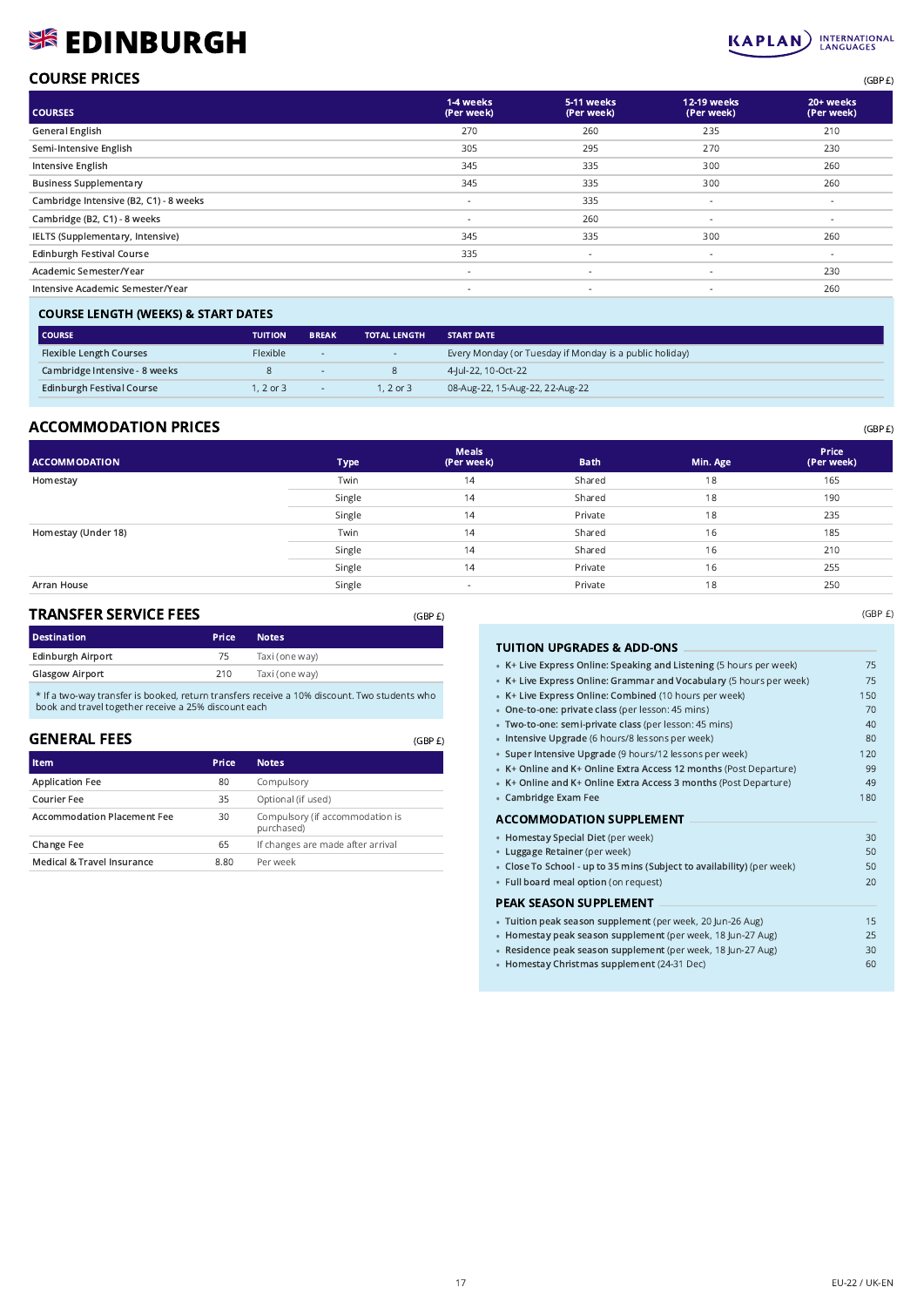# **% LIVERPOOL**

#### **INTERNATIONAL**<br>LANGUAGES  $KAPLAN$

# COURSE PRICES (GBP £)

| <b>COURSES</b>                         | 1-4 weeks<br>(Per week)  | 5-11 weeks<br>(Per week) | 12-19 weeks<br>(Per week) | 20+ weeks<br>(Per week) |
|----------------------------------------|--------------------------|--------------------------|---------------------------|-------------------------|
| General English                        | 225                      | 215                      | 200                       | 170                     |
| Semi-Intensive English                 | 250                      | 245                      | 220                       | 180                     |
| Intensive English                      | 290                      | 280                      | 250                       | 220                     |
| Business (Supplementary, Intensive)    | 290                      | 280                      | 250                       | 220                     |
| Cambridge Intensive (B2, C1) - 4 weeks | 290                      | $\sim$                   | $\overline{\phantom{a}}$  | $\sim$                  |
| Cambridge Intensive (B2, C1) - 8 weeks | $\sim$                   | 280                      | $\sim$                    | $\sim$                  |
| Cambridge (B2, C1) - 4 weeks           | 225                      | $\sim$                   | $\sim$                    | $\sim$                  |
| Cambridge (B2, C1) - 8 weeks           | ٠                        | 215                      |                           | ۰                       |
| IELTS (Supplementary, Intensive)       | 290                      | 280                      | 250                       | 220                     |
| Academic Semester/Year                 | ٠                        | $\overline{\phantom{a}}$ | $\sim$                    | 180                     |
| Intensive Academic Semester/Year       | $\overline{\phantom{a}}$ | $\overline{\phantom{a}}$ | $\sim$                    | 220                     |
|                                        |                          |                          |                           |                         |

### COURSE LENGTH (WEEKS) & START DATES

| <b>COURSE</b>                  | <b>TUITION</b> | <b>BREAK</b> | <b>TOTAL LENGTH</b> | <b>START DATE</b>                                       |
|--------------------------------|----------------|--------------|---------------------|---------------------------------------------------------|
| <b>Flexible Length Courses</b> | Flexible       | $\sim$       | <b>State State</b>  | Every Monday (or Tuesday if Monday is a public holiday) |
| Cambridge Intensive - 4 weeks  |                | $\sim$       |                     | 1-Aug-22                                                |
| Cambridge Intensive - 8 weeks  |                | $\sim$       |                     | 3-Jan-22 (C1), 17-Jan-22 (B2), 10-Oct-22                |

# ACCOMMODATION PRICES (GBP E)

| <b>ACCOMMODATION</b>  | <b>Type</b>             | <b>Meals</b><br>(Per week) | <b>Bath</b> | Min. Age | Price<br>(Per week) |
|-----------------------|-------------------------|----------------------------|-------------|----------|---------------------|
| Homestay              | Twin *                  | 14                         | Shared      | 18       | 145                 |
|                       | Single                  | 14                         | Shared      | 18       | 165                 |
|                       | Single                  | 14                         | Private     | 18       | 215                 |
| Homestay (Under 18)   | Twin *                  | 14                         | Shared      | 16       | 165                 |
|                       | Single                  | 14                         | Shared      | 16       | 185                 |
|                       | Single                  | 14                         | Private     | 16       | 235                 |
| Vita Liverpool        | Standard Studio         | $\sim$                     | Private     | 18       | 230                 |
|                       | Premium Studio          | $\overline{\phantom{a}}$   | Private     | 18       | 270                 |
|                       | Studio Double *         | $\overline{\phantom{a}}$   | Private     | 18       | 175                 |
|                       | Premium Studio Double * | $\sim$                     | Private     | 18       | 205                 |
| <b>Atlantic Point</b> | Single                  | $\sim$                     | Private     | 18       | 185                 |
| Glassworks            | Standard Studio         | $\sim$                     | Private     | 18       | 220                 |

(GBP £)

(GBP £)

\* Only available to students who book and travel together

## TRANSFER SERVICE FEES

| <b>Destination</b>            | <b>Price</b> | <b>Notes</b>   |
|-------------------------------|--------------|----------------|
| Liverpool Airport             | 55           | Taxi (one way) |
| <b>Manchester Airport</b>     | 115          | Taxi (one way) |
| Liverpool Lime Street Station | 50           | Taxi (one way) |
|                               |              |                |

\* If a two-way transfer is booked, return transfers receive a 10% discount. Two students who book and travel together receive a 25% discount each

### GENERAL FEES

| <b>Item</b>                        | Price | <b>Notes</b>                                  |
|------------------------------------|-------|-----------------------------------------------|
| <b>Application Fee</b>             | 80    | Compulsory                                    |
| Courier Fee                        | 35    | Optional (if used)                            |
| <b>Accommodation Placement Fee</b> | 30    | Compulsory (if accommodation is<br>purchased) |
| Change Fee                         | 65    | If changes are made after arrival             |
| Medical & Travel Insurance         | 8.80  | Per week                                      |

(GBP £)

| TUITION UPGRADES & ADD-ONS                                          |     |
|---------------------------------------------------------------------|-----|
| • K+ Live Express Online: Speaking and Listening (5 hours per week) | 75  |
| • K+ Live Express Online: Grammar and Vocabulary (5 hours per week) | 75  |
| • K+ Live Express Online: Combined (10 hours per week)              | 150 |
| • One-to-one: private class (per lesson: 45 mins)                   | 70  |
| · Two-to-one: semi-private class (per lesson: 45 mins)              | 40  |
| · Intensive Upgrade (6 hours/8 lessons per week)                    | 85  |
| • Super Intensive Upgrade (9 hours/12 lessons per week)             | 130 |
| • K+ Online and K+ Online Extra Access 12 months (Post Departure)   | 99  |
| • K+ Online and K+ Online Extra Access 3 months (Post Departure)    | 49  |
| • Cambridge Exam Fee                                                | 180 |
| <b>ACCOMMODATION SUPPLEMENT</b>                                     |     |
| • Homestay Special Diet (per week)                                  | 30  |
| • Luggage Retainer (per week)                                       | 50  |
| • Full board meal option (on request)                               | 20  |
| <b>PEAK SEASON SUPPLEMENT</b>                                       |     |
| · Tuition peak season supplement (per week, 20 Jun-26 Aug)          | 15  |
| • Homestay peak season supplement (per week, 18 Jun-27 Aug)         | 25  |
| · Residence peak season supplement (per week, 18 Jun-27 Aug)        | 30  |

Homestay Christmas supplement (24-31 Dec) 60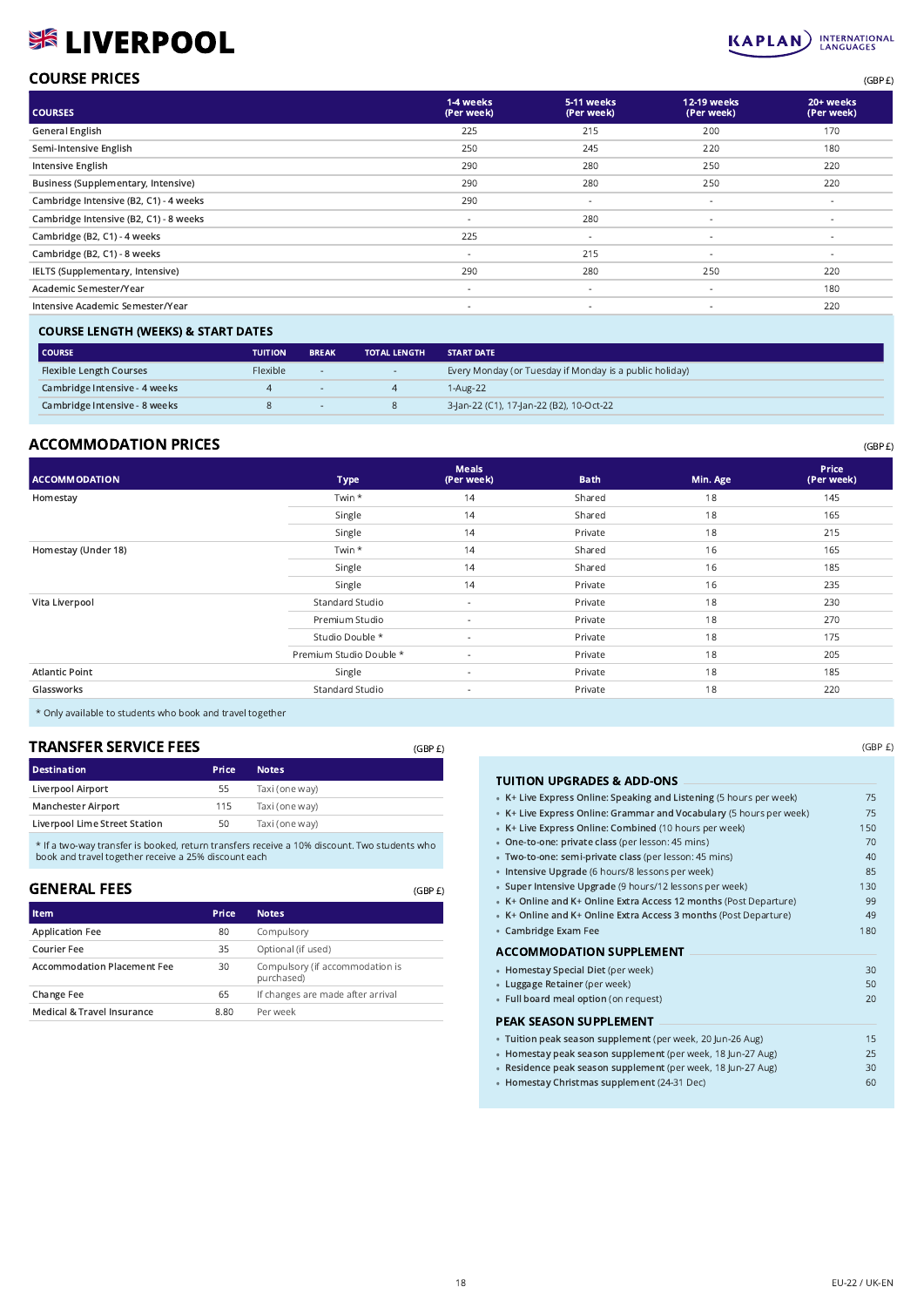# **SISK LIVERPOOL 3C+**

3CH SCHOOL Specialized classes and social programs



# **COURSE PRICES** (GBP £)

| <b>COURSES</b>                         | 1-4 weeks<br>(Per week)  | 5-11 weeks<br>(Per week) | 12-19 weeks<br>(Per week) | 20+ weeks<br>(Per week)  |
|----------------------------------------|--------------------------|--------------------------|---------------------------|--------------------------|
| <b>General English</b>                 | 225                      | 215                      | 200                       | 170                      |
| Semi-Intensive English                 | 250                      | 245                      | 220                       | 180                      |
| Intensive English                      | 290                      | 280                      | 250                       | 220                      |
| Business (Supplementary, Intensive)    | 290                      | 280                      | 250                       | 220                      |
| Cambridge Intensive (B2, C1) - 4 weeks | 290                      | $\overline{\phantom{a}}$ | $\sim$                    | $\overline{\phantom{a}}$ |
| Cambridge Intensive (B2, C1) - 8 weeks | $\overline{\phantom{a}}$ | 280                      | $\sim$                    | ٠                        |
| Cambridge (B2, C1) - 4 weeks           | 225                      | $\sim$                   | $\sim$                    | $\overline{\phantom{a}}$ |
| Cambridge (B2, C1) - 8 weeks           | $\overline{\phantom{a}}$ | 215                      | $\overline{\phantom{a}}$  | ٠                        |
| IELTS (Supplementary, Intensive)       | 290                      | 280                      | 250                       | 220                      |
| Academic Semester/Year                 | $\overline{\phantom{a}}$ | $\sim$                   | $\overline{\phantom{a}}$  | 180                      |
| Intensive Academic Semester/Year       | $\overline{\phantom{a}}$ | $\overline{\phantom{a}}$ | $\overline{\phantom{a}}$  | 220                      |
| Classic programme for 40+              | 290                      | $\overline{\phantom{a}}$ | $\overline{\phantom{a}}$  | $\overline{\phantom{a}}$ |

#### COURSE LENGTH (WEEKS) & START DATES

| <b>COURSE</b>                  | <b>TUITION</b>  | <b>BREAK</b>             | <b>TOTAL LENGTH</b> | <b>START DATE</b>                                       |
|--------------------------------|-----------------|--------------------------|---------------------|---------------------------------------------------------|
| <b>Flexible Length Courses</b> | <b>Flexible</b> | $\overline{\phantom{a}}$ | $\sim$              | Every Monday (or Tuesday if Monday is a public holiday) |
| Cambridge Intensive - 4 weeks  |                 |                          |                     | 1-Aug-22                                                |
| Cambridge Intensive - 8 weeks  |                 |                          |                     | 3-Jan-22 (C1), 17-Jan-22 (B2), 10-Oct-22                |
| Classic programme for 40+      |                 |                          |                     | 17-Jan-22, 1-Aug-22                                     |

# ACCOMMODATION PRICES (GBP E)

| <b>ACCOMMODATION</b>  | <b>Type</b>             | <b>Meals</b><br>(Per week) | <b>Bath</b> | Min. Age | <b>Price</b><br>(Per week) |
|-----------------------|-------------------------|----------------------------|-------------|----------|----------------------------|
| Homestay              | Twin *                  | 14                         | Shared      | 18       | 145                        |
|                       | Single                  | 14                         | Shared      | 18       | 165                        |
|                       | Single                  | 14                         | Private     | 18       | 215                        |
| Vita Liverpool        | Standard Studio         | $\overline{\phantom{a}}$   | Private     | 18       | 230                        |
|                       | Premium Studio          | $\overline{\phantom{a}}$   | Private     | 18       | 270                        |
|                       | Studio Double *         | $\overline{\phantom{a}}$   | Private     | 18       | 175                        |
|                       | Premium Studio Double * | $\overline{\phantom{a}}$   | Private     | 18       | 205                        |
| <b>Atlantic Point</b> | Single                  | $\sim$                     | Private     | 18       | 185                        |
| Glassworks            | Standard Studio         | $\sim$                     | Private     | 18       | 220                        |
|                       |                         |                            |             |          |                            |

(GBP £)

(GBP £)

\* Only available to students who book and travel together

## TRANSFER SERVICE FEES

| Destination                   | Price | <b>Notes</b>   |
|-------------------------------|-------|----------------|
| Liverpool Airport             | 55    | Taxi (one way) |
| <b>Manchester Airport</b>     | 115   | Taxi (one way) |
| Liverpool Lime Street Station | 50    | Taxi (one way) |

\* If a two-way transfer is booked, return transfers receive a 10% discount. Two students who book and travel together receive a 25% discount each

#### GENERAL FEES

| <b>Item</b>                        | Price | <b>Notes</b>                                  |
|------------------------------------|-------|-----------------------------------------------|
| <b>Application Fee</b>             | 80    | Compulsory                                    |
| Courier Fee                        | 35    | Optional (if used)                            |
| <b>Accommodation Placement Fee</b> | 30    | Compulsory (if accommodation is<br>purchased) |
| Change Fee                         | 65    | If changes are made after arrival             |
| Medical & Travel Insurance         | 8.80  | Per week                                      |

(GBP £)

| TUITION UPGRADES & ADD-ONS                                          |     |
|---------------------------------------------------------------------|-----|
| • K+ Live Express Online: Speaking and Listening (5 hours per week) | 75  |
| • K+ Live Express Online: Grammar and Vocabulary (5 hours per week) | 75  |
| • K+ Live Express Online: Combined (10 hours per week)              | 150 |
| • One-to-one: private class (per lesson: 45 mins)                   | 70  |
| · Two-to-one: semi-private class (per lesson: 45 mins)              | 40  |
| · Intensive Upgrade (6 hours/8 lessons per week)                    | 85  |
| · Super Intensive Upgrade (9 hours/12 lessons per week)             | 130 |
| • K+ Online and K+ Online Extra Access 12 months (Post Departure)   | 99  |
| • K+ Online and K+ Online Extra Access 3 months (Post Departure)    | 49  |
| <b>ACCOMMODATION SUPPLEMENT</b>                                     |     |
| • Homestay Special Diet (per week)                                  | 30  |
| • Luggage Retainer (per week)                                       | 50  |
| • Full board meal option (on request)                               | 20  |
| PEAK SEASON SUPPLEMENT                                              |     |
| · Tuition peak season supplement (per week, 20 Jun-26 Aug)          | 15  |
| · Homestay peak season supplement (per week, 18 Jun-27 Aug)         | 25  |
| · Residence peak season supplement (per week, 18 Jun-27 Aug)        | 30  |

• Homestay Christmas supplement (24-31 Dec) 60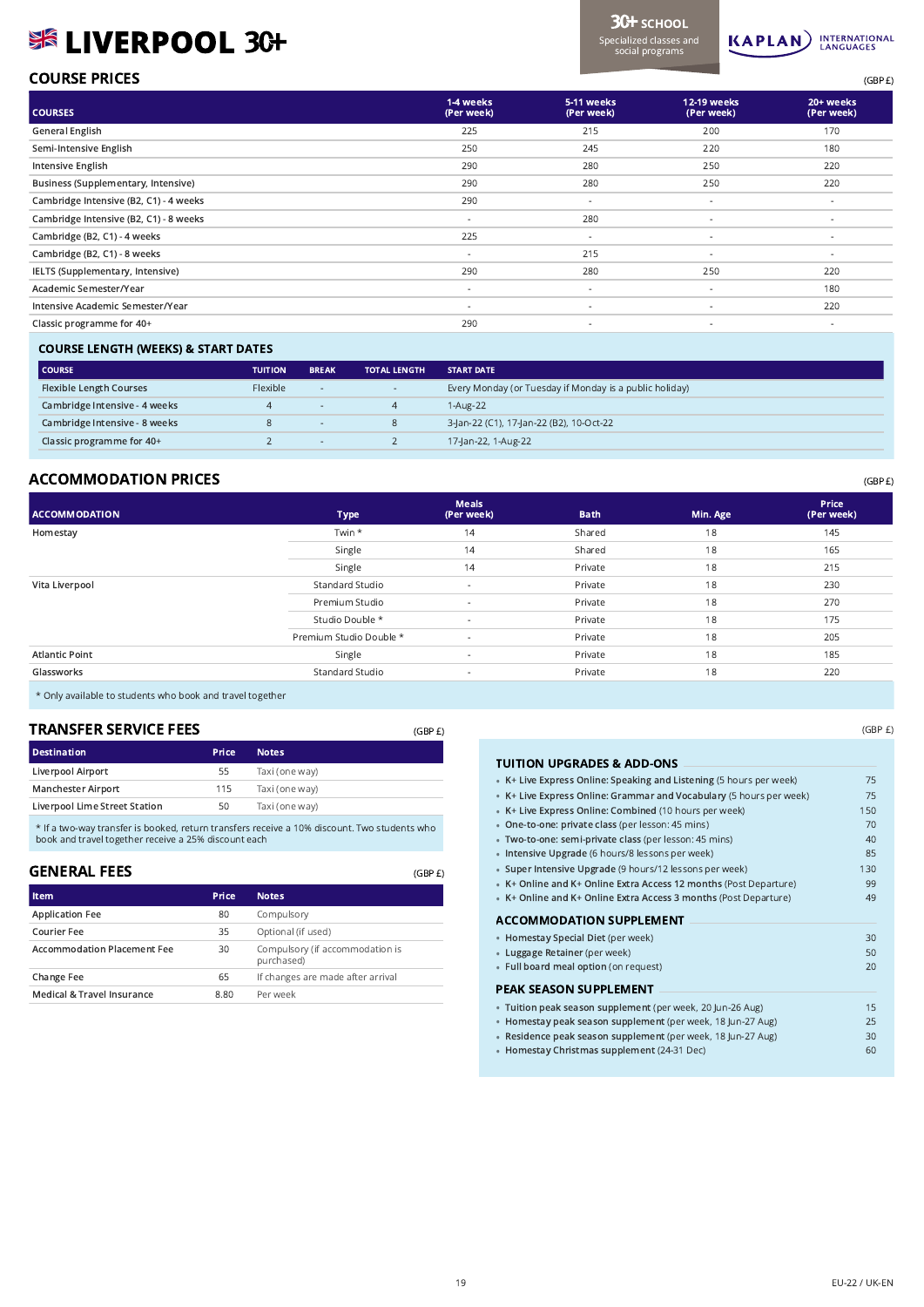# **SE LONDON**

# KAPLAN INTERNATIONAL

| <b>COURSE PRICES</b> | (GBP E) |
|----------------------|---------|
|                      |         |

| <b>COURSES</b>                         | 1-4 weeks<br>(Per week)  | 5-11 weeks<br>(Per week) | 12-19 weeks<br>(Per week) | 20+ weeks<br>(Per week) |
|----------------------------------------|--------------------------|--------------------------|---------------------------|-------------------------|
| <b>General English</b>                 | 310                      | 300                      | 270                       | 240                     |
| Semi-Intensive English                 | 340                      | 330                      | 300                       | 250                     |
| Intensive English                      | 400                      | 385                      | 350                       | 295                     |
| Business (Supplementary, Intensive)    | 400                      | 385                      | 350                       | 295                     |
| Cambridge Intensive (C2)               | 400                      | 385                      | 350                       | 295                     |
| Cambridge Intensive (B2, C1) - 4 weeks | 400                      | $\overline{\phantom{a}}$ | $\overline{\phantom{a}}$  | $\sim$                  |
| Cambridge Intensive (B2, C1) - 8 weeks | ٠                        | 385                      | $\overline{\phantom{a}}$  | $\sim$                  |
| Cambridge (B2, C1) - 4 weeks           | 310                      | $\overline{\phantom{a}}$ |                           | $\sim$                  |
| Cambridge (B2, C1) - 8 weeks           | ٠                        | 300                      | $\overline{\phantom{a}}$  | $\sim$                  |
| IELTS (Supplementary, Intensive)       | 400                      | 385                      | 350                       | 295                     |
| <b>TOEIC</b>                           | 400                      | 385                      | 350                       | 295                     |
| Academic Semester/Year                 | $\overline{\phantom{a}}$ | $\overline{\phantom{a}}$ | $\overline{\phantom{a}}$  | 250                     |
| Intensive Academic Semester/Year       | $\sim$                   | $\overline{\phantom{a}}$ | $\sim$                    | 295                     |
|                                        |                          |                          |                           |                         |

## COURSE LENGTH (WEEKS) & START DATES

| l COURSE                       | <b>TUITION</b> | <b>BREAK</b>             | <b>TOTAL LENGTH</b> | <b>START DATE</b>                                       |
|--------------------------------|----------------|--------------------------|---------------------|---------------------------------------------------------|
| <b>Flexible Length Courses</b> | Flexible       | $\overline{\phantom{a}}$ | $\sim$              | Every Monday (or Tuesday if Monday is a public holiday) |
| Cambridge Intensive - 4 weeks  |                |                          |                     | Dates to be confirmed                                   |
| Cambridge Intensive - 8 weeks  |                |                          |                     | Dates to be confirmed                                   |

## ACCOMMODATION PRICES (GBP £)

| <b>ACCOMMODATION</b> | <b>Type</b> | <b>Meals</b><br>(Per week) | <b>Bath</b> | Min. Age | Price<br>(Per week) |
|----------------------|-------------|----------------------------|-------------|----------|---------------------|
| Homestay             | Twin        | 14                         | Shared      | 18       | 180                 |
|                      | Single      | 14                         | Shared      | 18       | 210                 |
|                      | Single      | 14                         | Private     | 18       | 270                 |
| Homestay (Under 18)  | Twin        | 14                         | Shared      | 16       | 200                 |
|                      | Single      | 14                         | Shared      | 16       | 230                 |
|                      | Single      | 14                         | Private     | 16       | 290                 |
| Scape Shoreditch     | Studio      | $\,$                       | Private     | 18       | 440                 |

(GBP £)

(GBP £)

#### TRANSFER SERVICE FEES

| <b>Destination</b>      | Price | <b>Notes</b>   |
|-------------------------|-------|----------------|
| <b>Heathrow Airport</b> | 95    | Taxi (one way) |
| <b>Gatwick Airport</b>  | 100   | Taxi (one way) |
| <b>Luton Airport</b>    | 110   | Taxi (one way) |
| <b>Stansted Airport</b> | 110   | Taxi (one way) |
| London City Airport     | 85    | Taxi (one way) |
| <b>St Pancras</b>       | 80    | Taxi (one way) |

\* If a two-way transfer is booked, return transfers receive a 10% discount. Two students who book and travel together receive a 25% discount each

# GENERAL FEES

| <b>Item</b>                        | Price | <b>Notes</b>                                  |
|------------------------------------|-------|-----------------------------------------------|
| <b>Application Fee</b>             | 80    | Compulsory                                    |
| Courier Fee                        | 35    | Optional (if used)                            |
| <b>Accommodation Placement Fee</b> | 30    | Compulsory (if accommodation is<br>purchased) |
| Change Fee                         | 65    | If changes are made after arrival             |
| Medical & Travel Insurance         | 8.80  | Per week                                      |

| <b>TUITION UPGRADES &amp; ADD-ONS</b>                                  |     |
|------------------------------------------------------------------------|-----|
| • K+ Live Express Online: Speaking and Listening (5 hours per week)    | 75  |
| • K+ Live Express Online: Grammar and Vocabulary (5 hours per week)    | 75  |
| • K+ Live Express Online: Combined (10 hours per week)                 | 150 |
| . One-to-one: private class (per lesson: 45 mins)                      | 70  |
| · Two-to-one: semi-private class (per lesson: 45 mins)                 | 40  |
| · Intensive Upgrade (6 hours/8 lessons per week)                       | 90  |
| • Super Intensive Upgrade (9 hours/12 lessons per week)                | 135 |
| • K+ Online and K+ Online Extra Access 12 months (Post Departure)      | 99  |
| • K+ Online and K+ Online Extra Access 3 months (Post Departure)       | 49  |
| • Cambridge Exam Fee                                                   | 180 |
|                                                                        |     |
| <b>ACCOMMODATION SUPPLEMENT</b>                                        |     |
| • Homestay Special Diet (per week)                                     | 30  |
| • Luggage Retainer (per week)                                          | 50  |
| • Close To School - up to 45 mins (Subject to availability) (per week) | 50  |
| · Full board meal option (on request)                                  | 20  |
| PEAK SEASON SUPPLEMENT                                                 |     |
| · Tuition peak season supplement (per week, 20 Jun-26 Aug)             | 15  |
| • Homestay peak season supplement (per week, 18 Jun-27 Aug)            | 25  |
| · Residence peak season supplement (per week, 18 Jun-27 Aug)           | 30  |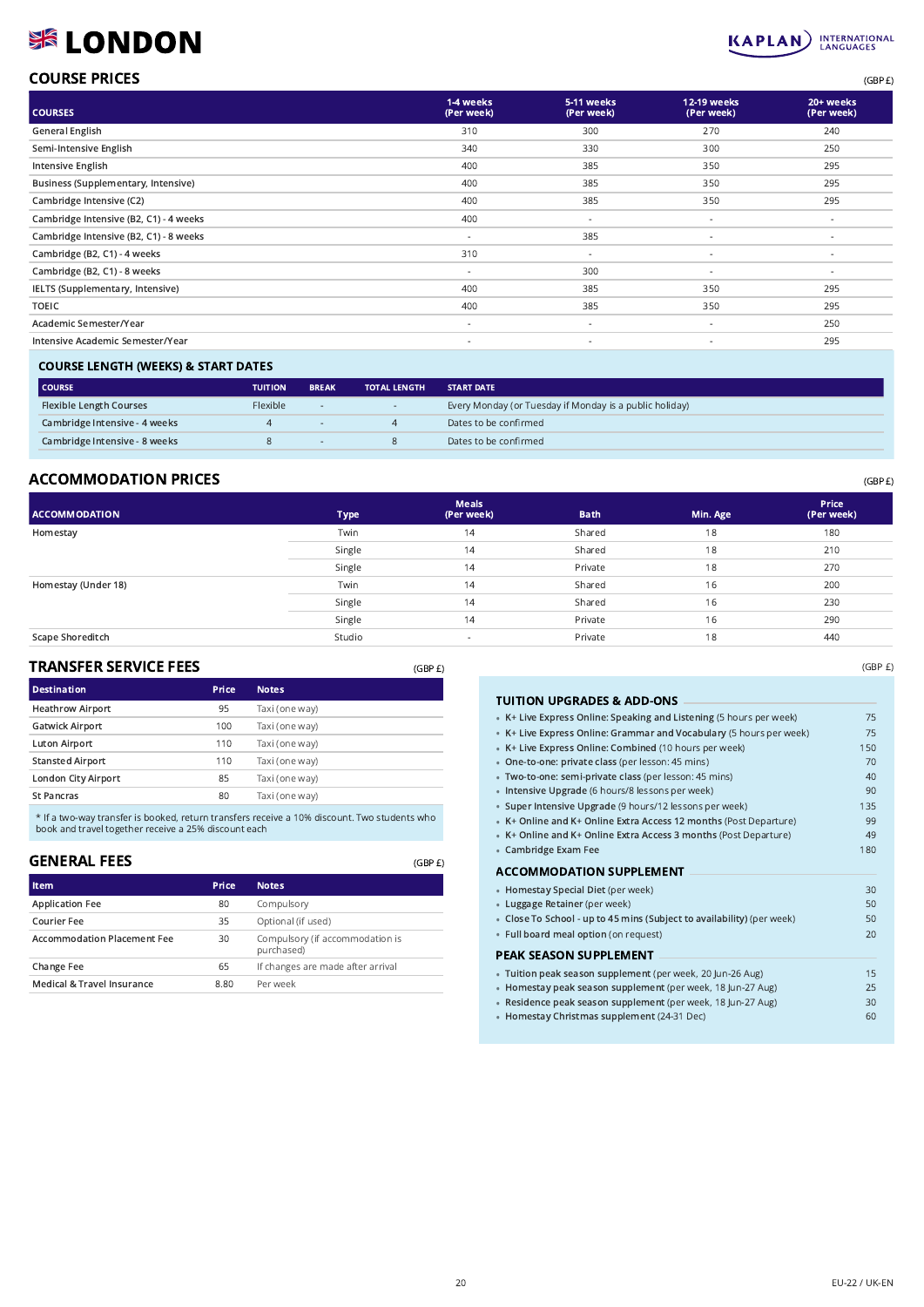# SE LONDON 3C+



# $\mathsf{COMRSE}$  PRICES  $\mathsf{GBP} \, \mathsf{E}$

| <b>COURSES</b>                         | 1-4 weeks<br>(Per week)  | 5-11 weeks<br>(Per week) | 12-19 weeks<br>(Per week) | 20+ weeks<br>(Per week)  |
|----------------------------------------|--------------------------|--------------------------|---------------------------|--------------------------|
| <b>General English</b>                 | 310                      | 300                      | 270                       | 240                      |
| Semi-Intensive English                 | 340                      | 330                      | 300                       | 250                      |
| <b>Intensive English</b>               | 400                      | 385                      | 350                       | 295                      |
| Business (Supplementary, Intensive)    | 400                      | 385                      | 350                       | 295                      |
| Cambridge Intensive (C2)               | 400                      | 385                      | 350                       | 295                      |
| Cambridge Intensive (B2, C1) - 4 weeks | 400                      | $\sim$                   | ×.                        | $\sim$                   |
| Cambridge Intensive (B2, C1) - 8 weeks | $\sim$                   | 385                      | ٠                         | $\overline{\phantom{a}}$ |
| Cambridge (B2, C1) - 4 weeks           | 310                      | $\sim$                   | ٠                         | ٠                        |
| Cambridge (B2, C1) - 8 weeks           | $\sim$                   | 300                      | $\overline{\phantom{a}}$  | $\overline{\phantom{a}}$ |
| IELTS (Supplementary, Intensive)       | 400                      | 385                      | 350                       | 295                      |
| <b>TOEIC</b>                           | 400                      | 385                      | 350                       | 295                      |
| Academic Semester/Year                 | $\overline{\phantom{a}}$ | $\overline{\phantom{a}}$ | ٠                         | 250                      |
| Intensive Academic Semester/Year       | $\sim$                   | $\overline{\phantom{a}}$ | $\overline{\phantom{a}}$  | 295                      |
|                                        |                          |                          |                           |                          |

#### COURSE LENGTH (WEEKS) & START DATES

| <b>COURSE</b>                  | <b>TUITION</b>  | <b>BREAK</b> | <b>TOTAL LENGTH</b> | <b>START DATE</b>                                       |
|--------------------------------|-----------------|--------------|---------------------|---------------------------------------------------------|
| <b>Flexible Length Courses</b> | <b>Flexible</b> | $\sim$       | $\sim$              | Every Monday (or Tuesday if Monday is a public holiday) |
| Cambridge Intensive - 4 weeks  |                 |              |                     | Dates to be confirmed                                   |
| Cambridge Intensive - 8 weeks  |                 |              |                     | Dates to be confirmed                                   |

## $\mathsf{\Lambda}\mathsf{CC}\mathsf{OMM}\mathsf{OD}\mathsf{ATION}\mathsf{\ PRICES}$  and the contract of the contract of the contract of the contract of the contract of the contract of the contract of the contract of the contract of the contract of the contract of th

| <b>ACCOMMODATION</b> | <b>Type</b> | <b>Meals</b><br>(Per week) | <b>Bath</b> | Min. Age | <b>Price</b><br>(Per week) |
|----------------------|-------------|----------------------------|-------------|----------|----------------------------|
| Homestay             | Twin        | 4۱                         | Shared      |          | 180                        |
|                      | Single      | 14                         | Shared      | 18       | 210                        |
|                      | Single      | 14                         | Private     |          | 270                        |
| Scape Shoreditch     | Studio      |                            | Private     |          | 440                        |

(GBP £)

(GBP £)

•

### TRANSFER SERVICE FEES

| <b>Destination</b>      | Price | <b>Notes</b>   |
|-------------------------|-------|----------------|
| <b>Heathrow Airport</b> | 95    | Taxi (one way) |
| <b>Gatwick Airport</b>  | 100   | Taxi (one way) |
| <b>Luton Airport</b>    | 110   | Taxi (one way) |
| <b>Stansted Airport</b> | 110   | Taxi (one way) |
| London City Airport     | 85    | Taxi (one way) |
| <b>St Pancras</b>       | 80    | Taxi (one way) |

\* If a two-way transfer is booked, return transfers receive a 10% discount. Two students who book and travel together receive a 25% discount each

### GENERAL FEES

| <b>Item</b>                        | Price | <b>Notes</b>                                  |
|------------------------------------|-------|-----------------------------------------------|
| <b>Application Fee</b>             | 80    | Compulsory                                    |
| Courier Fee                        | 35    | Optional (if used)                            |
| <b>Accommodation Placement Fee</b> | 30    | Compulsory (if accommodation is<br>purchased) |
| Change Fee                         | 65    | If changes are made after arrival             |
| Medical & Travel Insurance         | 8.80  | Per week                                      |

#### TUITION UPGRADES & ADD-ONS •• K+ Live Express Online: Speaking and Listening (5 hours per week) 75 • K+ Live Express Online: Grammar and Vocabulary (5 hours per week) 75 • K+ Live Express Online: Combined (10 hours per week) 150 • One-to-one: private class (per lesson: 45 mins) 70 • Two-to-one: semi-private class (per lesson: 45 mins) 40 • Intensive Upgrade (6 hours/8 lessons per week) **1998** and 1990 • Super Intensive Upgrade (9 hours/12 lessons per week) 135 • K+ Online and K+ Online Extra Access 12 months (Post Departure) 99 K+ Online and K+ Online Extra Access 3 months (Post Departure) 49 ACCOMMODATION SUPPLEMENT •• Homestay Special Diet (per week) 30 •

| • Luggage Retainer (per week)                                          | 50 |  |  |  |  |
|------------------------------------------------------------------------|----|--|--|--|--|
| • Close To School - up to 45 mins (Subject to availability) (per week) |    |  |  |  |  |
| • Full board meal option (on request)                                  | 20 |  |  |  |  |
| PEAK SEASON SUPPLEMENT                                                 |    |  |  |  |  |
| . Tuition peak season supplement (per week, 20 Jun-26 Aug)             | 15 |  |  |  |  |
| · Homestay peak season supplement (per week, 18 Jun-27 Aug)            | 25 |  |  |  |  |
| · Residence peak season supplement (per week, 18 Jun-27 Aug)           | 30 |  |  |  |  |
| • Homestay Christmas supplement (24-31 Dec)                            | 60 |  |  |  |  |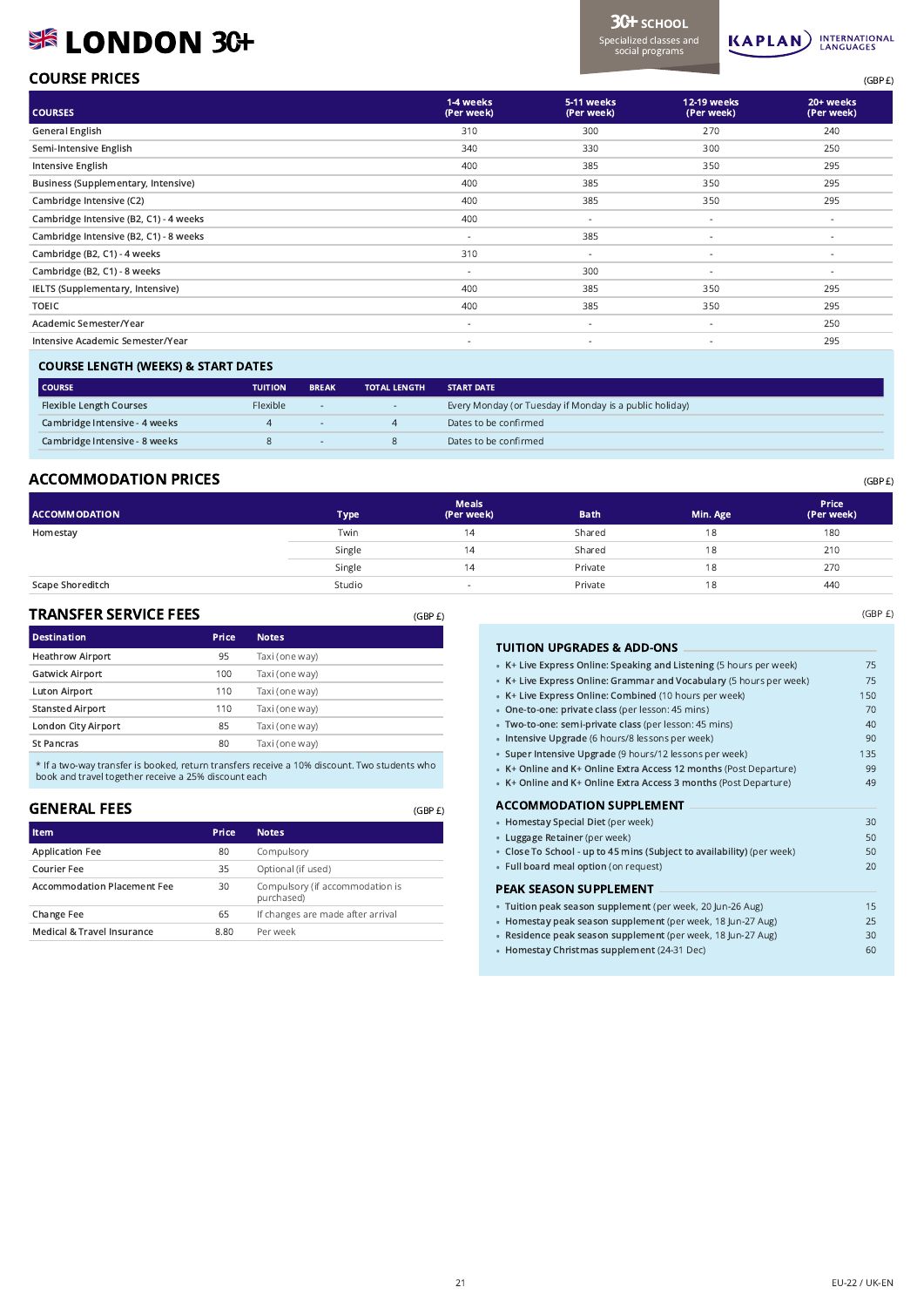# **SK MANCHESTER**

|        | Single |         | 14                       |                                       | Shared                                                                                                          | 18 |
|--------|--------|---------|--------------------------|---------------------------------------|-----------------------------------------------------------------------------------------------------------------|----|
|        | Single |         | 14                       |                                       | Private                                                                                                         | 18 |
|        | Twin * |         | 14                       |                                       | Shared                                                                                                          | 16 |
|        | Single |         | 14                       |                                       | Shared                                                                                                          | 16 |
|        | Single |         | 14                       |                                       | Private                                                                                                         | 16 |
|        | Studio |         | $\overline{\phantom{a}}$ |                                       | Private                                                                                                         | 18 |
|        | Single |         | $\overline{\phantom{a}}$ |                                       | Private                                                                                                         | 18 |
|        |        |         |                          |                                       |                                                                                                                 |    |
|        |        | (GBP E) |                          |                                       |                                                                                                                 |    |
|        |        |         |                          | <b>TUITION UPGRADES &amp; ADD-ONS</b> |                                                                                                                 |    |
| : way) |        |         |                          |                                       | the contract of the contract of the contract of the contract of the contract of the contract of the contract of |    |

# COURSE PRICES (GBP £)

| <b>COURSES</b>                                   | 1-4 weeks<br>(Per week)  | 5-11 weeks<br>(Per week) | <b>12-19 weeks</b><br>(Per week) | 20+ weeks<br>(Per week) |
|--------------------------------------------------|--------------------------|--------------------------|----------------------------------|-------------------------|
| General English                                  | 295                      | 285                      | 250                              | 220                     |
| Semi-Intensive English                           | 330                      | 320                      | 280                              | 235                     |
| Intensive English                                | 380                      | 370                      | 320                              | 270                     |
| Business Supplementary (subject to availability) | 380                      | 370                      | 320                              | 270                     |
| IELTS (Supplementary, Intensive)                 | 380                      | 370                      | 320                              | 270                     |
| Academic Semester/Year                           | $\overline{\phantom{a}}$ | $\sim$                   | $\sim$                           | 235                     |
| Intensive Academic Semester/Year                 | $\overline{\phantom{a}}$ | $\overline{\phantom{a}}$ | $\sim$                           | 270                     |
|                                                  |                          |                          |                                  |                         |

#### COURSE LENGTH (WEEKS) & START DATES

| <b>COURSE</b>                  | <b>TUITION</b> | <b>BREAK</b> | <b>TOTAL LENGTH</b> | <b>START DATE</b>                                       |
|--------------------------------|----------------|--------------|---------------------|---------------------------------------------------------|
| <b>Flexible Length Courses</b> | Flexible       |              |                     | Every Monday (or Tuesday if Monday is a public holiday) |

## ACCOMMODATION PRICES (GBP E)

| <b>ACCOMMODATION</b>    | <b>Type</b> | <b>Meals</b><br>(Per week) | <b>Bath</b> | Min. Age | <b>Price</b><br>(Per week) |
|-------------------------|-------------|----------------------------|-------------|----------|----------------------------|
| Homestay                | Twin *      | 14                         | Shared      | 18       | 160                        |
|                         | Single      | 14                         | Shared      | 18       | 180                        |
|                         | Single      | 14                         | Private     | 18       | 220                        |
| Homestay (Under 18)     | Twin *      | 14                         | Shared      | 16       | 180                        |
|                         | Single      | 14                         | Shared      | 16       | 200                        |
|                         | Single      | 14                         | Private     | 16       | 240                        |
| Sir Charles Grove Hall  | Studio      | $\overline{\phantom{a}}$   | Private     | 18       | 250                        |
| <b>Piccadilly Point</b> | Single      | $\sim$                     | Private     | 18       | 205                        |
|                         |             |                            |             |          |                            |

(GBP £)

\* Only available to students who book and travel together

#### TRANSFER SERVICE FEES

| Taxi (one way) |
|----------------|
| Taxi (one way) |
|                |

\* If a two-way transfer is booked, return transfers receive a 10% discount. Two students who book and travel together receive a 25% discount each

## GENERAL FEES

| <b>Item</b>                        | Price | <b>Notes</b>                                  |
|------------------------------------|-------|-----------------------------------------------|
| <b>Application Fee</b>             | 80    | Compulsory                                    |
| Courier Fee                        | 35    | Optional (if used)                            |
| <b>Accommodation Placement Fee</b> | 30    | Compulsory (if accommodation is<br>purchased) |
| Change Fee                         | 65    | If changes are made after arrival             |
| Medical & Travel Insurance         | 8.80  | Per week                                      |

| TUITION UPGRADES & ADD-ONS                                          |     |
|---------------------------------------------------------------------|-----|
| • K+ Live Express Online: Speaking and Listening (5 hours per week) | 75  |
| • K+ Live Express Online: Grammar and Vocabulary (5 hours per week) | 75  |
| • K+ Live Express Online: Combined (10 hours per week)              | 150 |
| . One-to-one: private class (per lesson: 45 mins)                   | 70  |
| · Two-to-one: semi-private class (per lesson: 45 mins)              | 40  |
| · Intensive Upgrade (6 hours/8 lessons per week)                    | 85  |
| · Super Intensive Upgrade (9 hours/12 lessons per week)             | 130 |
| • K+ Online and K+ Online Extra Access 12 months (Post Departure)   | 99  |
| • K+ Online and K+ Online Extra Access 3 months (Post Departure)    | 49  |
| • Cambridge Exam Fee                                                | 180 |
| <b>ACCOMMODATION SUPPLEMENT</b>                                     |     |
| • Homestay Special Diet (per week)                                  | 30  |
| • Luggage Retainer (per week)                                       | 50  |
| • Full board meal option (on request)                               | 20  |
| <b>PEAK SEASON SUPPLEMENT</b>                                       |     |
| · Tuition peak season supplement (per week, 20 Jun-26 Aug)          | 15  |
| · Homestay peak season supplement (per week, 18 Jun-27 Aug)         | 25  |
| · Residence peak season supplement (per week, 18 Jun-27 Aug)        | 30  |
| • Homestay Christmas supplement (24-31 Dec)                         | 60  |

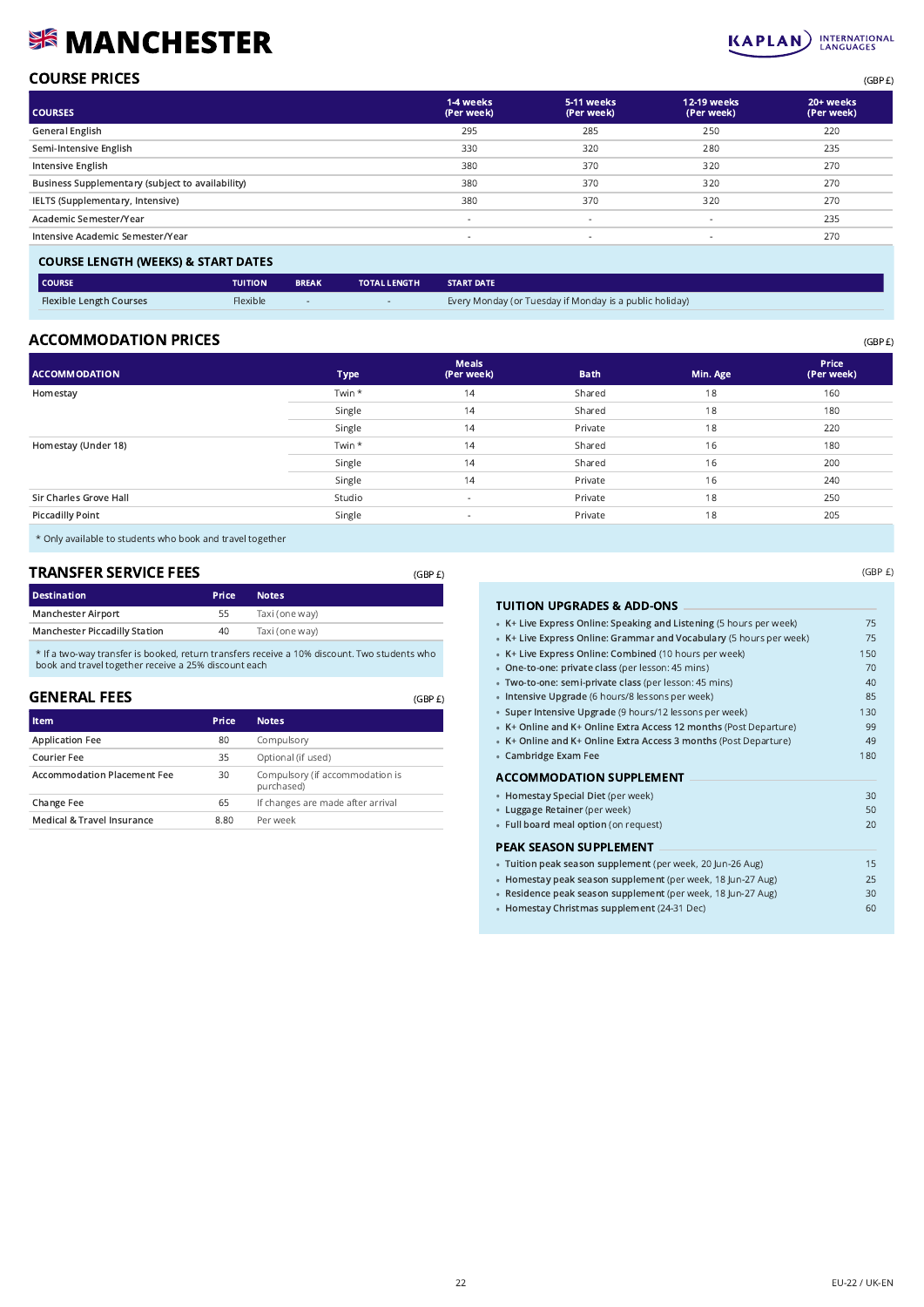# SSE OXFORD

#### **INTERNATIONAL**<br>LANGUAGES **KAPLAN**

(GBP £)

| <b>COURSE PRICES</b> | (GBPE) |
|----------------------|--------|
|                      |        |

| <b>COURSES</b>                                   | 1-4 weeks<br>(Per week)  | 5-11 weeks<br>(Per week) | <b>12-19 weeks</b><br>(Per week) | 20+ weeks<br>(Per week) |
|--------------------------------------------------|--------------------------|--------------------------|----------------------------------|-------------------------|
| General English                                  | 295                      | 285                      | 250                              | 220                     |
| Semi-Intensive English                           | 330                      | 320                      | 280                              | 235                     |
| Intensive English                                | 380                      | 370                      | 320                              | 270                     |
| Business Supplementary (subject to availability) | 380                      | 370                      | 320                              | 270                     |
| IELTS (Supplementary, Intensive)                 | 380                      | 370                      | 320                              | 270                     |
| Academic Semester/Year                           | $\overline{\phantom{a}}$ | $\sim$                   | $\overline{\phantom{a}}$         | 235                     |
| Intensive Academic Semester/Year                 | $\overline{\phantom{a}}$ | $\overline{\phantom{a}}$ | $\overline{\phantom{a}}$         | 270                     |
|                                                  |                          |                          |                                  |                         |

#### COURSE LENGTH (WEEKS) & START DATES

| <b>COURSE</b>                  | <b>TUITION</b> | <b>BREAK</b> | <b>TOTAL LENGTH</b> | <b>START DATE</b>                                       |
|--------------------------------|----------------|--------------|---------------------|---------------------------------------------------------|
| <b>Flexible Length Courses</b> | Flexible       |              |                     | Every Monday (or Tuesday if Monday is a public holiday) |

## $\mathsf{ACCOMMODATION\;PRICES}$

| <b>ACCOMMODATION</b>  | <b>Type</b> | <b>Meals</b><br>(Per week) | <b>Bath</b> | Min. Age | Price<br>(Per week) |
|-----------------------|-------------|----------------------------|-------------|----------|---------------------|
| Homestay              | Twin        | 14                         | Shared      | 18       | 170                 |
|                       | Single      | 14                         | Shared      | 18       | 200                 |
|                       | Single      | 14                         | Private     | 18       | 245                 |
| Homestay (Under 18)   | Twin        | 14                         | Shared      | 16       | 190                 |
|                       | Single      | 14                         | Shared      | 16       | 220                 |
|                       | Single      | 14                         | Private     | 16       | 265                 |
| <b>Student Castle</b> | Single      |                            | Private     | 18       | 305                 |

#### TRANSFER SERVICE FEES

| <b>Destination</b>      | Price | <b>Notes</b>   |
|-------------------------|-------|----------------|
| <b>Heathrow Airport</b> | 155   | Taxi (one way) |
| <b>Gatwick Airport</b>  | 155   | Taxi (one way) |
| <b>Luton Airport</b>    | 195   | Taxi (one way) |
| <b>Stansted Airport</b> | 195   | Taxi (one way) |
| <b>St Pancras</b>       | 195   | Taxi (one way) |
|                         |       |                |

\* If a two-way transfer is booked, return transfers receive a 10% discount. Two students who book and travel together receive a 25% discount each

#### GENERAL FEES

| Item                               | Price | <b>Notes</b>                                  |
|------------------------------------|-------|-----------------------------------------------|
| <b>Application Fee</b>             | 80    | Compulsory                                    |
| <b>Courier Fee</b>                 | 35    | Optional (if used)                            |
| <b>Accommodation Placement Fee</b> | 30    | Compulsory (if accommodation is<br>purchased) |
| Change Fee                         | 65    | If changes are made after arrival             |
| Medical & Travel Insurance         | 8.80  | Per week                                      |

(GBP £)

(GBP £)

#### TUITION UPGRADES & ADD-ONS •• K+ Live Express Online: Speaking and Listening (5 hours per week) 75 • K+ Live Express Online: Grammar and Vocabulary (5 hours per week) 75 • K+ Live Express Online: Combined (10 hours per week) 150 • One-to-one: private class (per lesson: 45 mins) 70 • Two-to-one: semi-private class (per lesson: 45 mins) 40 • Intensive Upgrade (6 hours/8 lessons per week) 85 • Super Intensive Upgrade (9 hours/12 lessons per week) 130 • K+ Online and K+ Online Extra Access 3 months (Post Departure) 49 K+ Online and K+ Online Extra Access 12 months (Post Departure) 99 ACCOMMODATION SUPPLEMENT •• Homestay Special Diet (per week) 30 • Luggage Retainer (per week) **50** • Close To School - up to 30 mins (Subject to availability) (per week) 60 Full board meal option (on request) 20 PEAK SEASON SUPPLEMENT •• Tuition peak season supplement (per week, 20 Jun-26 Aug) 15 • Homestay peak season supplement (per week, 18 Jun-27 Aug) 25

- Residence peak season supplement (per week, 18 Jun-27 Aug) 30
- Homestay Christmas supplement (24-31 Dec) 60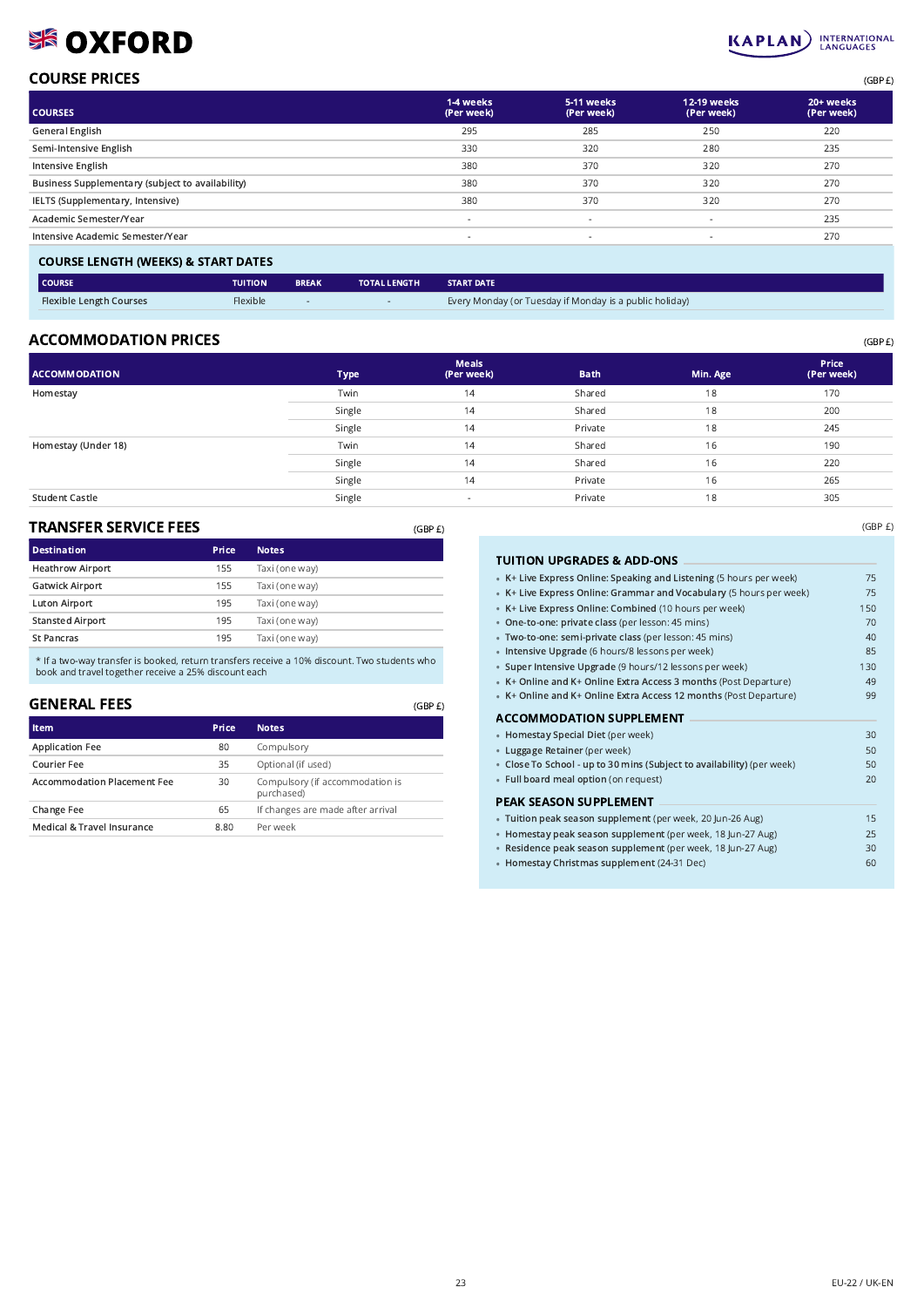# **SE TORQUAY**

# COURSE PRICES (GBP £)

| <b>COURSES</b>                                   | 1-4 weeks<br>(Per week)  | 5-11 weeks<br>(Per week) | <b>12-19 weeks</b><br>(Per week) | 20+ weeks<br>(Per week) |
|--------------------------------------------------|--------------------------|--------------------------|----------------------------------|-------------------------|
| General English                                  | 225                      | 215                      | 200                              | 170                     |
| Semi-Intensive English                           | 250                      | 245                      | 220                              | 180                     |
| Intensive English                                | 290                      | 280                      | 250                              | 220                     |
| Business Supplementary (subject to availability) | 290                      | 280                      | 250                              | 220                     |
| <b>IELTS Supplementary</b>                       | 290                      | 280                      | 250                              | 220                     |
| Classic programme for 40+                        | 290                      | $\overline{\phantom{a}}$ | $\sim$                           |                         |
| Academic Semester/Year                           | $\overline{\phantom{a}}$ | $\overline{\phantom{a}}$ | $\overline{\phantom{a}}$         | 180                     |
| Intensive Academic Semester/Year                 | $\overline{\phantom{a}}$ | $\overline{\phantom{a}}$ | $\overline{\phantom{a}}$         | 220                     |
|                                                  |                          |                          |                                  |                         |

#### COURSE LENGTH (WEEKS) & START DATES

| l COURSE                       | <b>TUITION</b>  | <b>BREAK</b> | <b>TOTAL LENGTH</b> | <b>START DATE</b>                                       |
|--------------------------------|-----------------|--------------|---------------------|---------------------------------------------------------|
| <b>Flexible Length Courses</b> | <b>Flexible</b> |              | $\sim$              | Every Monday (or Tuesday if Monday is a public holiday) |
| Classic programme for 40+      |                 |              |                     | 16-May-22, 19-Sep-22                                    |
|                                |                 |              |                     |                                                         |

## ACCOMMODATION PRICES (GBP E)

| <b>ACCOMMODATION</b> | <b>Type</b> | <b>Meals</b><br>(Per week) | <b>Bath</b> | Min. Age | Price<br>(Per week) |
|----------------------|-------------|----------------------------|-------------|----------|---------------------|
| Homestay             | Twin *      | 14                         | Shared      | 18       | 130                 |
|                      | Single      | 14                         | Shared      | 18       | 145                 |
|                      | Single      | 14                         | Private     | 18       | 195                 |
| Homestay (Under 18)  | Twin *      | 14                         | Shared      | 16       | 150                 |
|                      | Single      | 14                         | Shared      | 16       | 165                 |
|                      | Single      | 14                         | Private     | 16       | 215                 |
| St Michael's         | Single      | $\sim$                     | Private     | 18       | 180                 |
|                      |             |                            |             |          |                     |

\* Only available to students who book and travel together

# TRANSFER SERVICE FEES

| <b>TRANSFER SERVICE FEES</b> |       |                | (GBP E) |
|------------------------------|-------|----------------|---------|
| <b>Destination</b>           | Price | <b>Notes</b>   |         |
| <b>Heathrow Airport</b>      | 200   | Taxi (one way) |         |
| <b>Gatwick Airport</b>       | 250   | Taxi (one way) |         |
| <b>Exeter Airport</b>        | 60    | Taxi (one way) |         |
| <b>Bristol Airport</b>       | 110   | Taxi (one way) |         |

\* If a two-way transfer is booked, return transfers receive a 10% discount. Two students who book and travel together receive a 25% discount each

# GENERAL FEES

| <b>Item</b>                        | Price | <b>Notes</b>                                  |
|------------------------------------|-------|-----------------------------------------------|
| <b>Application Fee</b>             | 80    | Compulsory                                    |
| Courier Fee                        | 35    | Optional (if used)                            |
| <b>Accommodation Placement Fee</b> | 30    | Compulsory (if accommodation is<br>purchased) |
| <b>Change Fee</b>                  | 65    | If changes are made after arrival             |
| Medical & Travel Insurance         | 8.80  | Per week                                      |

| • K+ Live Express Online: Speaking and Listening (5 hours per week)<br>• K+ Live Express Online: Grammar and Vocabulary (5 hours per week)<br>• K+ Live Express Online: Combined (10 hours per week)<br>. One-to-one: private class (per lesson: 45 mins)<br>· Two-to-one: semi-private class (per lesson: 45 mins)<br>• K+ Online and K+ Online Extra Access 12 months (Post Departure)<br>• K+ Online and K+ Online Extra Access 3 months (Post Departure)<br><b>ACCOMMODATION SUPPLEMENT</b><br>• Homestay Special Diet (per week)<br>• Luggage Retainer (per week)<br>· Full board meal option (on request)<br>PEAK SEASON SUPPLEMENT<br>· Tuition peak season supplement (per week, 20 Jun-26 Aug)<br>· Homestay peak season supplement (per week, 18 Jun-27 Aug) |     |
|------------------------------------------------------------------------------------------------------------------------------------------------------------------------------------------------------------------------------------------------------------------------------------------------------------------------------------------------------------------------------------------------------------------------------------------------------------------------------------------------------------------------------------------------------------------------------------------------------------------------------------------------------------------------------------------------------------------------------------------------------------------------|-----|
|                                                                                                                                                                                                                                                                                                                                                                                                                                                                                                                                                                                                                                                                                                                                                                        | 75  |
|                                                                                                                                                                                                                                                                                                                                                                                                                                                                                                                                                                                                                                                                                                                                                                        | 75  |
|                                                                                                                                                                                                                                                                                                                                                                                                                                                                                                                                                                                                                                                                                                                                                                        | 150 |
|                                                                                                                                                                                                                                                                                                                                                                                                                                                                                                                                                                                                                                                                                                                                                                        | 70  |
|                                                                                                                                                                                                                                                                                                                                                                                                                                                                                                                                                                                                                                                                                                                                                                        | 40  |
|                                                                                                                                                                                                                                                                                                                                                                                                                                                                                                                                                                                                                                                                                                                                                                        | 99  |
|                                                                                                                                                                                                                                                                                                                                                                                                                                                                                                                                                                                                                                                                                                                                                                        | 49  |
|                                                                                                                                                                                                                                                                                                                                                                                                                                                                                                                                                                                                                                                                                                                                                                        |     |
|                                                                                                                                                                                                                                                                                                                                                                                                                                                                                                                                                                                                                                                                                                                                                                        | 30  |
|                                                                                                                                                                                                                                                                                                                                                                                                                                                                                                                                                                                                                                                                                                                                                                        | 50  |
|                                                                                                                                                                                                                                                                                                                                                                                                                                                                                                                                                                                                                                                                                                                                                                        | 20  |
|                                                                                                                                                                                                                                                                                                                                                                                                                                                                                                                                                                                                                                                                                                                                                                        |     |
|                                                                                                                                                                                                                                                                                                                                                                                                                                                                                                                                                                                                                                                                                                                                                                        | 15  |
|                                                                                                                                                                                                                                                                                                                                                                                                                                                                                                                                                                                                                                                                                                                                                                        | 25  |
| · Residence peak season supplement (per week, 18 Jun-27 Aug)                                                                                                                                                                                                                                                                                                                                                                                                                                                                                                                                                                                                                                                                                                           | 30  |
| • Homestay Christmas supplement (24-31 Dec)                                                                                                                                                                                                                                                                                                                                                                                                                                                                                                                                                                                                                                                                                                                            | 60  |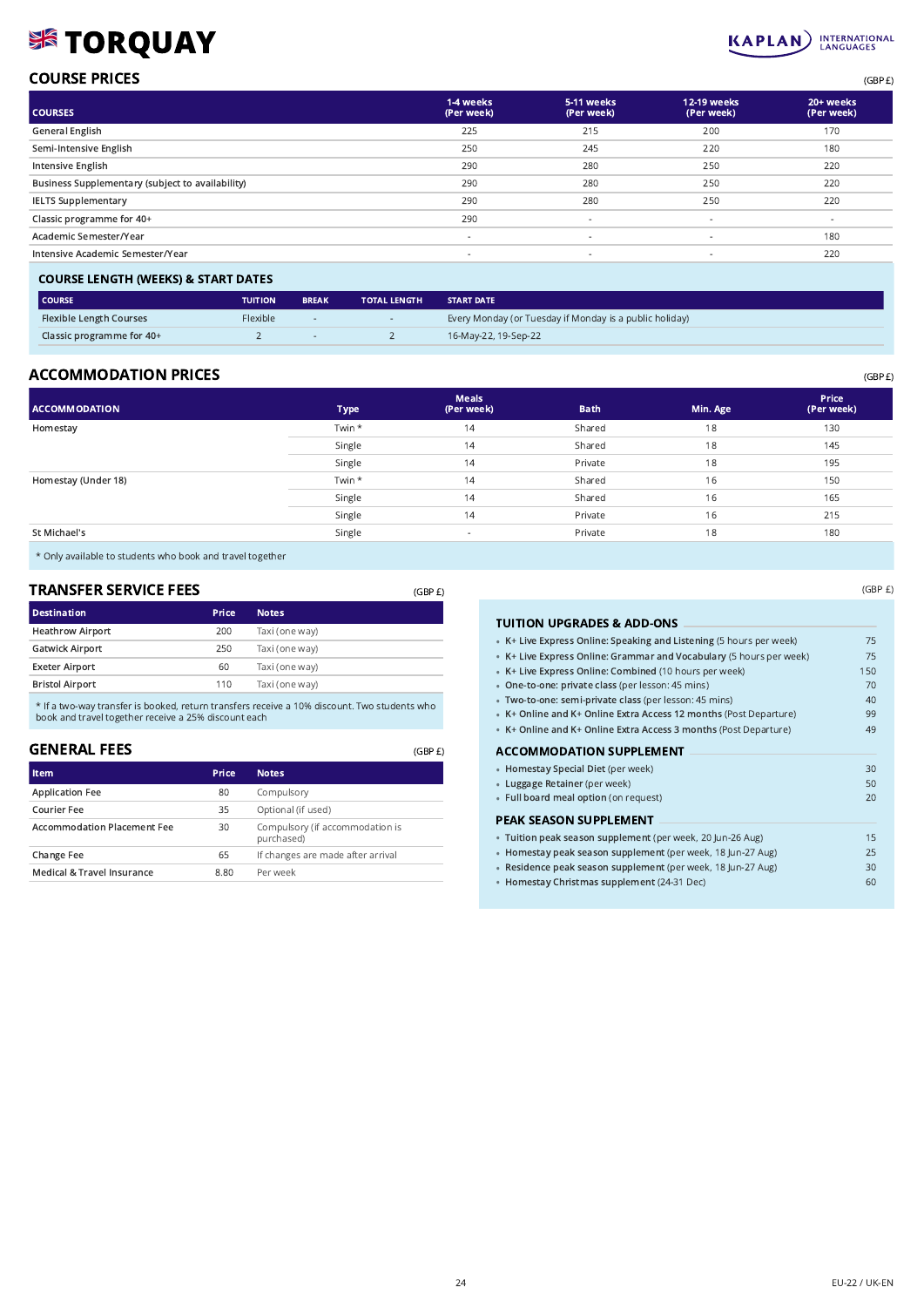#### DUBLIN Г H



| <b>COURSE PRICES</b> | $(EUR \in )$ |
|----------------------|--------------|
|                      |              |

| <b>COURSES</b>                                                                                                                   | 1-4 weeks<br>(Per week)  | 5-11 weeks<br>(Per week) | 12-19 weeks<br>(Per week) | 20+ weeks<br>(Per week) |
|----------------------------------------------------------------------------------------------------------------------------------|--------------------------|--------------------------|---------------------------|-------------------------|
| General English                                                                                                                  | 270                      | 260                      | 240                       | 210                     |
| Semi-Intensive English                                                                                                           | 305                      | 295                      | 275                       | 230                     |
| Intensive English                                                                                                                | 330                      | 320                      | 295                       | 240                     |
| <b>Business Supplementary</b>                                                                                                    | 330                      | 320                      | 295                       | 240                     |
| Cambridge Intensive (B2, C1) - 8 weeks                                                                                           | $\sim$                   | 320                      | $\sim$                    | $\sim$                  |
| Cambridge (B2, C1) - 8 weeks                                                                                                     | ٠                        | 260                      | $\overline{\phantom{a}}$  | $\sim$                  |
| IELTS (Supplementary, Intensive)                                                                                                 | 330                      | 320                      | 295                       | 240                     |
| CELTA Teacher Training - 4 weeks (price per course) (exam fee included)                                                          | 1,850                    | $\overline{\phantom{a}}$ | $\sim$                    | $\sim$                  |
| Professional Certificate Course (price per course)<br>EU students only. Must be combined with at least 4 weeks of another course | $\overline{\phantom{a}}$ | $\overline{\phantom{a}}$ | 3,250                     |                         |
| Academic Semester/Year                                                                                                           | $\overline{\phantom{a}}$ | $\overline{\phantom{a}}$ |                           | 230                     |
| Intensive Academic Semester/Year                                                                                                 | $\overline{\phantom{a}}$ | $\overline{\phantom{a}}$ |                           | 240                     |
|                                                                                                                                  |                          |                          |                           |                         |

## COURSE LENGTH (WEEKS) & START DATES

| <b>COURSE</b>                           | <b>TUITION</b> | <b>BREAK</b> | <b>TOTAL LENGTH</b> | <b>START DATE</b>                                              |
|-----------------------------------------|----------------|--------------|---------------------|----------------------------------------------------------------|
| <b>Flexible Length Courses</b>          | Flexible       |              | $\sim$              | Every Monday (or Tuesday if Monday is a public holiday)        |
| Cambridge Intensive - 8 weeks           |                | $-$          |                     | 11-Apr-22 (B2), 18-Apr-22 (C1), 4-Jul-22                       |
| <b>CELTA Teacher Training (4 weeks)</b> |                |              | $\overline{4}$      | 17-Jan-22, 14-Mar-22, 3-May-22, 20-Jun-22, 20-Sep-22, 8-Nov-22 |
| <b>Professional Certificate Course</b>  |                |              | 12                  | 17-Jan-22, 19-Sep-22                                           |

# $\mathsf{ACCOMMODATION}$  PRICES  $\mathsf{EUR} \in \mathsf{C}$

| <b>ACCOMMODATION</b>  | <b>Type</b> | <b>Meals</b><br>(Per week) | <b>Bath</b> | Min. Age | <b>Price</b><br>(Per week) |
|-----------------------|-------------|----------------------------|-------------|----------|----------------------------|
| Homestay *            | Twin        | 14                         | Shared      | 18       | 185                        |
|                       | Single      | 14                         | Shared      | 18       | 210                        |
|                       | Single      | 14                         | Private     | 18       | 280                        |
| Homestay (Under 18) * | Twin        | 14                         | Shared      | 16       | 205                        |
|                       | Single      | 14                         | Shared      | 16       | 230                        |
|                       | Single      | 14                         | Private     | 16       | 300                        |
| Ardcairn House        | Single      | $\sim$                     | Private     | 18       | 330                        |
|                       |             |                            |             |          |                            |

(EUR €)

(EUR €)

\* Homestays in Zone 1 incur a 'Close to School' supplement.

## TRANSFER SERVICE FEES

| <b>Destination</b> | <b>Price</b> | <b>Notes</b>   |
|--------------------|--------------|----------------|
| Dublin Airport     | 85           | Taxi (one way) |

\* If a two-way transfer is booked, return transfers receive a 10% discount. Two students who book and travel together receive a 25% discount each

## GENERAL FEES

| <b>Item</b>                        | Price | <b>Notes</b>                                  |
|------------------------------------|-------|-----------------------------------------------|
| <b>Application Fee</b>             | 80    | Compulsory                                    |
| Courier Fee                        | 55    | Optional (if used)                            |
| <b>Accommodation Placement Fee</b> | 35    | Compulsory (if accommodation is<br>purchased) |
| Change Fee                         | 65    | Compulsory (If used)                          |
| Medical & Travel Insurance         | 10.50 | Per week                                      |

(EUR €)

### TUITION UPGRADES & ADD-ONS •

| • K+ Live Express Online: Speaking and Listening (5 hours per week)    | 100 |
|------------------------------------------------------------------------|-----|
| • K+ Live Express Online: Grammar and Vocabulary (5 hours per week)    | 100 |
| • K+ Live Express Online: Combined (10 hours per week)                 | 200 |
| • One-to-one: private class (per lesson: 45 mins)                      | 80  |
| · Two-to-one: semi-private class (per lesson: 45 mins)                 | 40  |
| · Intensive Upgrade (6 hours/8 lessons per week)                       | 85  |
| • Super Intensive Upgrade (9 hours/12 lessons per week)                | 130 |
| • K+ Online and K+ Online Extra Access 12 months (Post Departure)      | 119 |
| • K+ Online and K+ Online Extra Access 3 months (Post Departure)       | 59  |
| • Cambridge Exam Fee                                                   | 210 |
| <b>ACCOMMODATION SUPPLEMENT</b>                                        |     |
| • Homestay Special Diet (per week)                                     | 50  |
| • Luggage Retainer (per week)                                          | 55  |
| • Close To School - up to 45 mins (Subject to availability) (per week) | 30  |
| • Full board meal option (on request)                                  | 30  |
| PEAK SEASON SUPPLEMENT                                                 |     |
| · Tuition peak season supplement (per week, 20 Jun-26 Aug)             | 20  |
| · Homestay peak season supplement (per week, 18 Jun-27 Aug)            | 35  |
| · Residence peak season supplement (per week, 18 Jun-27 Aug)           | 35  |
| • Homestay Christmas supplement (24-31 Dec)                            | 60  |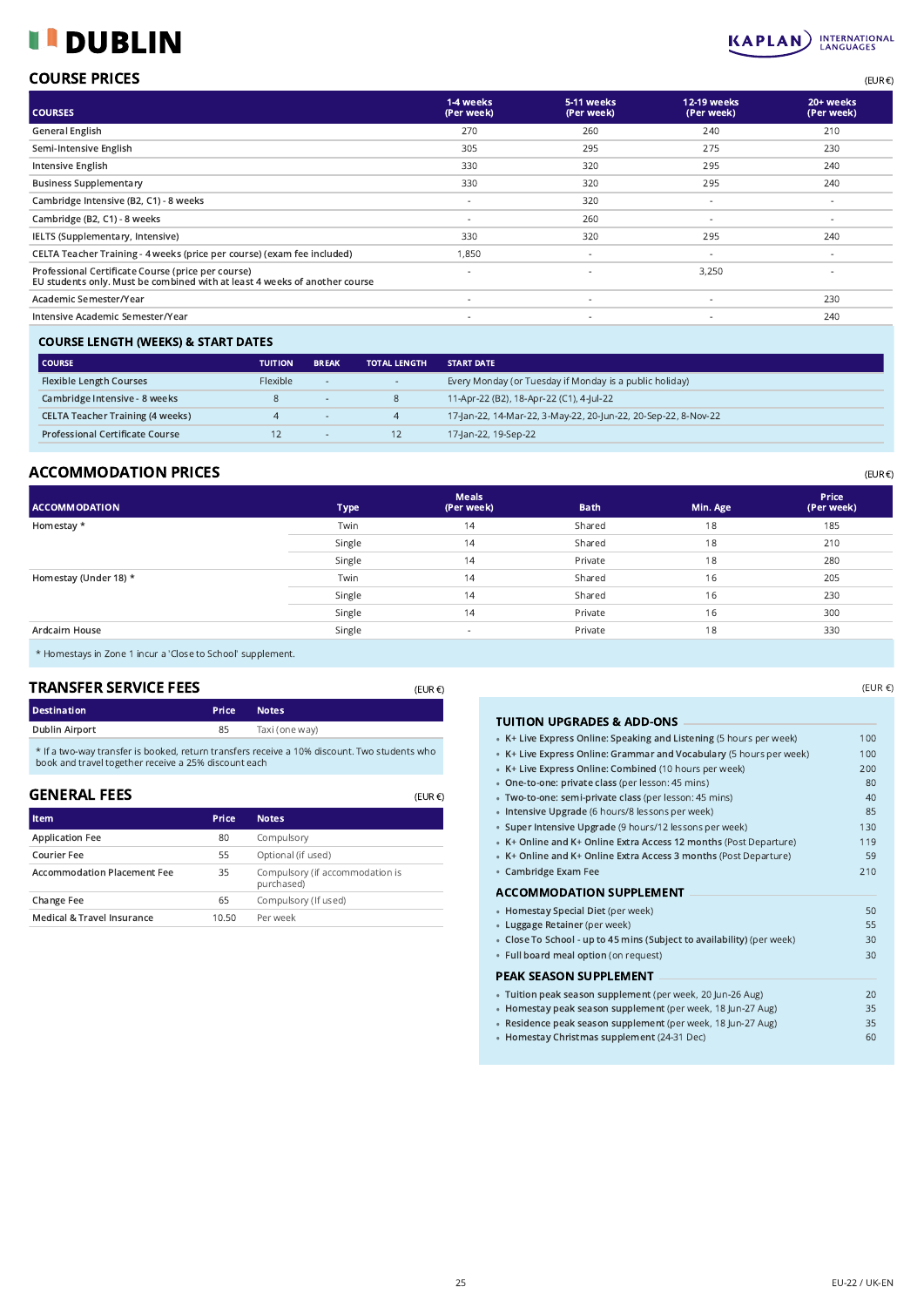# **LILYON**



# **GROUP COURSES PRICES** (EUR €)

| <b>LESSON PER WEEK</b>  | 1 week | 2-3 weeks | 4-7 weeks | 8-11 weeks | 12 weeks* | <b>13-23 weeks</b> | 24 weeks* | <b>25-35 weeks</b> | 36 weeks* | 37+ weeks |
|-------------------------|--------|-----------|-----------|------------|-----------|--------------------|-----------|--------------------|-----------|-----------|
| Standard - 20 lpw       | 225    | 225       | 215       | 195        | 2,220     | 185                | 4.320     | 180                | 6.300     | 175       |
| Intensive - 25 lpw      | 280    | 280       | 270       | 250        | 2,880     | 240                | 5.640     | 235                | 230       | 230       |
| Premium - 30 lpw        | 340    | 340       | 330       | 310        | 3,600     | 300                | 7,080     | 295                | 10,440    | 290       |
| <b>COMBI 5 20+5 lpw</b> | 630    | 620       | 610       | 590        | 6.960     | 580                | 13,800    | 575                | 20.520    | 570       |
| COMBI 10 20+10 lpw      | 1.015  | 1.015     | .005      | 985        | 11.700    | 975                | 23.280    | 970                | 34,740    | 965       |

\* Total price / High season supplement applicable to all fees

#### COURSE START DATES

| I COURSE                                                    | <b>START DATE</b>                                                                                         |
|-------------------------------------------------------------|-----------------------------------------------------------------------------------------------------------|
| Elementary to advanced levels, A1 > C1                      | Course starts every Monday                                                                                |
| Start dates for absolute beginners, minimum 2 weeks booking | 03.01 / 07.02 / 14.03 / 11.04 / 09.05 / 07.06 / 04.07 / 01.08 / 05.09 / 10.10 / 07.11 / 05.12.2022        |
| Bank holidays, lessons are not substituted (school closed): | 20.12.2021 - 31.12.2021 / 18.04 / 26.05 / 06.06 / 14.07 / 15.08 / 01.11 / 11.11 / 26.12.2022 - 06.01.2023 |

### **PATHWAY PROGRAM** (EUR €)

| LANGUAGE <sup>1</sup> | A1 Beginner | A2<br><b>Elementary</b> | B1        | <b>B2 Advanced</b><br>Intermediate Intermediate C1 Advanced |          |
|-----------------------|-------------|-------------------------|-----------|-------------------------------------------------------------|----------|
| <b>LEVEL</b>          | 46 weeks    | 38 weeks                | 'S0 weeks | 22 weeks                                                    | 12 weeks |
| U20                   | 8,350       | 6,950                   | 5,680     | 4,330                                                       | 2,480    |
| U25                   | 10,660      | 8,820                   | 7.110     | 5,320                                                       | 2.920    |

#### PATHWAY PROGRAM FEES

| <b>PROGRAM ITEM</b>        | Fee | <b>Notes</b>                                                 |
|----------------------------|-----|--------------------------------------------------------------|
| Pre-evaluation process     |     |                                                              |
| <b>Application process</b> | 750 | Mandatory for students who require<br>a Study Applicant Visa |
| University placement       | 450 |                                                              |

### EXAM PREPARATION

#### EXAM - DELF/DALF

- Organised at the regional examination centre
- Registration deadline: see www.ilcf.net
- Levels, fees & dates: see www.alpadia.com

#### EXAM - TCF

- Organised at the Alpadia Lyon school
- Registration deadline: min. 1 month in advance
- Levels, fees & dates: see www.alpadia.com

#### **EXAM PREP COURSES**  $E = \{E \in \mathbb{R}^n : E \subseteq E\}$

| <b>Program Item</b>                                    | Fee   | <b>Notes</b>                                                                                                |
|--------------------------------------------------------|-------|-------------------------------------------------------------------------------------------------------------|
| DELF B1 & B2, DALF C1: 4 weeks<br>(30 lesson per week) | 1,490 | * Available 4 weeks prior to the exam<br>dates<br>* Exam enrolment fee included<br>* Exam fees not included |

## $\mathsf{ACCOMMODATION}$  (EUR  $\in$

| <b>ACCOMMODATION</b>        | <b>Type</b>           | 1 week | 2-3 weeks | 4-7 weeks | 8+ weeks |
|-----------------------------|-----------------------|--------|-----------|-----------|----------|
| Homestay                    | <b>B&amp;B Single</b> | 210    | 200       | 190       | 180      |
|                             | HB Single             | 260    | 250       | 240       | 230      |
|                             | <b>B&amp;B Double</b> | 180    | 170       | 160       | 150      |
|                             | HB Double             | 225    | 215       | 205       | 195      |
| <b>Student Apartment 1)</b> | Single                | 300    | 280       | 270       | 260      |
|                             | Double                | 220    | 200       | 190       | 180      |
| Hotel $**$ 2)               | Single                | 350    | 350       | 350       | 350      |
| Hotel *** 2)                | Single                | 590    | 590       | 590       | 590      |
| Residence                   | Single                | 250    | 200       | 190       | 180      |
|                             |                       |        |           |           |          |

•

• 5-9

Note: the minimum age for homestay is 16 and for residences 18

One extra night is available on arrival and/or on departure at 25% of the weekly accommodation rate;

1) Option to book an ensuite with private sink and shower for a € 20 per week extra

2) Not including local tourist tax to be paid directly at the hotel-residence

### TRANSFER SERVICE FEES

| I KANSFEK SEKVILE FEES                      |              | (EUR €)      |             |
|---------------------------------------------|--------------|--------------|-------------|
| <b>Destination</b>                          | <b>Price</b> | <b>Notes</b> |             |
| Lyon Saint-Exupéry Airport                  | 115          | One way      |             |
| <b>GENERAL FEES</b>                         |              |              | $(EUR \in)$ |
| Item                                        | <b>Price</b> | <b>Notes</b> |             |
| Application fee                             | 75           |              |             |
| Courier fee                                 | 80           |              |             |
| Weekly accident/health insurance<br>fee     | $12 - 18$    |              |             |
| Key handover fee for early/late<br>arrivals | 25           |              |             |
| Student apartment cleaning fee              | 40           |              |             |
| Residence cleaning fee                      | 70           |              |             |
| Student apartment deposit                   | 150          |              |             |
| Residence deposit                           | 450          |              |             |

#### ADDITIONAL INFORMATION

- **Included in the price:** Tuition, learning material, online assessment test, Alpadia certificate,<br>activity programme, student card, accommodation placement and taxes
- High season supplement: +10% on course fees from Sunday 19th June until Saturday 20th August 2022 (Valid on all courses except University Pathway)

| PRIVATE COURSES & ONLINE LESSONS   |    |
|------------------------------------|----|
| • 1-4 lessons (45 mins per lesson) | 85 |
| • 5-9 lessons (45 mins per lesson) | 81 |
| • 10+ lessons (45 mins per lesson) | 79 |
|                                    |    |

#### STUDY LANGUAGE + WORK EXPERIENCE/INTERNSHIP •

- Requirements: Level B2 / From 18 years old / Minimum duration: 2 months
- Price: Course (as listed above) + € 550 placement fee

#### STUDY LANGUAGE + VOLUNTEERING •

- Requirements: Level B1 / From 18 years old / Duration: from 1 week to 6 months
- Price: Course (as listed above) + € 75 placement fee

(EUR €)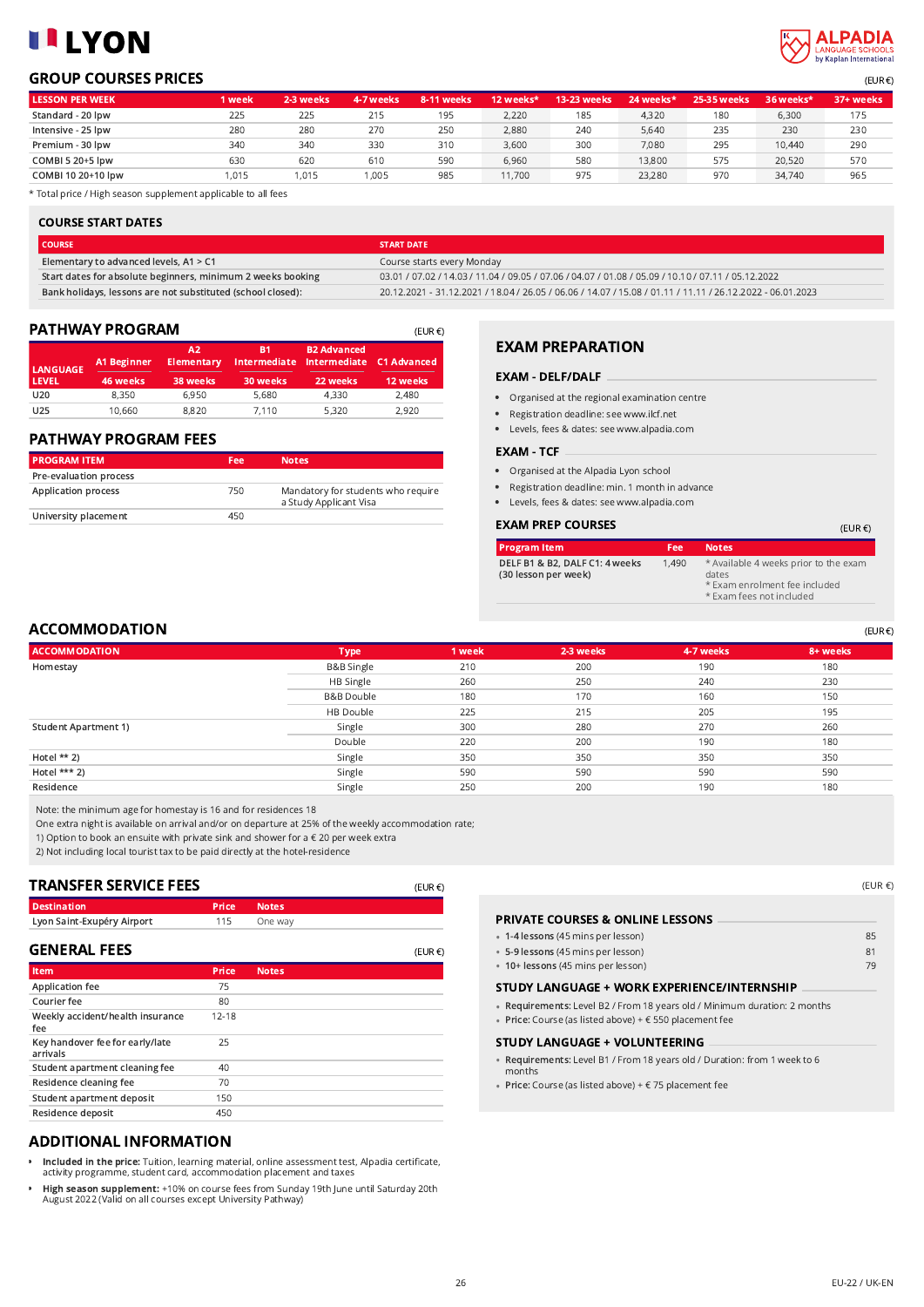# BERLIN



## **GROUP COURSES PRICES** (EUR €)

| <b>LESSON PER WEEK</b>   | 1 week | 2-3 weeks | 4-7 weeks | <b>8-11 weeks/</b> | 12 weeks* | 13-23 weeks | 24 weeks* | <b>25-35 weeks</b> | 36 weeks* | 37+ weeks |
|--------------------------|--------|-----------|-----------|--------------------|-----------|-------------|-----------|--------------------|-----------|-----------|
| Standard - 20 lpw        | 170    | 165       | 160       | 155                | 1.680     | 140         | 3.000     | 125                | 4.140     | 115       |
| Intensive - 25 lpw       | 215    | 210       | 190       | 185                | 2.100     | 175         | 3.960     | 165                | 5,760     | 160       |
| Premium - 30 lpw         | 285    | 270       | 260       | 250                | 2.880     | 240         | 5.520     | 230                | 8,100     | 225       |
| COMBI 5 20+5 lpw         | 445    | 440       | 435       | 430                | 4.980     | 415         | 9.600     | 400                | 14.040    | 390       |
| COMBI 10 20+10 lpw       | 720    | 715       | 710       | 705                | 8.280     | 690         | 16,200    | 675                | 23,940    | 665       |
| Career Pathways - 20 lpw | 165    | 160       | 155       | 145                | 1.680     | 130         | 3.000     | 125                | 4.140     | 115       |
| Career Pathways - 25 lpw | 210    | 205       | 185       | 180                | 1.680     | 175         | 3.000     | 165                | 4.140     | 160       |

\* Total price / High season supplement applicable to all fees

#### COURSE START DATES

**COURSE START DATE** Elementary to advanced levels, A1 > C1 Course starts every Monday Start dates for absolute beginners, minimum 2 weeks booking 03.01 / 31.01 / 28.02 / 28.03 / 02.05 / 30.05 / 27.06 / 11.07 / 01.08 / 29.08 / 26.09 / 24.10 / 21.11.2022 Bank holidays, lessons are not substituted (school closed): 20.12 - 31.12.2021 / 08.03 / 15.04 / 18.04 / 26.05 / 06.06 / 03.10 / 26.12 - 06.01.2023

(EUR €)

(EUR €)

| <b>PATHWAY PROGRAM</b><br>(EUR $\epsilon$ ) |                                |                                     |                       |                                                             |                         |  |  |
|---------------------------------------------|--------------------------------|-------------------------------------|-----------------------|-------------------------------------------------------------|-------------------------|--|--|
| <b>LANGUAGE</b><br><b>LEVEL</b>             | <b>A1 Beginner</b><br>46 weeks | A2<br><b>Elementary</b><br>38 weeks | <b>B1</b><br>30 weeks | <b>B2 Advanced</b><br>Intermediate Intermediate<br>22 weeks | C1 Advanced<br>12 weeks |  |  |
| U20                                         | 5,830                          | 4,910                               | 4,250                 | 3,520                                                       | 2.120                   |  |  |
| U <sub>25</sub>                             | 7.720                          | 6,440                               | 5,290                 | 4,150                                                       | 2,400                   |  |  |

### PATHWAY PROGRAM FEES

| <b>PROGRAM ITEM</b>                       | Fee   | <b>Notes</b>                                                 |
|-------------------------------------------|-------|--------------------------------------------------------------|
| University Pathway pre-Evaluation         |       |                                                              |
| University Pathway application<br>process | 750   | Mandatory for students who require<br>a Study Applicant Visa |
| University placement                      | 450   |                                                              |
| Career Pathway pre-evaluation             |       |                                                              |
| Career Pathway application<br>process     |       |                                                              |
| <b>Career Coaching and Relocation</b>     | 3,500 |                                                              |
|                                           |       |                                                              |

# STUDIENKOLLEG PREPARATION

| <b>PROGRAM ITEM</b>           | Fee | <b>Notes</b>        |
|-------------------------------|-----|---------------------|
| Introductory mudule - 4 weeks | 890 | 20 lessons per week |
| Top up module - 4 weeks       | 890 | 20 lessons per week |

# EXAM PREPARATION

#### EXAM – GOETHE ZERTIFIKAT

- Organised at the regional examination centre
- Registration deadline: see www.alpadia.com  $\bullet$
- Levels, fees & dates: see www.alpadia.com

#### EXAM – TELC DEUTSCH & TESTDAF

- Organised at the Alpadia Berlin school
- Registration deadline: min. 1 month in advance
- Levels, fees & dates: see www.alpadia.com

#### **EXAM PREP COURSES**  $E = \{E \in \mathbb{R}^n : E \in \mathbb{R}^n : E \in \mathbb{R}^n : E \in \mathbb{R}^n : E \in \mathbb{R}^n : E \in \mathbb{R}^n : E \in \mathbb{R}^n : E \in \mathbb{R}^n : E \in \mathbb{R}^n : E \in \mathbb{R}^n : E \in \mathbb{R}^n : E \in \mathbb{R}^n : E \in \mathbb{R}^n : E \in \mathbb{R}^n : E \in \mathbb{R}^n : E \in \mathbb{R}^n : E \in \$

| <b>Program Item</b>                                    | Fee   | <b>Notes</b>                                                                                                |
|--------------------------------------------------------|-------|-------------------------------------------------------------------------------------------------------------|
| DELF B1 & B2, DALF C1: 4 weeks<br>(30 lesson per week) | 1,160 | * Available 4 weeks prior to the exam<br>dates<br>* Exam enrolment fee included<br>* Exam fees not included |

#### $\mathsf{ACCOMMODATION}$  (EUR  $\mathsf{ECOMMODATION}$

| <b>ACCOMMODATION</b>     | <b>Type</b>           | 1 week | 2-3 weeks | 4-7 weeks | 8+ weeks |
|--------------------------|-----------------------|--------|-----------|-----------|----------|
| Homestay                 | <b>B&amp;B Single</b> | 250    | 210       | 195       | 185      |
|                          | HB Single             | 300    | 265       | 250       | 240      |
|                          | B&B Double *          | 200    | 170       | 165       | 160      |
|                          | HB Double *           | 260    | 225       | 210       | 200      |
| <b>Student Apartment</b> | Single                | 370    | 295       | 285       | 275      |
|                          | Double *              | 290    | 255       | 245       | 225      |
| Residence                | Single                | 370    | 295       | 275       | 250      |
| Self catering homestay   | Single                | 200    | 180       | 170       | 160      |
|                          | Double*               | 155    | 150       | 145       | 140      |

\* Only available for 2 participants booking this option together, fee per participant

High season supplement applicable to all fees

Note: the minimum age for homestay is 16 and for residences 18

One extra night is available on arrival and/or on departure at 25% of the weekly accommodation rate; high season supplement does not apply to the extra night

(EUR €)

# TRANSFER SERVICE FEES

| <b>Destination</b>         | <b>Price Notes</b> |         |
|----------------------------|--------------------|---------|
| Berlin Brandenburg Airport | 95                 | One way |

| <b>GENERAL FEES</b>                            |           | $(EUR \in)$  |
|------------------------------------------------|-----------|--------------|
| Item                                           | Price     | <b>Notes</b> |
| Application fee                                | 75        |              |
| Courier fee                                    | 80        |              |
| Weekly accident/health insurance<br>fee        | $12 - 18$ |              |
| Fast Track CLA (3 weeks)                       | 220       |              |
| Documents notarisation (per copy)              | 30        |              |
| Homestay address registration                  | 55        |              |
| Key handover fee for early/late<br>arrivals    | 25        |              |
| Student apartment cleaning fee                 | 40        |              |
| Residence cleaning fee                         | 40        |              |
| Student apartment deposit                      | 150       |              |
| Residence deposit                              | 150       |              |
| Homestay and self-catering<br>homestay deposit | 50        |              |

| 55 |
|----|
| 55 |
| 55 |
|    |
|    |
|    |

Requirements: Level B1 / From 18 years old / Duration: from 1 week to 6 months

Price: Course (as listed above) + € 75 placement fee

(EUR €)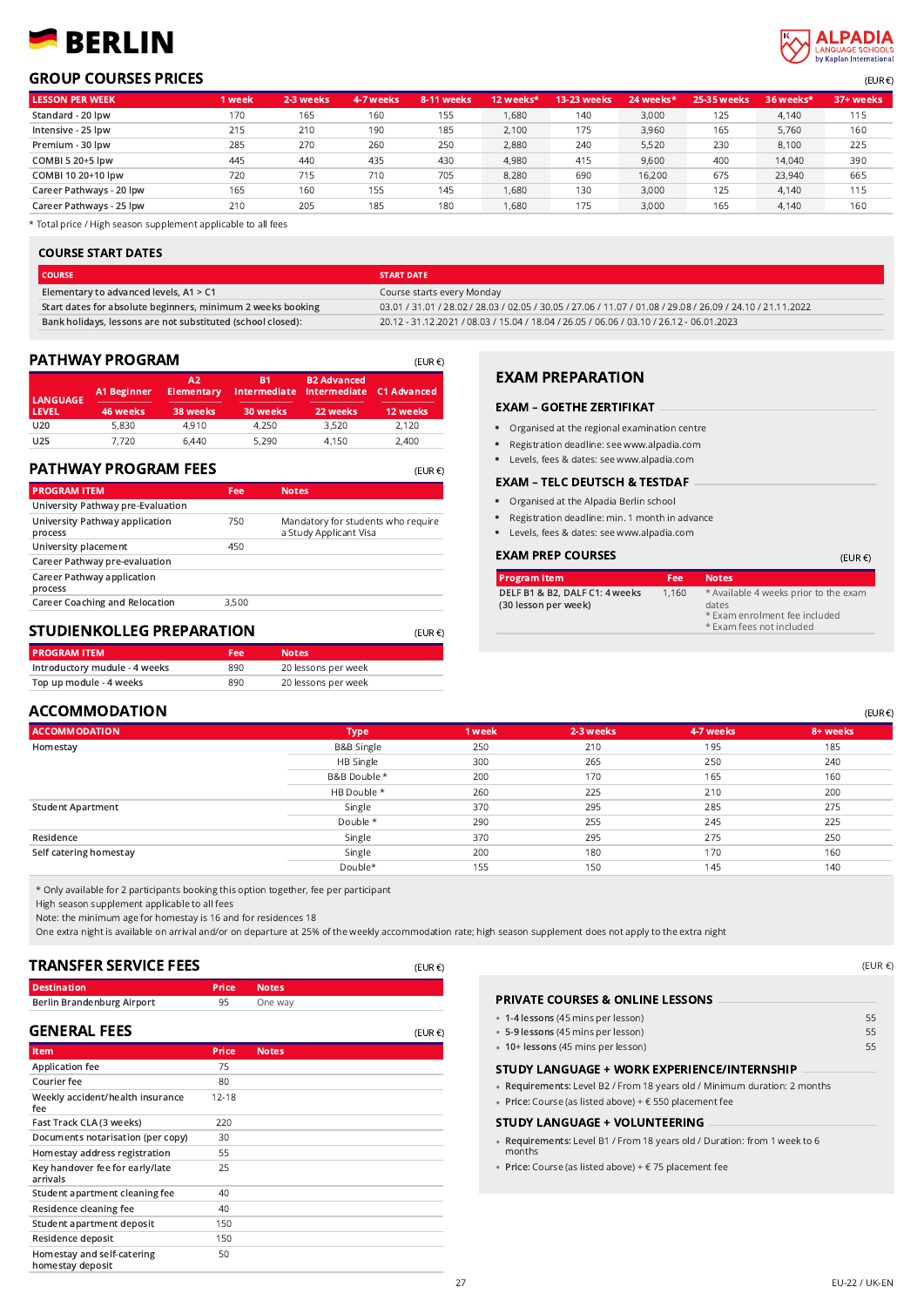# FREIBURG



### $\overline{GROUP}$  COURSES PRICES  $\overline{GUP}$

|                          |        |           |           |             |           |                    |           |                    |           | $\sim$ $\sim$ $\sim$ $\sim$ |
|--------------------------|--------|-----------|-----------|-------------|-----------|--------------------|-----------|--------------------|-----------|-----------------------------|
| <b>LESSON PER WEEK</b>   | 1 week | 2-3 weeks | 4-7 weeks | 8-11 weeks/ | 12 weeks* | <b>13-23 weeks</b> | 24 weeks* | <b>25-35 weeks</b> | 36 weeks* | 37+ weeks                   |
| Standard - 20 lpw        | 170    | 165       | 160       | 155         | 1,680     | 140                | 3,000     | 125                | 4,140     | 115                         |
| Intensive - 25 lpw       | 215    | 210       | 190       | 185         | 2.100     | 175                | 3.960     | 165                | 5.760     | 160                         |
| Premium - 30 lpw         | 285    | 270       | 260       | 250         | 2,880     | 240                | 5.520     | 230                | 8,100     | 225                         |
| COMBI 5 20+5 lpw         | 445    | 440       | 435       | 430         | 4.980     | 415                | 9,600     | 400                | 14,040    | 390                         |
| COMBI 10 20+10 lpw       | 720    | 715       | 710       | 705         | 8.280     | 690                | 16.200    | 675                | 23.940    | 665                         |
| Career Pathways - 20 lpw | 165    | 160       | 155       | 145         | 1,680     | 130                | 3,000     | 125                | 4.140     | 115                         |
| Career Pathways - 25 lpw | 210    | 205       | 185       | 180         | 1.680     | 175                | 3,000     | 165                | 4.140     | 160                         |

#### COURSE START DATES

| <b>COURSE</b>                                               | <b>START DATE</b>                                                                                     |
|-------------------------------------------------------------|-------------------------------------------------------------------------------------------------------|
| Elementary to advanced levels, $A1 > C1$                    | Course starts every Monday                                                                            |
| Start dates for absolute beginners, minimum 2 weeks booking | 10.01 / 14.02 / 14.03 / 19.04 / 16.05 / 13.06 / 18.07 / 15.08 / 12.09 / 10.10 / 07.11 / 05.12.2022    |
| Bank holidays, lessons are not substituted (school closed): | 20.12-31.12.2021 / 06.01 / 15.04 / 18.04 / 26.05 / 06.06 / 16.06 / 03.10 / 01.11 / 26.12 - 06.01.2023 |

### PATHWAY PROGRAM

|                 | PATHWAY PROGRAM    |                         |                           |                                    | $(EUR \in)$        |
|-----------------|--------------------|-------------------------|---------------------------|------------------------------------|--------------------|
| <b>LANGUAGE</b> | <b>A1 Beginner</b> | A2<br><b>Elementary</b> | B1<br><b>Intermediate</b> | <b>B2 Advanced</b><br>Intermediate | <b>C1 Advanced</b> |
| <b>LEVEL</b>    | 46 weeks           | 38 weeks                | 30 weeks                  | 22 weeks                           | 12 weeks           |
| U20             | 5,830              | 4,910                   | 4,250                     | 3,520                              | 2.120              |
| U25             | 7.720              | 6,440                   | 5,290                     | 4,150                              | 2,400              |

#### PATHWAY PROGRAM FEES

| <b>PATHWAY PROGRAM FEES</b>               |       | $(EUR \in)$                                                  |
|-------------------------------------------|-------|--------------------------------------------------------------|
| <b>PROGRAM ITEM</b>                       | Fee   | <b>Notes</b>                                                 |
| University Pathway pre-Evaluation         |       |                                                              |
| University Pathway application<br>process | 750   | Mandatory for students who require<br>a Study Applicant Visa |
| University placement                      | 450   |                                                              |
| Career Pathway pre-evaluation             |       |                                                              |
| Career Pathway application<br>process     |       |                                                              |
| <b>Career Coaching and Relocation</b>     | 3,500 |                                                              |

## EXAM PREPARATION

#### EXAM PREPARATION COURSE FOR TELC B1, B2 & C1

- Organised at the regional examination centre
- Registration deadline: see www.alpadia.com
- Levels, fees & dates: see www.alpadia.com

#### EXAM – TELC DEUTSCH

- Organised at the Alpadia Freiburg school
- Registration deadline: min. 1 month in advance
- Levels, fees & dates: see www.alpadia.com

#### EXAM PREP COURSES (EUR €)

| <b>Program Item</b>                                    | Fee   | <b>Notes</b>                                                                                                |
|--------------------------------------------------------|-------|-------------------------------------------------------------------------------------------------------------|
| DELF B1 & B2, DALF C1: 4 weeks<br>(30 lesson per week) | 1.160 | * Available 4 weeks prior to the exam<br>dates<br>* Exam enrolment fee included<br>* Exam fees not included |

### $\mathsf{ACCOMMODATION}$  (EUR  $\mathsf{C}$

| <b>ACCOMMODATION</b> | <b>Type</b>           | 1 week | 2-3 weeks | 4-7 weeks | 8+ weeks |
|----------------------|-----------------------|--------|-----------|-----------|----------|
| Homestay             | <b>B&amp;B Single</b> | 255    | 215       | 200       | 190      |
|                      | HB Single             | 305    | 270       | 255       | 245      |
|                      | B&B Double            | 205    | 175       | 170       | 165      |
|                      | HB Double             | 265    | 230       | 225       | 215      |
| Student Apartment    | Single                | 370    | 295       | 275       | 250      |
|                      | Double                | 290    | 255       | 245       | 225      |
| Residence            | Single                | 370    | 295       | 275       | 250      |

High season supplement applicable to all fees

Note: the minimum age for homestay is 16 and for residences 18

One extra night is available on arrival and/or on departure at 25% of the weekly accommodation rate; high season supplement does not apply to the extra night.

(EUR €)

(EUR €)

### TRANSFER SERVICE FEES

| <b>Destination</b>                        | <b>Price</b> | <b>Notes</b> |  |
|-------------------------------------------|--------------|--------------|--|
| EuroAirport Basel/Mulhouse<br>EAP/BSL/MUL | 95           | One way      |  |
| <b>Zurich ZRH Airport</b>                 | 170          | One way      |  |
| Frankfurt FRA Airport                     | 225          | One way      |  |
|                                           |              |              |  |

#### GENERAL FEES

| Item                                        | <b>Price</b> | <b>Notes</b> |
|---------------------------------------------|--------------|--------------|
| Application fee                             | 75           |              |
| Courier fee                                 | 80           |              |
| Weekly accident/health insurance<br>fee     | $12 - 18$    |              |
| Documents notarisation (per copy)           | 30           |              |
| Homestay address registration               | 55           |              |
| Key handover fee for early/late<br>arrivals | 25           |              |
| Student apartment cleaning fee              | 40           |              |
| Residence cleaning fee                      | 40           |              |
| Student apartment deposit                   | 150          |              |
| Residence deposit                           | 150          |              |
| Homestay deposit                            | 50           |              |

# ADDITIONAL INFORMATION

/ALPMIILS/can't populate it's a range

- Included in the price: Tuition, learning material, online assessment test, Alpadia certificate, activity programme, student card, accommodation placement and taxes
- High season supplement: +10% on course and accommodation fees from Sunday 19th  $\bullet$ June until Saturday 20th August 2022 (Valid on all courses except University Pathway)

| <b>PRIVATE COURSES &amp; ONLINE LESSONS</b>        |    |
|----------------------------------------------------|----|
| • 1-4 lessons (45 mins per lesson)                 | 55 |
| • 5-9 lessons (45 mins per lesson)                 | 55 |
| • 10+ lessons (45 mins per lesson)                 | 55 |
| <b>CTUDY LANCUACE : WODY EVOEDIENCE/INTEDNCUID</b> |    |

# STUDY LANGUAGE + WORK EXPERIENCE/INTERNSHIP •

- Requirements: Level B2 / From 18 years old / Minimum duration: 2 months Price: Course (as listed above) + € 550 placement fee
- 
- STUDY LANGUAGE + VOLUNTEERING •• **Requirements:** Level B1 / From 18 years old / Duration: from 1 week to 6<br>months months
- Price: Course (as listed above) + € 75 placement fee

(EUR €)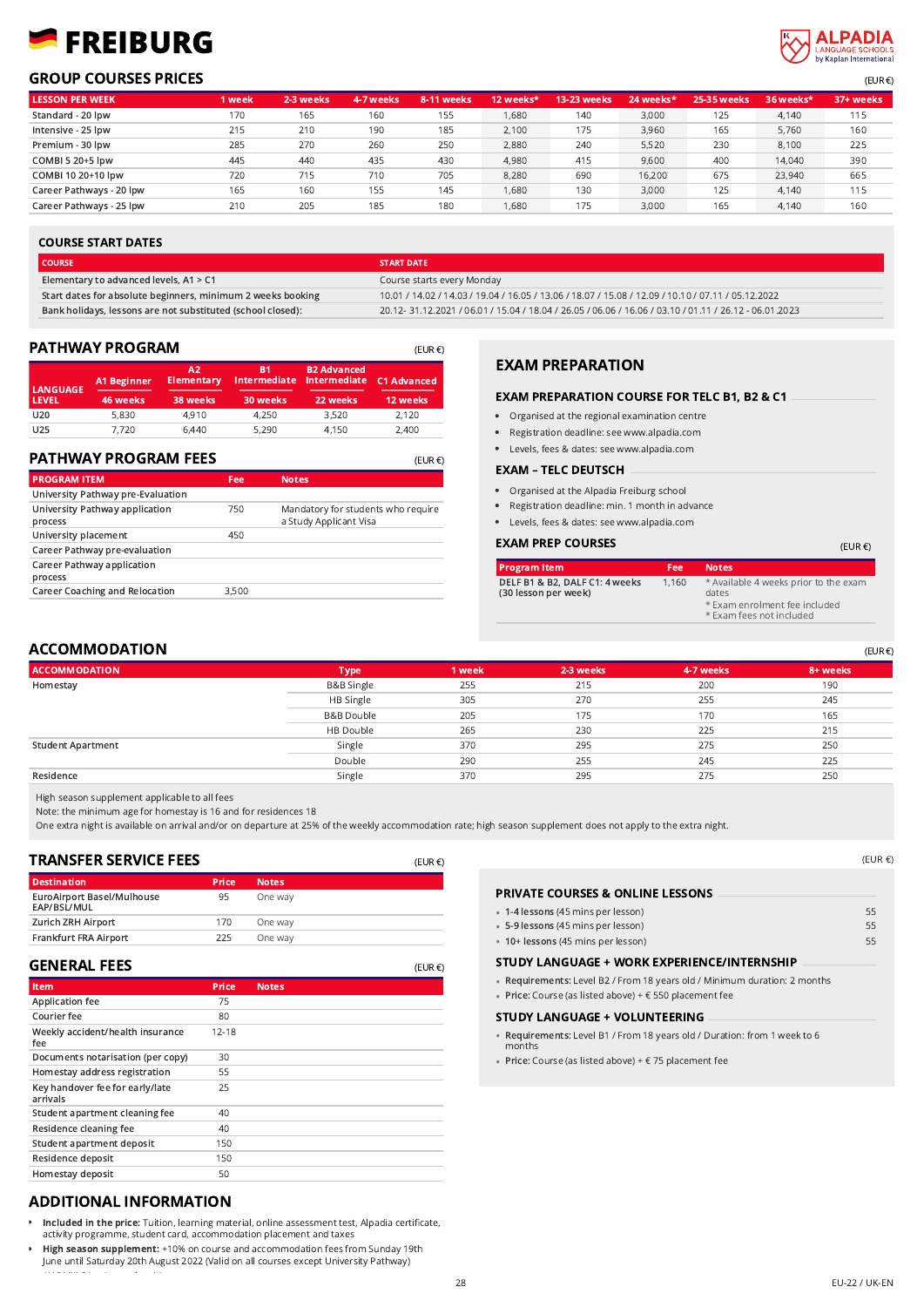## MONTREUX Ø

# **ALPADIA** Kanlan International

# GROUP COURSES PRICES (CHF)

| <b>LESSON PER WEEK</b> | 1 week | 2-3 weeks | 4-7 weeks | 8-11 weeks | 12 weeks* | 13-23 weeks | 24 weeks* | <b>25-35 weeks</b> | 36 weeks* | 37+ weeks |
|------------------------|--------|-----------|-----------|------------|-----------|-------------|-----------|--------------------|-----------|-----------|
| Standard - 20 lpw      | 320    | 305       | 290       | 270        | 3.000     | 250         | 5.760     | 240                | 8,280     | 230       |
| Intensive - 25 lpw     | 405    | 390       | 375       | 355        | 4.020     | 335         | 7.800     | 325                | 11,340    | 315       |
| Premium - 30 lpw       | 555    | 540       | 525       | 505        | 5.820     | 485         | 11.400    | 475                | 16,740    | 465       |
| Combi 5 - 20+5 lpw     | 945    | 805       | 790       | 770        | 9.000     | 750         | 17.760    | 740                | 26.280    | 730       |
| Combi 10 - 20+10 lpw   | ,320   | .305      | ,290      | 1,270      | 15,000    | 1,250       | 29.760    | 1,240              | 44,280    | ,230      |

\* Total price / High season supplement applicable to all fees

### COURSE START DATES

| I COURSE                                                    | <b>START DATE</b>                                                                                 |
|-------------------------------------------------------------|---------------------------------------------------------------------------------------------------|
| Elementary to advanced levels, A1 > C1                      | Course starts every Monday                                                                        |
| Start dates for absolute beginners, minimum 2 weeks booking | 17.01 / 21.02 / 28.03 / 25.04 / 23.05 / 20.06 / 18.07/ 22.08 / 26.09 / 24.10 / 21.11 / 12.12.2022 |
| Bank holidays, lessons are not substituted (school closed): | 20.12 - 31.12.2021 / 15.04.2022 / 18.04 / 26.05 / 06.06 / 01.08 / 19.09 / 26.12 - 06.01.2023      |

### PATHWAY PROGRAM

| <b>LANGUAGE</b> | <b>A1 Beginner</b> | A2<br><b>Elementary</b> | В1<br>Intermediate | <b>B2 Advanced</b><br><b>Intermediate</b> | <b>C1 Advanced</b> |
|-----------------|--------------------|-------------------------|--------------------|-------------------------------------------|--------------------|
| <b>LEVEL</b>    | 46 weeks           | 38 weeks                | 30 weeks           | 22 weeks                                  | 12 weeks           |
| U20             | 10,660             | 8,820                   | 7.240              | 5,320                                     | 3,000              |
| U <sub>25</sub> | 14.230             | 11,710                  | 9,450              | 6,850                                     | 3,680              |

| <b>PROGRAM ITEM</b>        | Fee | <b>Notes</b>                                                 |
|----------------------------|-----|--------------------------------------------------------------|
| Pre-evaluation process     |     |                                                              |
| <b>Application process</b> | 750 | Mandatory for students who require<br>a Study Applicant Visa |
| University placement       | 450 |                                                              |

### EXAM PREPARATION

#### EXAM - DELF/DALF

- Organised at the regional examination centre
- Registration deadline: see www.delfdalf.ch
- Levels, fees & dates: see www.alpadia.com

#### EXAM - TCF

- Organised at the Alpadia Montreux school
- Registration deadline: min. 1 month in advance
- Levels, fees & dates: see www.alpadia.com

#### EXAM PREP COURSES (CHF)

| <b>Program Item</b>                                    | Fee   | <b>Notes</b>                                                                                                |
|--------------------------------------------------------|-------|-------------------------------------------------------------------------------------------------------------|
| DELF B1 & B2, DALF C1: 4 weeks<br>(30 lesson per week) | 1.980 | * Available 4 weeks prior to the exam<br>dates<br>* Exam enrolment fee included<br>* Exam fees not included |

### ACCOMMODATION PRICES **EXECUTED ACCOMMODATION PRICES**

| <b>ACCOMMODATION</b>     | <b>Type</b>           | 1 week | 2-3 weeks | 4-7 weeks | 8+ weeks |
|--------------------------|-----------------------|--------|-----------|-----------|----------|
| Homestay                 | B&B Single            | 280    | 270       | 260       | 240      |
|                          | HB Single             | 350    | 330       | 320       | 300      |
|                          | <b>B&amp;B Double</b> | 240    | 230       | 220       | 200      |
|                          | HB Double             | 320    | 300       | 290       | 270      |
| <b>Student Apartment</b> | Single                | 315    | 295       | 285       | 275      |
|                          | Double                | 240    | 230       | 220       | 200      |
| Studio                   | Single                | 400    | 400       | 400       | 400      |
|                          | Double*               | 230    | 230       | 230       | 230      |
| Residence                | Single                | 460    | 420       | 390       | 390      |
|                          | Double*               | 365    | 335       | 310       | 310      |

\* Only available for 2 participants booking this option together, fee per participant

High season supplement applicable to all fees

Note: the minimum age for homestay and residence is 16 and for a student apartment and studio 18

One extra night is available on arrival and/or on departure at 25% of the weekly accommodation rate; high season supplement does not apply to the extra night

 $(CHP)$ 

| TRANSFER SERVICE FEES |              |              | (CHF) |
|-----------------------|--------------|--------------|-------|
| <b>Destination</b>    | <b>Price</b> | <b>Notes</b> |       |
| Geneva Airport        | 190          | One way      |       |
| <b>Zurich Airport</b> | 650          | One way      |       |
|                       |              |              |       |

#### GENERAL FEES

| Item                                                    | Price     | <b>Notes</b>                                                      |
|---------------------------------------------------------|-----------|-------------------------------------------------------------------|
| Application fee                                         | 110       |                                                                   |
| Courier fee                                             | 110       |                                                                   |
| Weekly accident/health insurance<br>fee                 | $12 - 18$ | For stays from 90 days, please contact us<br>for more information |
| Student apartment, residence and<br>studio cleaning fee | 50        |                                                                   |
| Student apartment, studio and<br>residence deposit      | 200       |                                                                   |
| Homestay deposit                                        | 50        |                                                                   |

### ADDITIONAL INFORMATION

- Included in the price: Tuition, learning material, online assessment test, Alpadia certificate, activity programme, student card, accommodation placement and taxes
- High season supplement: +10% on course and accommodation fees from Sunday 19th June until Saturday 20th August 2022 (Valid on all courses except University Pathway)

| <b>PRIVATE COURSES &amp; ONLINE LESSONS</b>                               |     |
|---------------------------------------------------------------------------|-----|
| • 1-4 lessons (45 mins per lesson)                                        | 150 |
| • 5-9 lessons (45 mins per lesson)                                        | 125 |
| • 10+ lessons (45 mins per lesson)                                        | 110 |
| STUDY LANGUAGE + WORK EXPERIENCE/INTERNSHIP                               |     |
| • Requirements: Level B2 / From 18 years old / Minimum duration: 2 months |     |

Price: Course (as listed above) + CHF 550 placement fee

#### STUDY LANGUAGE + VOLUNTEERING •

months

- **Requirements:** Level B1 / From 18 years old / Duration: from 1 week to 6<br>months
- Price: Course (as listed above) + CHF 100 placement fee

(CHF)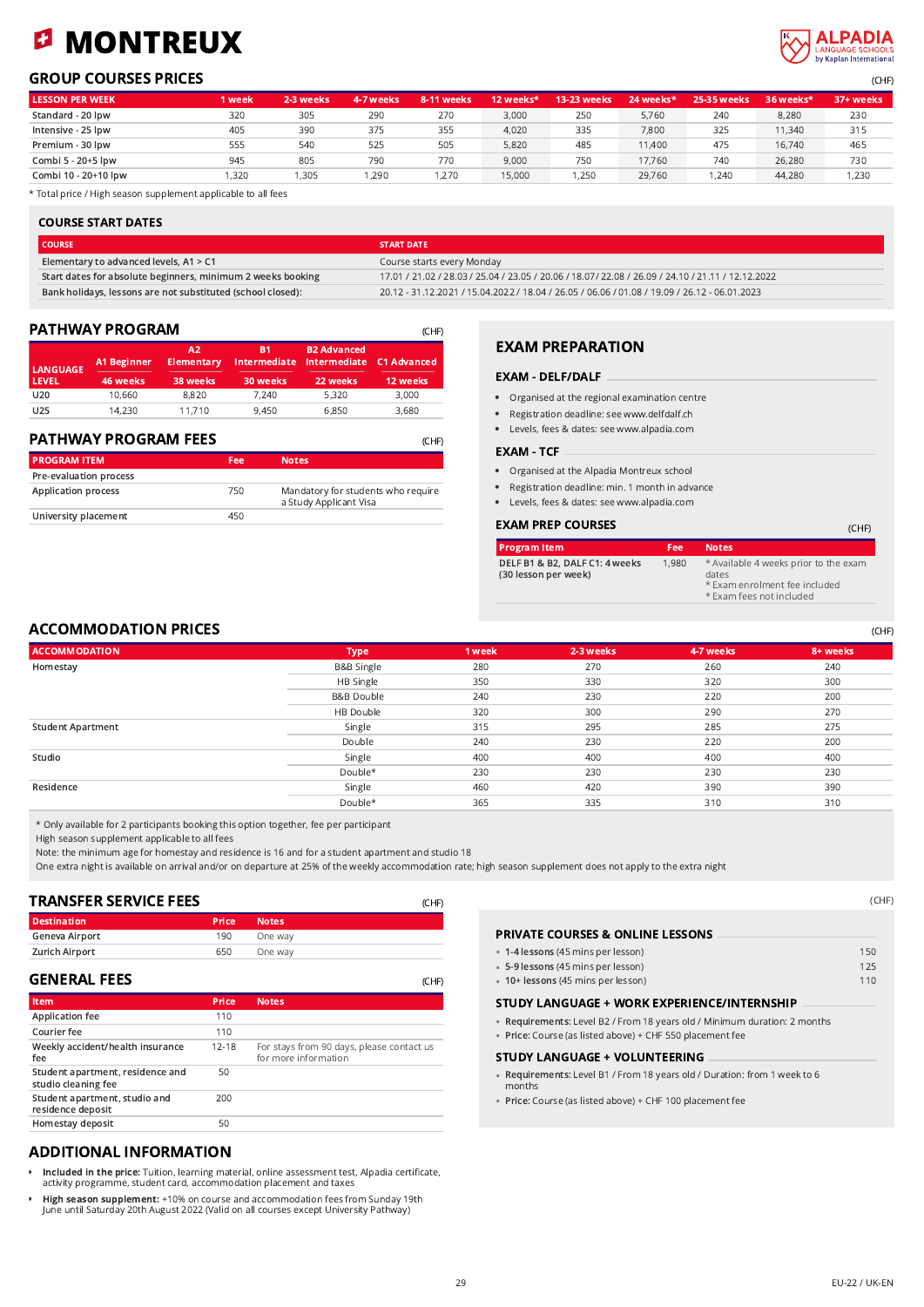# PUBLIC HOLIDAYS



# USA<sup></sup>

| <b>HOLIDAYS</b>                | <b>DATE</b> |
|--------------------------------|-------------|
| New Year's Day                 | $3$ -Jan-22 |
| Martin Luther King Day         | 17-Jan-22   |
| Memorial Day                   | 30-May-22   |
| Juneteenth (Substitute Day)    | 20-Jun-22   |
| Independence Day               | 4-Jul-22    |
| Labor Day                      | 5-Sep-22    |
| Thanksgiving                   | 24-Nov-22   |
| Day after Thanksgiving         | 25-Nov-22   |
| Christmas Day (Substitute Day) | 26-Dec-22   |
| Day After Christmas Day        | 27-Dec-22   |

# **I+I** CANADA

| <b>HOLIDAYS</b>                          | <b>DATE</b> |
|------------------------------------------|-------------|
| New Year's Day                           | 3-Jan-22    |
| Family Day                               | 21-Feb-22   |
| Good Friday                              | 15-Apr-22   |
| Victoria Day                             | 23-May-22   |
| Canada Day                               | 1-Jul-22    |
| BC Day Vancouver / Civic Holiday Toronto | 1-Aug-22    |
| Labour Day                               | 5-Sep-22    |
| Thanksgiving                             | 10-Oct-22   |
| Remembrance Day (Vancouver only)         | 11-Nov-22   |
| Christmas Day (Substitute Day)           | 26-Dec-22   |
| Boxing Day (Toronto only)                | 27-Dec-22   |
|                                          |             |

# **SHE UNITED KINGDOM**

| <b>HOLIDAYS</b>                | <b>DATE</b> |
|--------------------------------|-------------|
| New Year                       | $3$ -Jan-22 |
| Good Friday                    | 15-Apr-22   |
| Easter Monday                  | 18-Apr-22   |
| Early May Bank Holiday         | 2-May-22    |
| Spring Bank Holiday            | 2-Jun-22    |
| Platinum Jubilee Bank Holiday  | 3-Jun-22    |
| Summer Bank Holiday            | 29-Aug-22   |
| <b>Boxing Day</b>              | 26-Dec-22   |
| Christmas Day (Substitute Day) | 27-Dec-22   |

# **II** IRELAND

| <b>HOLIDAYS</b>        | <b>DATE</b> |
|------------------------|-------------|
| New Year's Day         | $3$ -Jan-22 |
| St Patrick's Day       | 17-Mar-22   |
| Good Friday            | 15-Apr-22   |
| Easter Monday          | 18-Apr-22   |
| Early May Bank Holiday | 2-May-22    |
| June Bank Holiday      | 6-Jun-22    |
| August Bank Holiday    | 1-Aug-22    |
| October Bank Holiday   | 31-Oct-22   |
| Christmas Day          | 25-Dec-22   |
| St Stephen's Day       | 26-Dec-22   |

# **FRANCE**

| <b>HOLIDAYS</b>     | <b>DATE</b> |
|---------------------|-------------|
| New Year's Day      | $1$ -Jan-22 |
| Easter Monday       | 18-Apr-22   |
| Labour Day          | 1-May-22    |
| Victory Day         | 8-May-22    |
| Ascension Day       | 26-May-22   |
| Whit Sunday         | 6-Jun-22    |
| <b>Bastille Day</b> | 14-Jul-22   |
| Assumption Day      | 15-Aug-22   |
| All Saints' Day     | 1-Nov-22    |
| Armistice Day       | 11-Nov-22   |
| Christmas Day       | 25-Dec-22   |

# **GERMANY**

| <b>HOLIDAYS</b>                                   | <b>DATE</b> |
|---------------------------------------------------|-------------|
| New Year's Day                                    | $1$ -Jan-22 |
| Holy Three Kings (only at Freiburg school)        | $6$ -Jan-22 |
| International Women's Day (only at Berlin school) | 8-Mar-22    |
| Good Friday                                       | 15-Apr-22   |
| Easter Monday                                     | 18-Apr-22   |
| Labor Day                                         | 1-May-22    |
| <b>Ascension Day</b>                              | 26-May-22   |
| Whit Monday                                       | 6-Jun-22    |
| Corpus Christi (only at Freiburg school)          | 16-Jun-22   |
| German Unity Day (only at Freiburg school)        | 3-Oct-22    |
| All Saints' Day (only at Freiburg school)         | 1-Nov-22    |
| Christmas Day                                     | 25-Dec-22   |

# **B** SWITZERLAND

| <b>HOLIDAYS</b>                | <b>DATE</b> |
|--------------------------------|-------------|
| New Year's Day                 | 1-Jan-22    |
| Good Friday                    | 15-Apr-22   |
| Easter Monday                  | 18-Apr-22   |
| Ascension Day                  | 26-May-22   |
| Whit Monday                    | 6-Jun-22    |
| Federal Fast                   | 19-Sep-22   |
| Christmas Day (Substitute Day) | 26-Dec-22   |
|                                |             |

# CHRISTMAS AND NEW YEAR CLOSURE

| <b>COUNTRY</b> | <b>CLOSED</b> | <b>OPEN AGAIN</b> |
|----------------|---------------|-------------------|
| US & CANADA    | 26-Dec-22     | $3$ -Jan-23       |
| UK & IRFI AND  | 26-Dec-22     | $3$ -Jan-23       |
| <b>FRANCE</b>  | 26-Dec-22     | $3$ -Jan-23       |
| <b>GFRMANY</b> | 26-Dec-22     | $3$ -Jan-23       |
| SWITZERI AND   | 26-Dec-22     | $3$ -Jan-23       |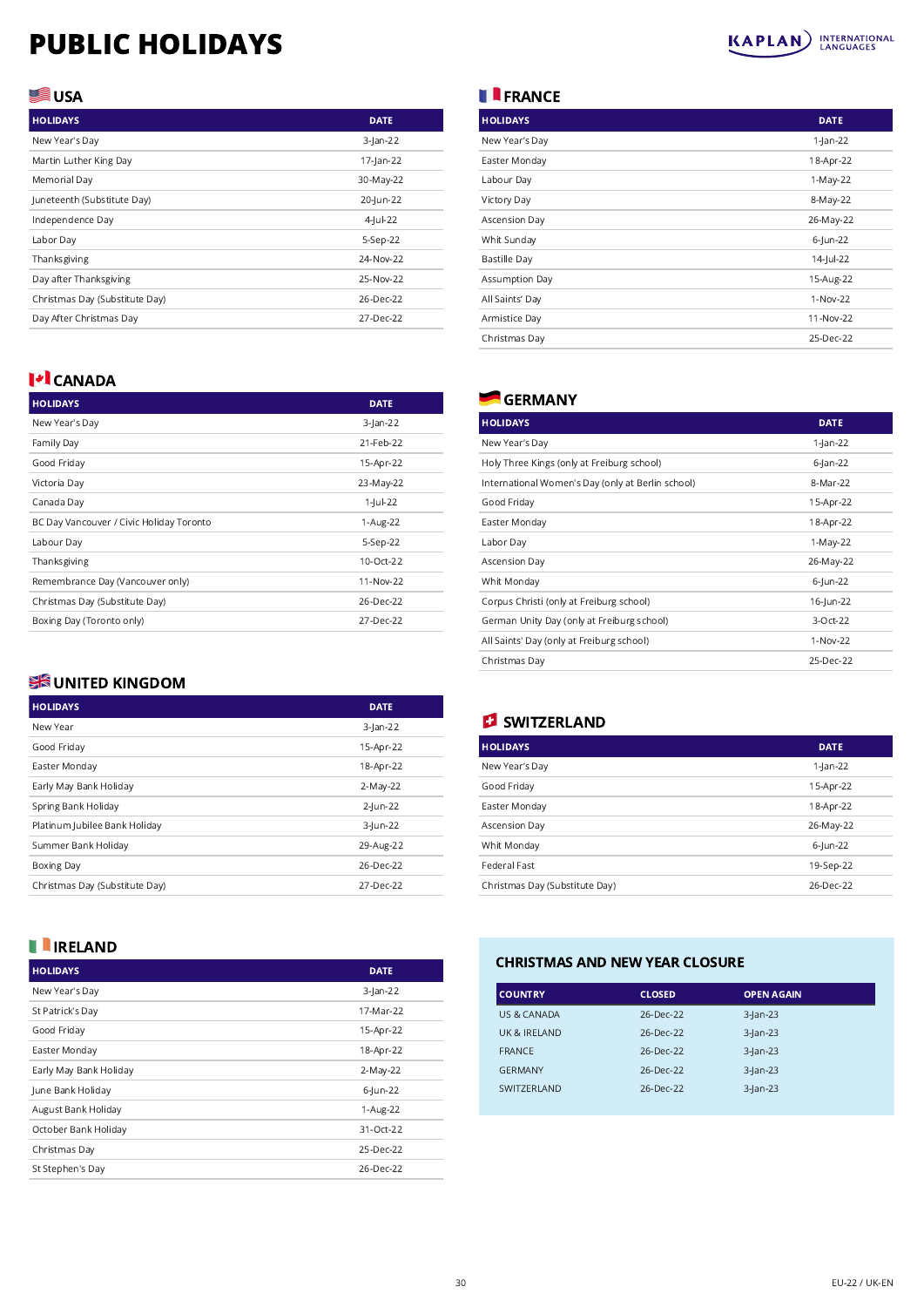# TERMS & CONDITIONS

Valid 1st January - 31st December 2022



Updated Date: 12/4/2021

# APPLICATION PROCESS

#### 1\_ APPLICATION:

Please send the signed application form to your Kaplan representative that includes as a minimum the application fee and, if applicable, the courier fee. Students 18 and over (19 and over for students attending our Vancouver location) must sign the application form to say that they have read and agree with these terms and conditions. The parents or legal guardian of students under 18 (under 19<br>for students attending our

#### Contract Formation:

By signing and returning the application form the student is agreeing to enter into a binding contract with Kaplan. On Kaplan receiving the completed and signed application form and application fee, if the student's program and accommodation are available, Kaplan will produce a booking confirmation. Once this booking confirmation has been issued, a legally binding contract based on these terms<br>and conditions will be form

Your privacy is important to us. It is important that you read our privacy policy which informs you about how we process your personal data. This can be found at: www.kaplaninternational.com/privacy-notice.

#### • CALIFORNIA:

A student's Booking Confirmation is an invitation to enroll and the student's place on the program is reserved. Enrollment will occur upon arrival to the California campus after the review of important information and the signing of an enrollment agreement. As a prospective student, you are encouraged to review our catalogue prior to signing an enrollment agreement. You are also encouraged to<br>review the School Performanc found at: www.kaplaninternational.com/privacy.

Kaplan is subject to laws imposed by various jurisdictions on conducting business with sanctioned parties and countries. It is our policy to fully comply with applicable sanction restrictions, including<br>those imposed by th ensure that no part of the transaction will be in contravention of US, UK or EU sanctions laws under a series of prescribed compliance checks, including verification as to source of funding and persons providing such funding, before any monies or services can be transacted.

#### 2\_ PAYMENT DEADLINE:

All program fees must be paid in full (unless otherwise notified) no later than 30 days before the program start date. If a booking is made less than 30 days before the program start date, the fees are immediately payable. If payment in full has not been received prior to your program start date, you will not be allowed to start your program. For some destinations, a deposit may be required (the "Program Deposit"). The Program Deposit is refundable in the circumstances permitted by our refund policy. See "Refund Policy" below for more information.

• **USA:**<br>In the USA, the minimum length of enrollment is 1 week and the maximum length of enrollment (including any breaks in study while remaining in the US while enrolled at Kaplan) may not exceed 36<br>months. You may not

#### 3\_ VISA INFORMATION:

Visa requirements are subject to change, and it is the responsibility of the student to arrange all applicable travel permits or visas and to have a valid passport and leave to remain for the whole period of study. The student may be asked to make payment in full prior to the issuing of any of the visa documentation referred to below. For under 18 students, completed documentation from a parent or guardian will be required before a student visa can be issued. Visas are not required for online only programs.

#### • UK:

If your application is successful, we will provide you with an offer letter for a Visit Visa (6 months) or Short Term Study Visa (11 months). See the following website for further details:<br>https:/www.gov.uk/browse/visas-im their stay in the UK.

New immigration rules were introduced in January 2021 after the UK left the EU. Students from the EU are now subject to post Brexit UK immigration rules, but can still travel to the UK with minimal immigration checks under the Visitor Route for short trips or study up to 6 months. To study for longer than 6 months, EU students must apply for A Short-Term Study Visa (STSV).

#### • IRELAND:

• USA:

We will provide you with an invitation letter to assist you with your visa application.

Our schools are authorized under Federal law to enrol non-immigrant students. After your application is received, Kaplan will request proof of funds verifying ability to pay for the entire enrollment in the US, which is required for Form I-20 Certificate of Eligibility issuance.

#### • CANADA:

Our schools have Designated Learning Institution (DLI) status with Immigration, Refugees and Citizenship Canada (IRCC). We will provide you with an invitation letter to assist you with your visa application, if applicable.

#### 4\_ COURIER FEES:

A courier service is available on request at the rates below:

- \* UK: GBP35
- \* Ireland: EUR55
- \* Canada: CAD80
- \* USA: USD80

#### 5\_ TRAVEL AND MEDICAL INSURANCE:

Travel and medical insurance is mandatory in most Kaplan school destinations for the duration of your stay regardless of your program length or program/visa type. Kaplan has worked in partnership with a number of partners to create a tailored travel and medical insurance plan. Details of what this covers are available from your Kaplan representative. You are responsible for the belongings<br>which you bring with you t students studying in Ireland will also have to register with GNIB within 30 days of arrival.

#### 6\_ HEALTH DECLARATION:

Students must report on their application form any: i) mental or physical illness; ii) allergy; iii) disability; or iv) condition that:

- \* may interfere with their ability to successfully complete their program;
- \* may impact the health and well-being of any other student, host or staff member;
- \* may require monitoring, treatment or emergency intervention of any kind during the student's anticipated period of enrollment; \* may require special accommodation.
- 

Kaplan reserves the right to reject an applicant or terminate a student's enrollment in the program if the student's continued participation represents a risk to their health and safety or to the health<br>and safety of other successfully complete their program. Refunds in such circumstances are at the discretion of Kaplan.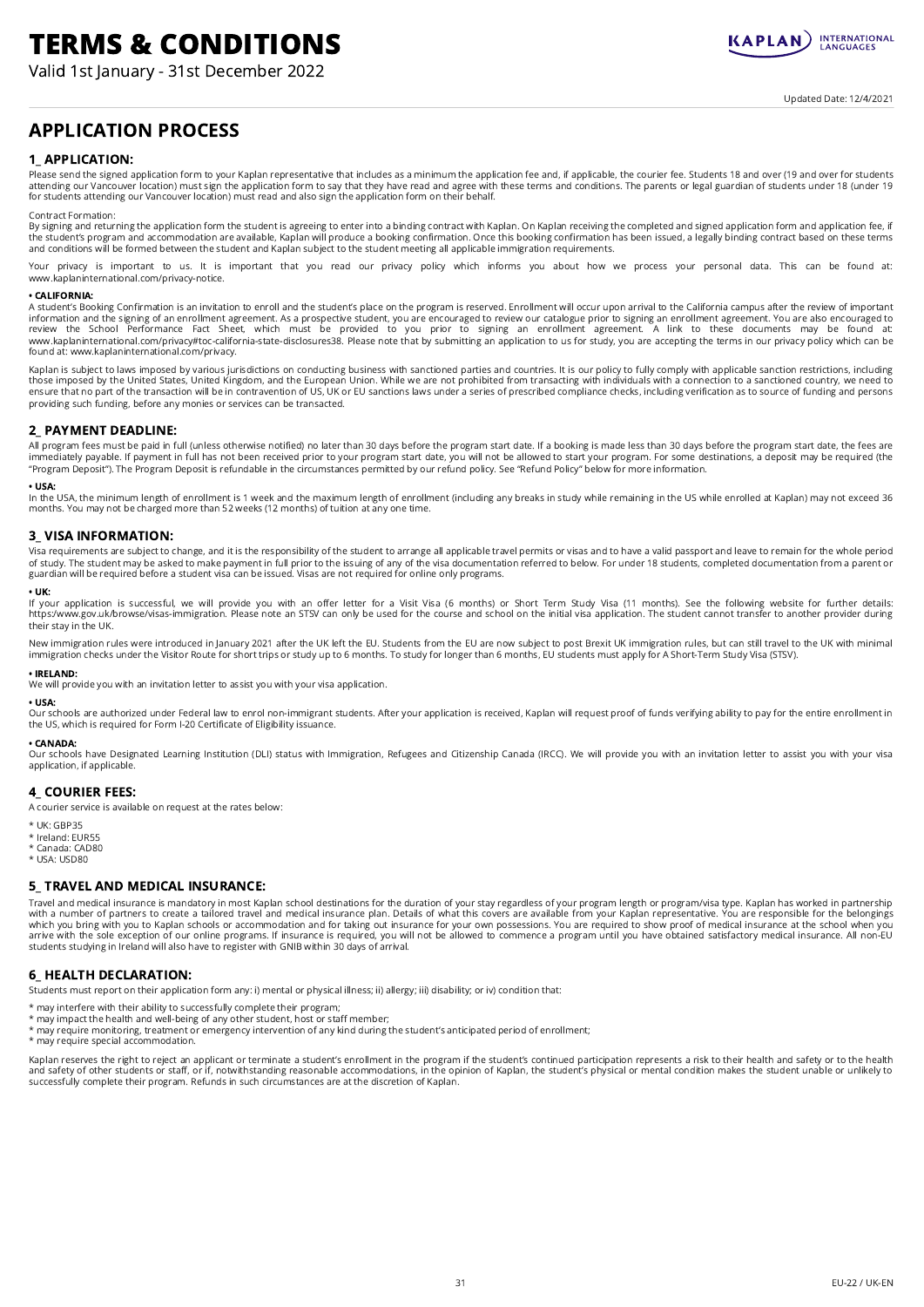

#### 7\_ TUITION FEES:

Tuition fees include lessons, orientation meeting, use of computer room and internet at school, placement and progress testing and a Kaplan certificate on completion of the program. Kaplan reserves the right to withhold the granting of a certificate attained by a student if tuition fees remain outstanding, or other conditions notified to the student are not met.

#### 8\_ ADDITIONAL SERVICES:

Any additional services (including but not limited to transfers, travel, laundry, telephone costs, excursions, medical costs, special diet, exam fees, change of accommodation, enrollment amendments<br>and materials fees) are

#### 9 TWIN ACCOMMODATION:

At Kaplan's discretion, students may be required to book single room accommodation instead of twin room accommodation.

#### 10\_ UNDER 18 YEAR OLDS:

The minimum age for participation in a Kaplan program is 16, unless a student is enrolled on a designated junior program or written authorization has been obtained by the relevant School Director.<br>Kaplan delivers adult pro students aged 18 and over. Under 18 year olds may be required to pay a guardian fee, provide custodianship documents, live in Kaplan- approved accommodation, book Kaplan's airport transfer service both ways, and purchase a medical insurance policy. All students under 18 (under 19 for students attending our Vancouver location) must provide a signed Minor Authorisation form prior to<br>arrival, and in Canada, stu

#### • UK AND IRELAND:

The British and Irish governments require all students under 18 to submit a Waiver form and an Authorisation of Emergency Medical Treatment form which will be provided at the time of booking. All students under 18 must have travel and medical insurance in place for the duration of their program. You are required to show proof of medical insurance at the school when you arrive. Parents/Guardians of under 18 students are required to sign the under 18 parental consent forms and other documents prior to arrival in the UK. You will not be allowed to commence a program until you have obtained satisfactory medical insurance.

# TERMS & CONDITIONS

#### 1 RULES AND REGULATIONS:

Students' arrangements with Kaplan are governed by the law of the country (or region) where the particular school attended is located.

#### 2\_ ARRIVALS AND DEPARTURES:

All accommodation is booked from the Saturday or Sunday before the program start date until the Saturday morning after the program end date, unless otherwise advised. A partial week may be counted as 1 week's accommodation. Check-in time for most accommodation is 14:00 and check-out time is 10:00 unless special arrangements have been made with the accommodation provider or<br>an alternative check-in/check-out t due to late/early arrival at accommodation, or be charged an extra night of accommodation.

#### 3\_ LATE ARRIVALS, VACATIONS AND ABSENCES:

If you begin your enrollment late or are absent during your program, we will make every effort to ensure you are able to complete the full period of enrollment but this cannot always be guaranteed<br>and no refund will be mad dates are pre-built into the Academic Year and Academic Semester programs and students cannot make changes to these dates. Unapproved breaks taken at other times will be marked as periods of absence. For other times will b contacted as well. If the student is absent for 14 consecutive days without notice, the program will be terminated. Normal termination refund terms and conditions shall apply.

#### 4\_ MEALS AND CLASSES MISSED:

No refunds or substitutions will be made for meals or classes missed due to public holidays, exams, excursions, internships (if applicable), first day orientation or other obligations that fall outside the normal schedule.

#### 5\_ PUBLIC HOLIDAYS:

Classes are normally not held and most school facilities are closed on public holidays. All published program start dates fall on a Monday. If the Monday is a public holiday, the start date will fall on a<br>Tuesday. Compensa

#### 6\_ CAMPUS FACILITIES:

Students attending a Kaplan school at a university or college campus location are advised that campus facilities (e.g. gym, cafeteria) may not be available during campus holidays. Further details are available from the Kaplan booking office.

#### 7\_ CHANGE FEES:

Any changes required by a student must be requested with the relevant period of notice set out below.

- Minimum notice for changes before program commencement (no charge):
- \* UK & Ireland: 4 weeks' notice \* USA & Canada: 4 weeks' notice

Fees for changes post program commencement or requested outside the notice periods above: For change of school location, program dates, accommodation or program type:

- \* UK: GBP 65
- 
- \* Ireland: EUR 90 \* USA: USD 100 change fee only applicable for accommodation changes
- \* Canada: CAD 100 change fee only applicable for accommodation changes

Kaplan is not obliged to fulfill any change request. Academic Year or Academic Semester students cannot transfer to a different Kaplan school during term time. If changing to a location (or changing program) where fees are lower, the difference in fees will not be refunded. If changing to a more expensive location or program, the difference in fees will be charged. All changes are subject to<br>Kaplan's discretion and re fee. It is the responsibility of the student to pay for any program or accommodation extensions. Any change of tuition resulting in a reduction in lessons will be treated as a termination of the existing booking and rebooking, and will thus be subject to the standard terms & conditions governing terminations (see 'Termination Policy').

#### 8\_ DURATION OF LESSONS:

All English lessons are 45 minutes in duration unless otherwise stated. Programs run from Monday to Friday and lessons are scheduled in the morning or the afternoon. Kaplan cannot guarantee a specific timetable.

#### 9 SUBSTITUTION POLICY:

lf, after the placement test taken on arrival at the school, a student is found to be at a level which is not appropriate for their booked program, the school reserves the right to place the student in an<br>appropriate level Kaplan. We also reserve the right to cancel programs at short notice due to insufficient demand.

#### 10\_ PROGRAM CHANGES:

Kaplan has the right to change accommodation options, program dates, program curricula, instructors, locations and programs at any time at its discretion. However, in cases where the program is<br>rescheduled prior to the sta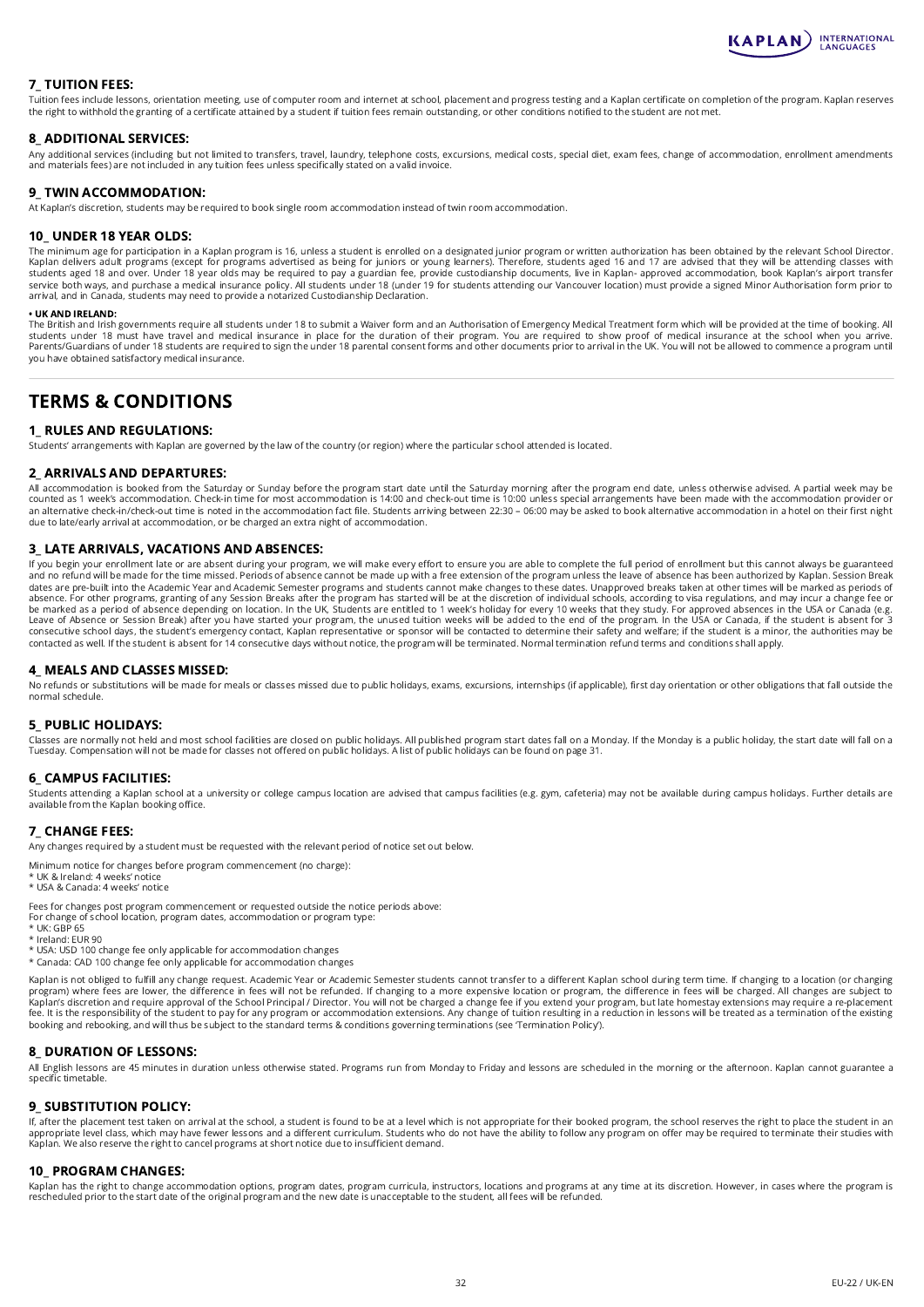

#### 11\_ PRICES:

Kaplan may change prices due to tax increases, governmental actions, or any other event or circumstance beyond Kaplan's reasonable control or circumstances that may affect the operations of the business. Prices are valid for programs starting in 2022.

#### 12\_ BOOKS AND LEARNING MATERIALS:

All books and learning materials will be made available to students during their program. Some specialized programs may require the purchase of books. In Canada a materials fee is charged to<br>students to cover the cost of l to show proof they have procured the materials in these cases in order for the materials fee to be waived.

#### 13 RESIDENTIAL HOUSING DEPOSIT:

A refundable housing deposit may be charged on arrival to students taking residential accommodation in the regions specified below:

- \* UK: GBP 250
- \* Ireland: EUR 350
- \* USA: USD 500
- \* Canada: CAD 600

Please note, deposit fees vary by school location; students will be informed at the time of booking should additional fees apply (e.g. utilities, cleaning and linen). The deposit shall be non-refundable in<br>the event of any Policy below.

#### 14\_ EXPULSION/ SUSPENSION:

A student may be expelled or suspended where a student:

- \* commits a criminal offence;
- \* violates the student conduct code or school policy; \* has, in Kaplan's opinion, a poor attendance record (e.g. less than 80%, whether or not such attendance is in breach of any visa attendance requirements);
- \* is absent for 14 consecutive days without notification for programs in the USA & Canada; \* fails to pay an amount they are directly or indirectly liable to pay Kaplan in order to undertake the program.
- 

In the event of a student's expulsion or suspension, no refund will be given (except for students attending our USA and Canada locations, see below) and the immigration authorities will be informed. • USA AND CANADA:

The student will be provided with written notice of expulsion, with a maximum of 7 calendar days to provide documentation to support reversal of the decision, if appropriate. Any refund, if applicable, will be based on the last date of attendance and will be calculated according to our termination refund policies below.

#### • VANCOUVER, CANADA:

- If a student is expelled:
- 
- \* before 10% of the instructional hours have been provided, 70% of the remaining tuition will be refunded.<br>\* after 10% but before 30% of the instructional hours have been provided, 50% of the remaining tuition will be refu
- \* after 30% of the instructional hours have been provided, there will be no refund.

Student Code of Conduct: You agree to abide by the student conduct rules and other policies while attending Kaplan. As part of Kaplan's commitment to our students' success, we seek to provide an<br>optimal learning environmen

- \* disruptions to the learning environment (i.e. use of profanity, harassment, mobile phone use in classrooms, etc.); \* deliberate destruction, misuse, or theft of Kaplan property or the property of fellow classmates;
- \* serious or continuous breaches of any rules relating to the use of Kaplan accommodation;
- \* violence or threats of violence towards persons or property of students or Kaplan staff;
- \* improper use of email or Internet access;
- \* failure to comply with local copyright or criminal laws forbidding the misappropriation, copying or alteration of copyright-protected materials; or \* failure to disclose medical/mental health pre-existing conditions.

#### 15\_ LIABILITY:

To the extent permitted by law, the liability of Kaplan, its group companies, their directors, officers, employees, affiliates, agents and partners with respect to losses arising from negligence, breach of contract or otherwise will be limited in all circumstances to the full amount paid to Kaplan or the relevant Kaplan group company by the relevant student for the specific program attended by that<br>student. Such companies an

#### 16\_ FORCE MAJEURE:

Kaplan shall not be in breach of this agreement nor liable for delay in performing, or failure to perform, any of its obligations under this agreement if such delay or failure result from events,<br>circumstances or causes be criminal, terrorist or threatened terrorist activities of any kind; pandemics and other public health emergencies; any negligent or wilful act or failure to act by any third party; or any other cause beyond criminal, terro the direct control of Kaplan (each a "Force Majeure Event").

Where any program is cancelled by Kaplan as a result of a Force Majeure Event, it is acknowledged that:

- 
- \* Kaplan has the right to retain a pro-rated amount of any fees paid where services have been partially provided. Any fees retained will be proportionate to the services provided;<br>\* Kaplan shall be entitled to deduct any i
- 

\* Kaplan shall have the right to provide a substitute program to the cancelled program, including online and virtual programs; and<br>\* Any third party services procured by Kaplan on behalf of the student, including but not l

#### 17\_ PHOTOGRAPHY, FILMING AND SOUND RECORDING:

Kaplan or its representatives may arrange to photograph or shoot video footage of students for promotional purposes, both printed and online. Any student who does not wish to participate should build be hold booking the sh

#### 18\_ STUDENT VISA:

Student visa holders are required to provide Kaplan with a current residential address, mobile number (if any) and email address (if any), and advise Kaplan of any changes to those details within 7<br>days of the change. In t reported to the UKVI. Students who fail to show up for their enrollment or with less than 80% attendance (in the USA/Canada), 85% (in Ireland) or who miss ten days of study (UK) may be reported to<br>the UK Visas & Immigratio visa condition.

#### 19\_ LANGUAGE OF INSTRUCTION:

All language of instruction shall be in either English, French or German, dependent on the chosen language program.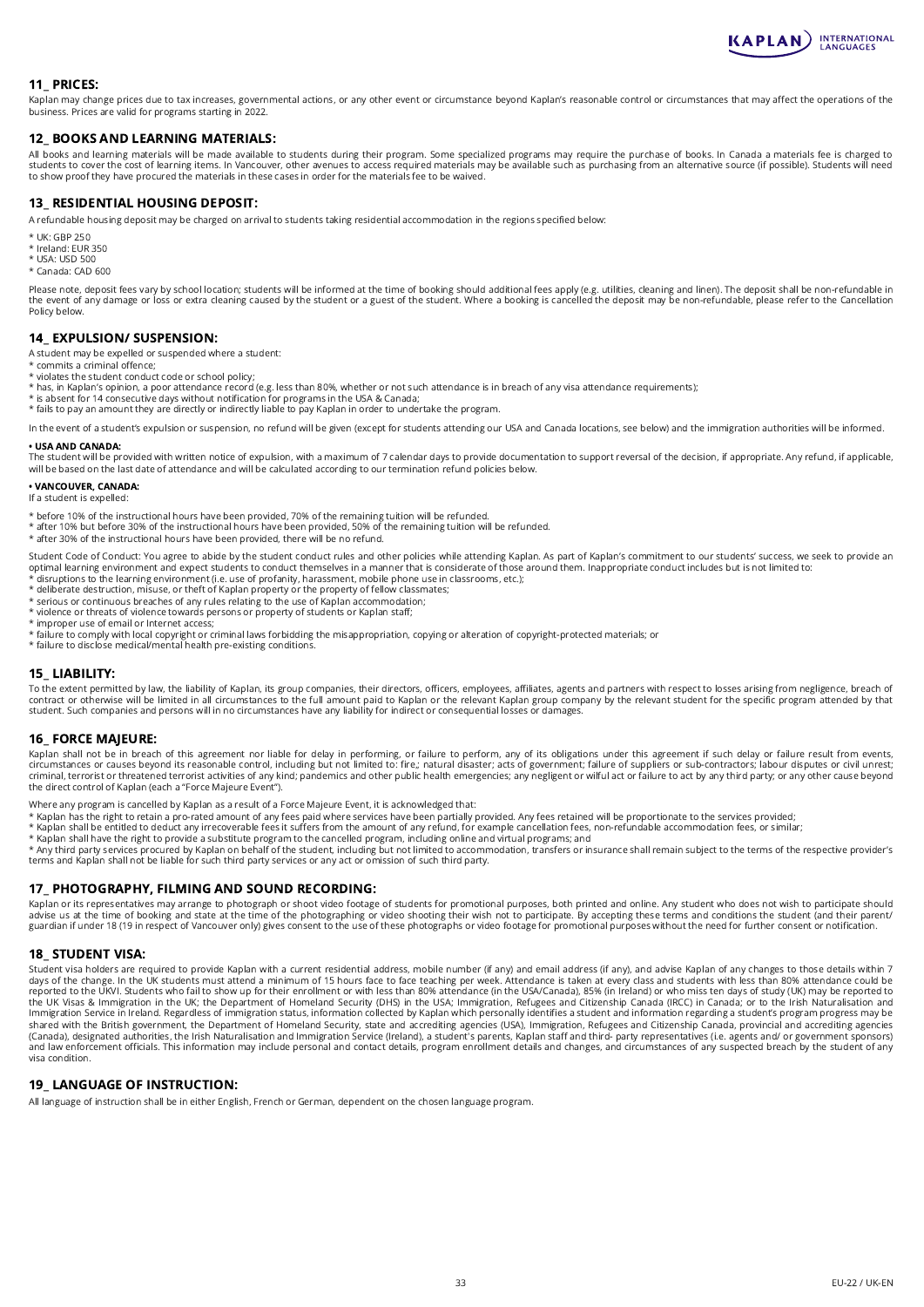

#### 20\_ GUARANTEED PROGRESS

Guaranteed progress is available for Intensive English bookings of 10 weeks or more and includes Intensive Academic Year and Intensive Academic Semester programs. It is not available on Intensive Business English, any exam preparation programs or to any student who is assessed as being at an advanced level or higher. Guaranteed progress is available at all KI Languages locations in the US,<br>Canada, UK and Ireland on ('Extension Weeks').

To qualify for the Extension Weeks, students must: \* have a minimum of 95% attendance;

- 
- \* complete all homework assignments; and

\* not display any behavioural issues (including, but not limited to, the use of mobile phones in class), or conduct themselves in any other manner that would negatively impact on the learning process.

The student will be responsible for housing and flight changes necessary for the Extension Weeks. The Extension Weeks are conditional on the student possessing a valid visa and may only be taken at<br>the end of the student's tuition must contact their Director of Studies or Academic Manager at least 1 week prior to their departure.

# REFUND POLICY

#### 1\_ PAYMENT OF REFUNDS:

To ensure compliance with all applicable laws relating to the prevention of financial crime, refunds will be only be made to:

(a) The original payer; and (b) The account from which payment was originally received.

#### 2\_ NON-REFUNDABLE FEES:

The following Service fees (related to tuition) are non-refundable in respect of any bookings:

- \* Application Fees; \* Courier Fees;
- \* Medical Insurance;
- \* Campus Fees;
- \* Accommodation Placement Fees;
- \* Program Supplement Fees; \* Airport Transfer Fees; and
- 
- \* Materials Fees. \* Program Deposit (except as noted below)

#### 3\_ TERMS

In the event of Kaplan cancelling or terminating a program, a full refund of all unused fees will be made. Tuition fees are non-transferable to other students. No tuition fees are refundable on program extensions.

In all cases where a student terminates their studies the relevant immigration authorities will be informed.

#### • UK AND IRELAND:

Refunds will be made within 45 days of Kaplan's written notification of cancellation. In the case of a visa refusal for bookings to Ireland, ILEP criteria states the maximum time limit of 20 working days for processing refunds.

• USA: Refunds will be made within 45 days of the Date of Determination. • CANADA:

Kaplan will pay the tuition or fee refund within 30 days after receiving notice of withdrawal or refusal of study permit; providing a notice of dismissal, or the date on which the first 30% of the hours of<br>instruction are

# POSTPONEMENT POLICY

(a) Postponements will only be made on receipt of a valid written student request.

(b) Bookings may be postponed a maximum of two times within one year of the original booking date.

(c) Bookings may only be postponed by up to 6 months at a time.

(d) You may be rebooked at the rates currently in effect at the time of rebooking.

(e) Only one tuition promotion may be used at any time; any previously expired promotions will no longer be valid at the time of postponement; a current promotion, valid at the time of postponement, may be applied.<br>(f) Any additional incurred actual costs for accommodation postponements, regardless of notice provided, will also be charged.<br>(g) In all cases where a visa or visa support documentation has b

(h) Postponements made less than 7 days before the arrival date on the booking confirmation form, including failure to show up, will incur a fee of one week's accommodation and a tuition fee as set out in the table below:

- \* UK: GBP 100
- \* Ireland: EUR 150
- \* USA: USD 200
- \* Canada: CAN 200

# CANCELLATION POLICY

'Cancellation' means the student cancelling a program before the start date of the first program the student is attending and for which attendance is required.

'Service Fees' for the purposes of this Cancellation Policy means any Application Fees, Courier Fees, Medical Insurance, Campus Fees, Accommodation Placement Fees, Program Supplement Fees,<br>Airport Transfer Fees, Materials

Note: in all cases, regardless of the region in which the Kaplan school is based: (a) where visa or visa support documentation has been issued, the relevant immigration authorities will be informed; and

(b) for accommodation cancellations, regardless of notice provided, will also be charged to the student.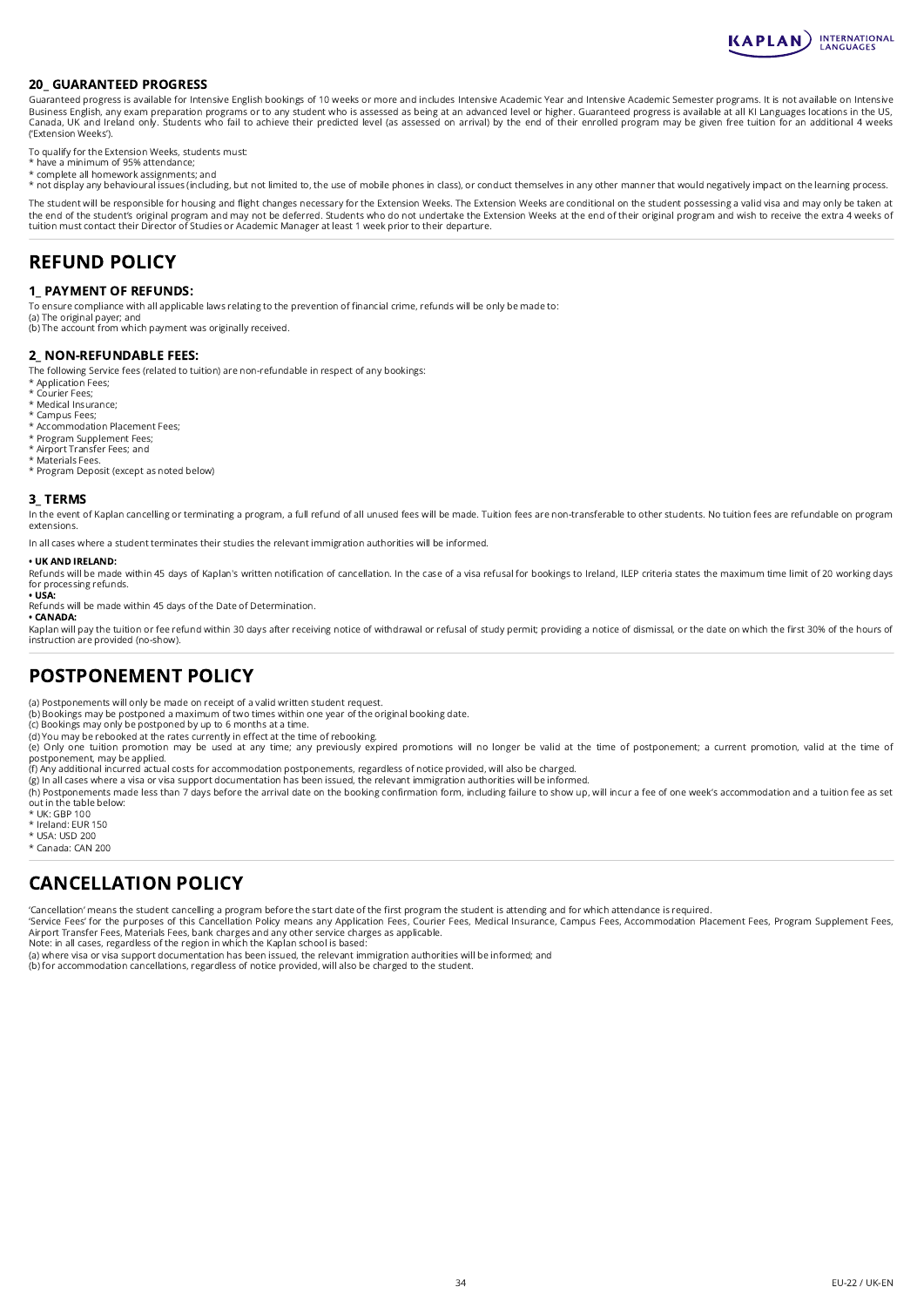

#### • STANDARD CANCELLATION POLICY

This Standard Cancellation Policy shall apply except where varied by the specific provisions below.

\* Written cancellation notice provided 90 days or more prior to the arrival date listed on the Booking confirmation form; or on written notification of a visa rejection and receipt of supporting documentation: you shall be refunded 100% of the tuition and accommodation fee. Service Fees shall be non-refundable.

\* Written cancellation notice provided between 8 days to 90 days prior to the arrival date listed on the Booking confirmation form: you shall be refunded 100% of the tuition and accommodation fee. Service Fees and the Program Deposit shall be non-refundable.

\* Written cancellation notice provided less than 7 days prior to the arrival date listed on the booking confirmation form, including failure to show up: you shall be refunded tuition and accommodation fees less the amounts set out below:

(a) Tuition fee deduction: UK GBP 100, Ireland EUR 150, Canada (Toronto only) CAD 200 (b) 1 week's accommodation fee

Service Fees, the Program Deposit and medical insurance charges shall be non-refundable.

#### • VANCOUVER, CANADA CANCELLATION POLICY

Before the program start date, if Kaplan receives written notice of withdrawal ("Cancellation"), refunds will be applied as follows:

\* No later than seven days after student signed the enrolment contract (i.e., the date on the Letter of Acceptance or Booking Confirmation Form issued by Kaplan) and before the program start date: i) 100% tuition and all related fees, other than application fee, and ii) related fees include administrative fees, application fees, assessment fees, and fees charged for textbooks or other course materials<br>\* At least 30 day

retain 10% of tuition, to a maximum of \$1,000, and ii) Kaplan will refund fees paid for course materials if not provided to the student<br>\* More than seven days after the student and institution signed the enrolment contract days before the later of: a) the program start date in the most recent Letter of Acceptance, and b) the program start date in the enrolment contract: i) Kaplan will retain 20% of tuition, to a maximum of \$1,300, and ii) Kaplan will refund fees paid for course materials if not provided to the student

Note: Any incurred actual costs for accommodation cancellations, regardless of notice provided, will also be charged.

#### • USA CANCELLATION POLICY

If we are unable to accept your enrollment application, or if your visa application is denied: you shall be refunded 100% of the tuition and accommodation fee. Service Charges are non-refundable up to a maximum of USD\$500.

\* Cancellation notice provided prior to program start date and prior to arrival in the USA: you shall be refunded 100% of the tuition and accommodation fee. Service Fees are non-refundable up to a maximum of USD500.

\* Cancellation notice received prior to program start date but after arrival in the USA on a Kaplan issued Form I-20; or cancellation made prior to the program start date but after Change of Status has<br>been approved by USC duration; or ii) tuition and associated accommodation fees, equal to the first 6 weeks for programs 12 weeks or longer.

#### • CALIFORNIA CANCELLATION POLICY

Non-refundable fees: The following fees are non-refundable in respect of any bookings for any school in the state of California: Courier Fees, Medical Insurance, Airport Transfer Fees, and Accommodation Placement Fees.

The institution shall refund 100 percent of the amount paid for institutional charges less any actual, incurred costs for any of Courier Fees, Medical Insurance, Airport Transfer Fees, or Accommodation<br>Placement Fees if no Agreement through attendance at the first class session, or the seventh class day after enrollment, whichever is later.

#### • UK & IRELAND CANCELLATION POLICY

'Distance Contract' means a distance contract or an off-premises contract as defined in the Consumer Contracts (Information, Cancellation and Additional Charges) Regulations 2013 (as amended from time to time).

In the event of a Distance Contract, students for the UK or Ireland who are EU citizens shall have the right to cancel the legally binding contract formed in accordance with paragraph 1 of these Terms and Conditions if the student gives notice of cancellation to Kaplan within the fourteen (14) calendar day period beginning on the day on which the booking confirmation was issued by Kaplan.<br>\* If a student exercises their

\* If the student has already commenced studying with Kaplan during the fourteen (14) day period, they must pay a reasonable charge calculated by Kaplan for the period of study undertaken.

To exercise the right to cancel under the EU distance contract terms, the student must inform Kaplan in writing by email.

#### • UK

performed by Kaplan.

Visa students: once an offer letter has been issued confirming full time status, no refunds or program cancellations are permissible other than in the instance of visa refusal and subject to meeting the following criteria:

\* the amounts paid will be refunded, less an administration charge of GBP150 (incl. VAT) (plus any courier and transfer charges) on production of the following documents:

(a) an agent certified copy of the visa refusal letter (GV51);

(b) an agent certified copy of the student's passport showing both a photograph and signature;

(c) where the payor was not the student, an original authority letter from the student authorising the repayment to the payor; and<br>(d) where the student is already in the UK, evidence satisfactory to kaplan that the stude

In circumstances where an application is refused by UKVI on the grounds of fraudulent documentation or other irregularities, no refunds will be granted in respect of monies paid. Where students are studying on a Visit Visa (6 months) or Short Term Study Visa (11 months), Kaplan's Standard Cancellation Policy will apply.

# TERMINATION POLICY

'Termination' means stopping or leaving all or part of the program or programs booked, or reduction in weekly lessons, including extensions, once the first program has started in the USA and Canada,<br>this applies to the cur one day during the scheduled week. Used weeks of discounted tuition and accommodation packages will be charged at the full brochure weekly rate when any refund is calculated (except for students attending our Vancouver location).

In all cases additional service charges (e.g. airport transfers, courier fees, application fees, medical insurance, accommodation placement fee, program supplement fee, etc.) are non-refundable and<br>written notification of certificate and will not be allowed to stay in Kaplan accommodation.

#### 1\_ TUITION

#### • UK AND IRELAND:

Students wishing to terminate must give 4 weeks' written notice to the School Director. No refunds will be made for tuition. Tuition fees are non-transferable to other students.

#### • CANADA:

Students wishing to terminate must give written notice to the School Director, the notice of cancellation or termination (e.g. withdrawal or dismissal) is effective the date it is delivered). The refund will be calculated as follows:

\* After the program start date, and up to and including 10% of instruction hours have been provided: i)Kaplan will retain 30% of tuition, and ii) Kaplan will refund fees paid for course materials if not

provided to the student<br>\* After the program start date, and after more than 10%, but before 30% of instruction hours, have been provided: i) Kaplan will retain 50% of tuition, and ii) Kaplan will refund fees paid for cours materials if not provided to the student

In all cases where a student terminates their studies, the relevant immigration authorities will be informed.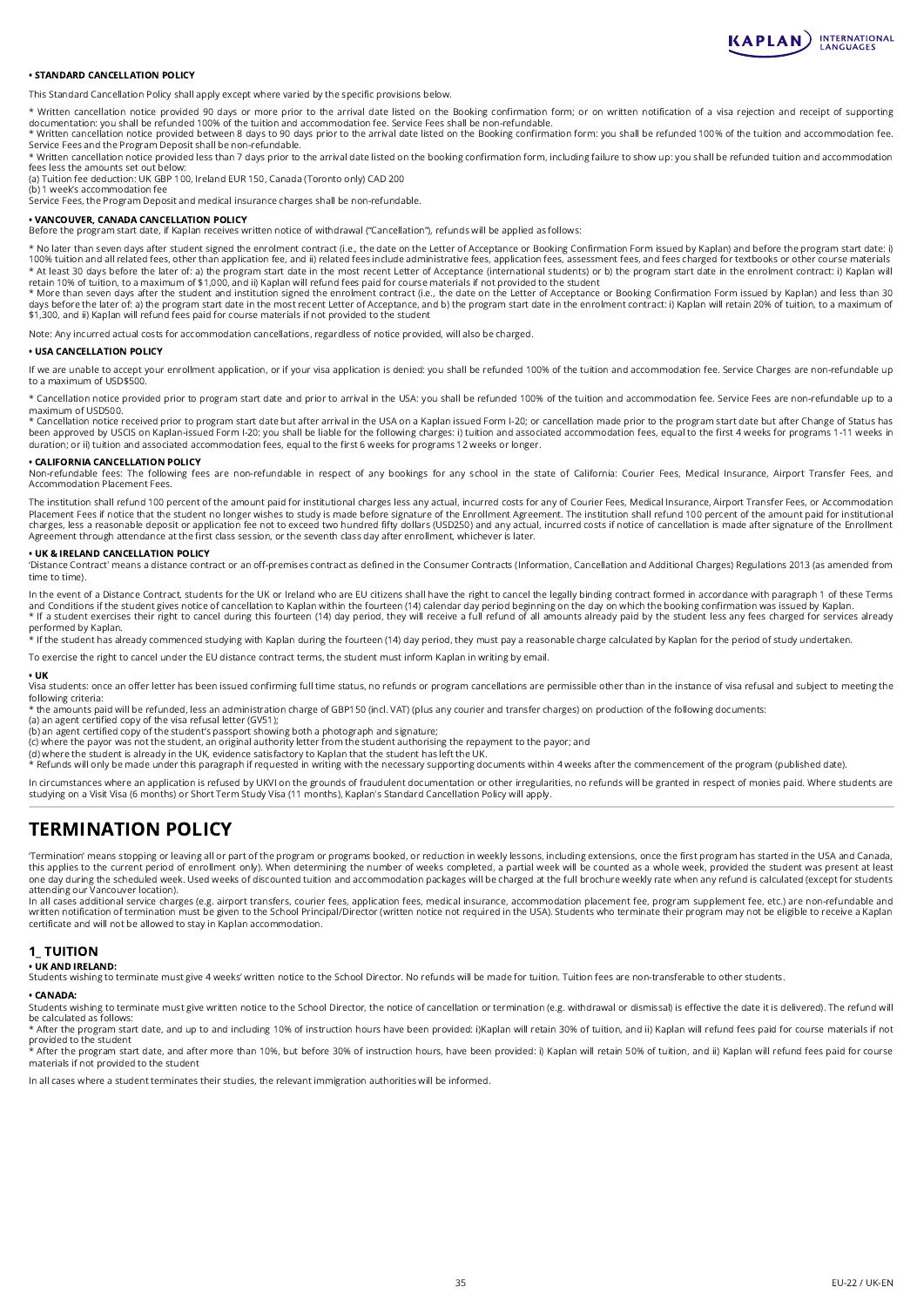

#### • OTHER

No Show

Student does not attend the first 30% of the program: i) Kaplan will retain 50% of tuition, and ii) Kaplan will refund fees paid for course materials if not provided to the student

Refusal of Study Permit

Before 30% of instruction hours would have been provided, had the student started the program on the later of the following: a) the program start date in the most recent Letter of Acceptance, b) the program start date in the enrolment contract (i.e., the date on the Letter of Acceptance or Booking Confirmation Form issued by Kaplan), and c) student has not requested additional Letter(s) of Acceptance: i) Kaplan will refund 100% tuition and all related fees, other than application fee.

Student enrolled in a program without having met the admission requirements for the program

lf the student did not misrepresent the student's knowledge or skills when applying for admission and the registrar orders the institution to refund tuition and fees: i) Kaplan will refund 100% tuition<br>and all related fees

#### • USA:

Initial Period of Enrollment

Refunds will be calculated for terminations (i.e., the last date you are enrolled on the program and for which attendance is required) made during the initial period of enrollment as follows:<br>\* any time during the 1st four

prorated based on current pricing); or

\* after more than 50% of the current period of enrollment has been completed: no refund shall be given.

Subsequent Periods of Enrollment ("Extension")

For students who have completed their first period of enrollment and who withdraw before or during a subsequent period of enrollment (e.g., extension period), refunds will be calculated for termination as follows:

\* before an Extension has commenced: all tuition fees shall be refunded;

\* before more than 50% of the Extension has been completed: all remaining tuition fees shall be refunded (weekly tuition price will be recalculated based on weeks used and prorated based on current pricing); or

\* after more than 50% of the Extension has been completed: no refund shall be given

- For GRE® & GMAT®, refunds will be calculated, as follows for terminations (i.e. the last date you are enrolled on the program and for which attendance is required) made:
- after 1 training session\* but before 2 training sessions\*, 75% of tuition paid (less shipping fee) shall be refunded<br>- after 2 training sessions\* but before 3 training sessions\*, 50% of tuition paid (less shipping fee) s
- 
- 

\* Due to the wide selection of Kaplan training resources offered, a training session is defined as any of the following:

(1) one class (teaching session or proctored exam);

(2) one visit to the in-center training library;

(3) use of online training resources (workshops, quizzes, online Diagnostic, etc.);

(4) one tutoring or consulting session; or (5) use of the home-study materials.

#### • CALIFORNIA (REGARDLESS OF PROGRAM):

Non-refundable fees: The following fees are non-refundable in respect of any bookings for any school in the state of California: Courier Fees, Medical Insurance, Airport Transfer Fees, and Accommodation Placement Fees.

As an institution that does not participate in the federal student financial aid programs, Kaplan International shall do the following: (a) The institution shall refund 100 percent of the amount paid for institutional charges, less a reasonable deposit or application fee not to exceed two hundred fifty dollars (USD250), if notice of termination is made after signature of the Enrollment Agreement<br>through attendance at the f withdrawal. (c) The institution shall provide a pro rata refund of non-federal student financial aid program monies paid for institutional charges to students who have completed 60 percent or less of<br>the period of attendan

#### 2\_ ACCOMMODATION

#### • UK, IRELAND, USA AND CANADA:

In order to terminate their accommodation contract, students must give at least 4 weeks' notice in writing to the School Principal/Director. The student acknowledges that some hostels and<br>apartments require more notice and

At least 8 weeks' written notice will be required for terminating discounted accommodation packages. Such notice should be sent to the School Principal/Director.

#### • CALIFORNIA:

Non-refundable fees: The following fees are non-refundable in respect of any bookings for any school in the state of California: Courier Fees, Medical Insurance, Airport Transfer Fees, and Accommodation Placement Fees.

#### • REFUNDS

A refund will be made of the unused accommodation fee less the applicable notice period and the applicable change fee. Refunds will be calculated based on the total accommodation weeks booked, including periods of extension. Used weeks of discounted accommodation packages will be charged at the full brochure weekly rate when any refund is calculated.

For accommodation terminations made after 50% of the total accommodation booking length has been completed, no refund will be given, except in Canada. Some residential options may have additional terms and conditions relating to reservation cancellation, including minimum notice period; these will be included in any refund calculation.

# GENERAL

These Terms and Conditions may differ according to any changes in the policy made by the accrediting body or government (local or national) where the school is located. You will be notified at the<br>time of booking of any su Kaplan refers to all Kaplan International Languages group schools. If you progress to study at one of our Pathway Partners separate terms and conditions will apply. These terms and conditions only<br>apply to your study with